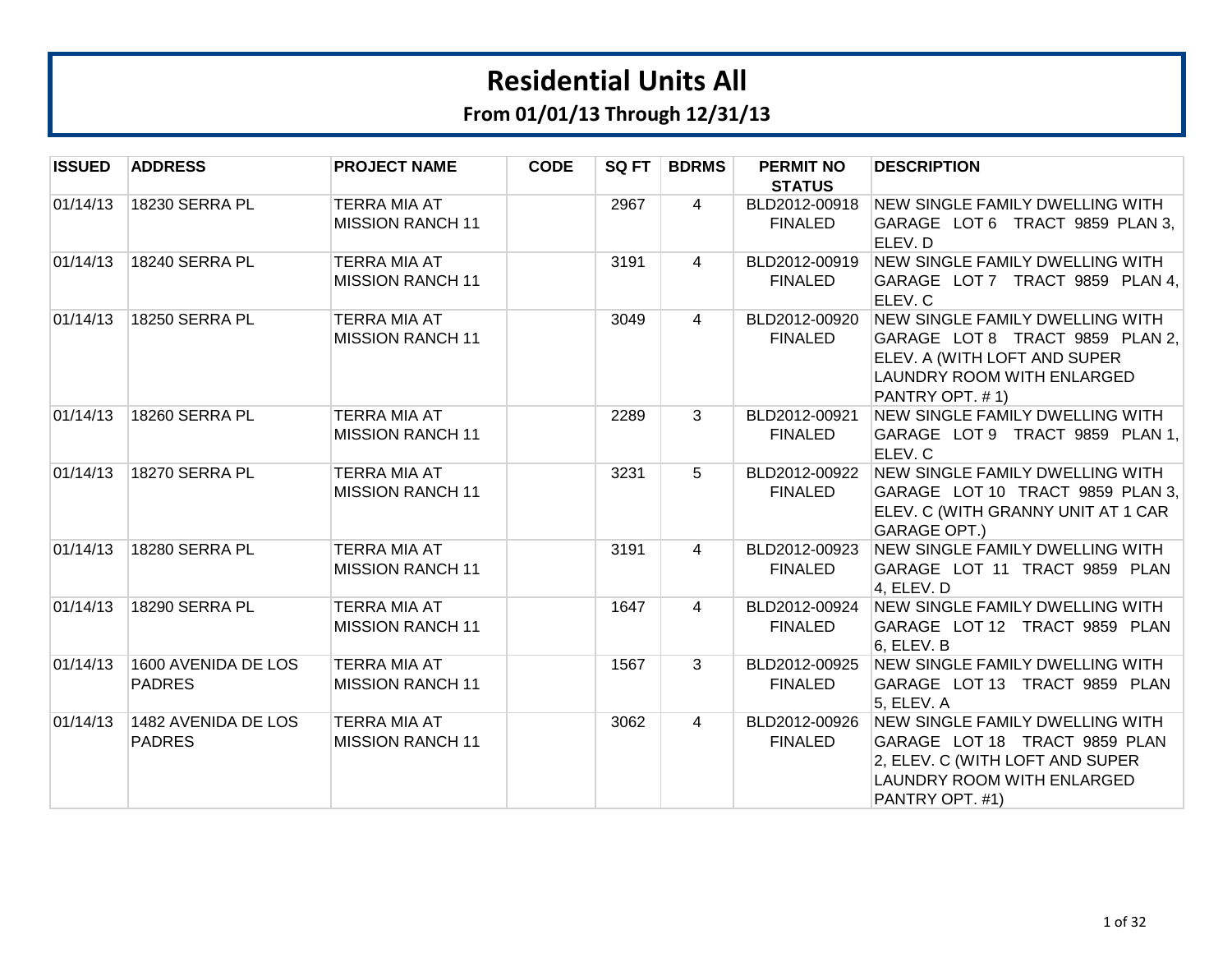| 01/14/13 | 1560 AVENIDA DE LOS<br><b>PADRES</b> | <b>TERRA MIA AT</b><br><b>MISSION RANCH 11</b> | 2883 | 4               | BLD2013-00042<br><b>FINALED</b> | NEW SINGLE FAMILY DWELLING WITH<br>GARAGE LOT 1 TRACT 9859 PLAN 2,<br>ELEV. D (WITH SUPER LAUNDRY ROOM<br>AND SUPER PANTRY OPT. #2)        |
|----------|--------------------------------------|------------------------------------------------|------|-----------------|---------------------------------|--------------------------------------------------------------------------------------------------------------------------------------------|
| 01/14/13 | 1570 AVENIDA DE LOS<br><b>PADRES</b> | <b>TERRA MIA AT</b><br><b>MISSION RANCH 11</b> | 1647 | $\overline{4}$  | BLD2013-00043<br><b>FINALED</b> | NEW SINGLE FAMILY DWELLING WITH<br>GARAGE LOT 2 TRACT 9859 PLAN 6,<br>ELEV. A                                                              |
| 01/14/13 | 18285 SERRA PL                       | <b>TERRA MIA AT</b><br><b>MISSION RANCH 11</b> | 1567 | $\mathbf{3}$    | BLD2013-00044<br><b>FINALED</b> | NEW SINGLE FAMILY DWELLING WITH<br>GARAGE LOT 3 TRACT 9859 PLAN 5,<br>ELEV. C                                                              |
| 01/14/13 | 18245 SERRA PL                       | <b>TERRA MIA AT</b><br><b>MISSION RANCH 11</b> | 2294 | $\mathbf{3}$    | BLD2013-00045<br><b>FINALED</b> | SINGLE FAMILY DWELLING WITH<br>GARAGE LOT 4 TRACT 9859 PLAN 1,<br>ELEV. C                                                                  |
| 01/14/13 | 18235 SERRA PL                       | TERRA MIA AT<br><b>MISSION RANCH 11</b>        | 2960 | $\overline{4}$  | BLD2013-00046<br><b>FINALED</b> | NEW SINGLE FAMILY DWELLING WITH<br>GARAGE LOT 5 TRACT 985 NEW<br>SINGLE FAMILY DWELLING WITH<br>GARAGE LOT 5 TRACT 9859<br>PLAN 3, ELEV. B |
| 01/14/13 | 18255 SERRA PL                       | <b>TERRA MIA AT</b><br><b>MISSION RANCH 11</b> | 3231 | $5^{\circ}$     | BLD2013-00047<br><b>FINALED</b> | <b>NEW SINGLE FAMILY DWELLING WITH</b><br>GARAGE LOT 14 TRACT 9859 PLAN<br>3, ELEV. A (WITH GRANNY UNIT AT 1<br>CAR GARAGE OPT.)           |
| 01/14/13 | 18265 SERRA PL                       | TERRA MIA AT<br><b>MISSION RANCH 11</b>        | 1815 | $\mathbf{3}$    | BLD2013-00048<br><b>FINALED</b> | NEW SINGLE FAMILY DWELLING WITH<br>GARAGE LOT 15 TRACT 9859 PLAN<br>7, ELEV. D                                                             |
| 01/14/13 | 1595 BAUTISTA WAY                    | TERRA MIA AT<br><b>MISSION RANCH 11</b>        | 2293 | $\mathbf{3}$    | BLD2013-00049<br><b>FINALED</b> | NEW SINGLE FAMILY DWELLING WITH<br>GARAGE LOT 16 TRACT 9859 PLAN<br>1, ELEV. B                                                             |
| 01/14/13 | 1585 BAUTISTA WAY                    | <b>TERRA MIA AT</b><br><b>MISSION RANCH 11</b> | 3709 | $5\overline{)}$ | BLD2013-00050<br><b>FINALED</b> | <b>NEW SINGLE FAMILY DWELLING WITH</b><br>GARAGE LOT 17 TRACT 9859 PLAN<br>4, ELEV. A (WITH 2ND FLOOR MASTER<br><b>BEDROOM/BATH OPT.)</b>  |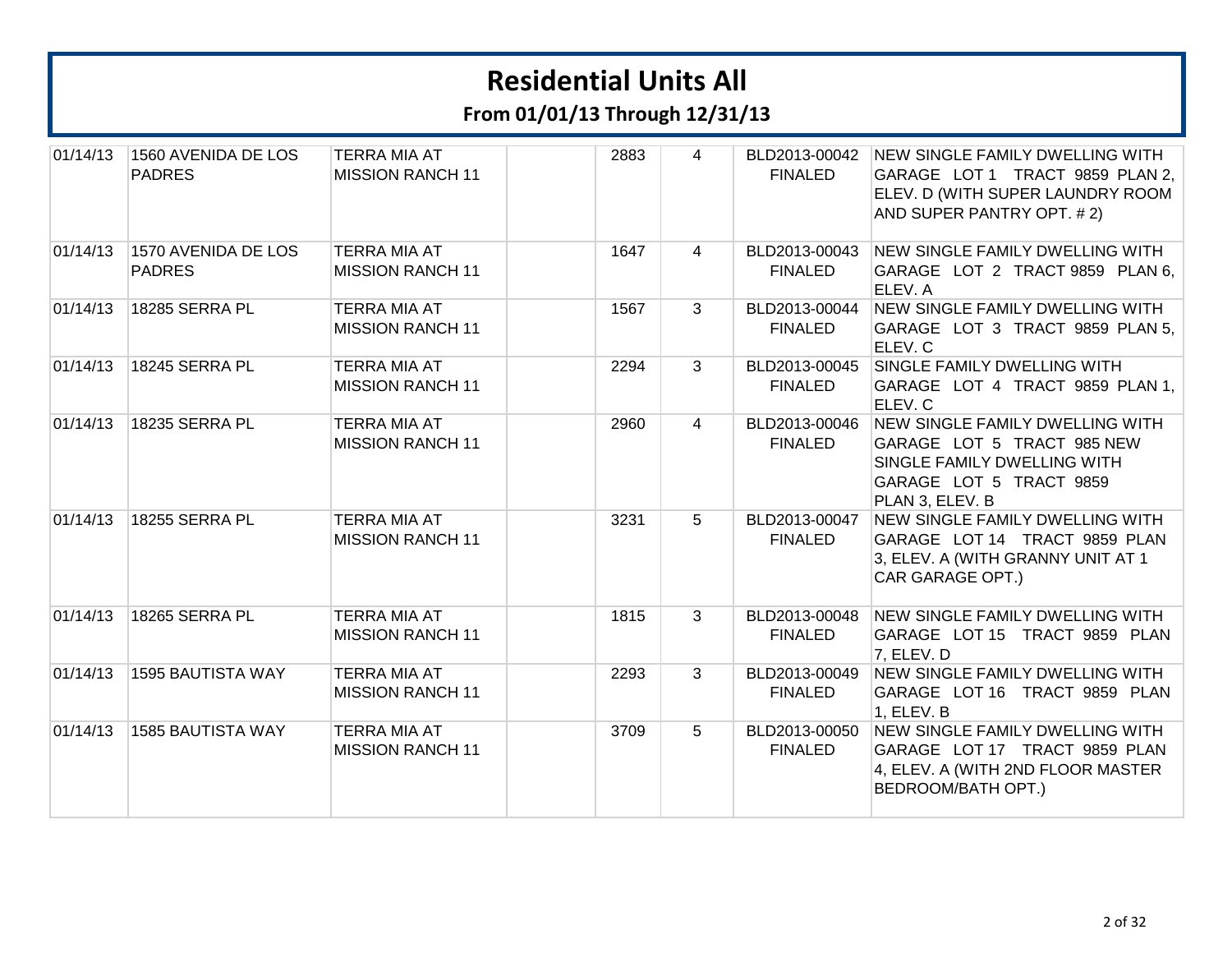| 01/14/13 | 18271 TOLUSA PL      | <b>TERRA MIA AT</b><br><b>MISSION RANCH 12</b> | 3709 | 5              | BLD2013-00052<br><b>FINALED</b> | <b>NEW SINGLE FAMILY DWELLING WITH</b><br>GARAGE PCL-1 PM 858 M 39-40 PLAN<br>4, ELEV. B (WITH 2ND FLOOR MASTER<br><b>BEDROOM/BATH OPT.)</b>                                                                                                                                                                                                |
|----------|----------------------|------------------------------------------------|------|----------------|---------------------------------|---------------------------------------------------------------------------------------------------------------------------------------------------------------------------------------------------------------------------------------------------------------------------------------------------------------------------------------------|
| 01/14/13 | 18261 TOLUSA PL      | <b>TERRA MIA AT</b><br><b>MISSION RANCH 12</b> | 3238 | 5              | BLD2013-00053<br><b>FINALED</b> | <b>NEW SINGLE FAMILY DWELLING WITH</b><br>GARAGE PCL-2 PM 858 M 39-40 PLAN<br>3, ELEV. D (WITH GRANNY UNIT AT 1<br>CAR GARAGE OPT.)                                                                                                                                                                                                         |
| 01/14/13 | 18251 TOLUSA PL      | <b>TERRA MIA AT</b><br><b>MISSION RANCH 12</b> | 2883 | 4              | BLD2013-00054<br><b>FINALED</b> | <b>NEW SINGLE FAMILY DWELLING WITH</b><br>GARAGE PCL-3 PM 858 M 39-40 PLAN<br>2, ELEV. C (WITH SUPER LAUNDRY<br>ROOM AND SUPER PANTRY OPT. #2)                                                                                                                                                                                              |
| 01/14/13 | 18241 TOLUSA PL      | <b>TERRA MIA AT</b><br><b>MISSION RANCH 12</b> | 2289 | 3              | BLD2013-00055<br><b>FINALED</b> | <b>NEW SINGLE FAMILY DWELLING WITH</b><br>GARAGE PCL-4 PM 858 PG'S 39-40<br>PLAN 1, ELEV. A                                                                                                                                                                                                                                                 |
| 01/18/13 | 345 BURNETT AVE      | <b>BURNETT ASSISTED</b><br><b>LIVING</b>       | 2066 |                | BLD2013-00083<br><b>FINALED</b> | <b>REMODEL PRIMARY DWELLING UNIT -</b><br>RESIDENCE TO BE USED AS AN<br>ASSISTED LIVING RESIDENCE FOR NOT<br>MORE THAN (6) RESIDENTS (REMODEL<br>LIVING/FAMILY ROOM, MAIN BATHROOM<br>AND (3) BEDROOMS, RELOCATE 4TH<br>BEDROOM, WIDEN HALLWAY, REPLACE<br>WINDOWS, ADD NEW LANDINGS,<br>RAMPS, OFFICE, DOORS AND<br><b>HANDICAP STALL)</b> |
| 01/29/13 | 19461 DOUGHERTY AVE  | MORGAN GLEN AT<br><b>CAPRIANO</b>              | 3525 | $\overline{4}$ | BLD2012-00434<br><b>FINALED</b> | <b>NEW SINGLE FAMILY DWELLING</b><br>W/GARAGE LOT 10-08 TRACT 9942<br>PLAN # 6 WITH BONUS ROOM OPTION<br>AT GARAGE # 2, ELEVATION B                                                                                                                                                                                                         |
| 02/13/13 | 649 SAINT TIMOTHY CT | <b>VILLAS OF SAN</b><br>MARCOS PH 2            | 2499 | $\overline{4}$ | BLD2013-00104<br><b>FINALED</b> | <b>NEW SINGLE FAMILY DWELLING</b><br>W/GARAGE TRACT 9838 LOT 25<br>MODEL 3, ELEVATION B                                                                                                                                                                                                                                                     |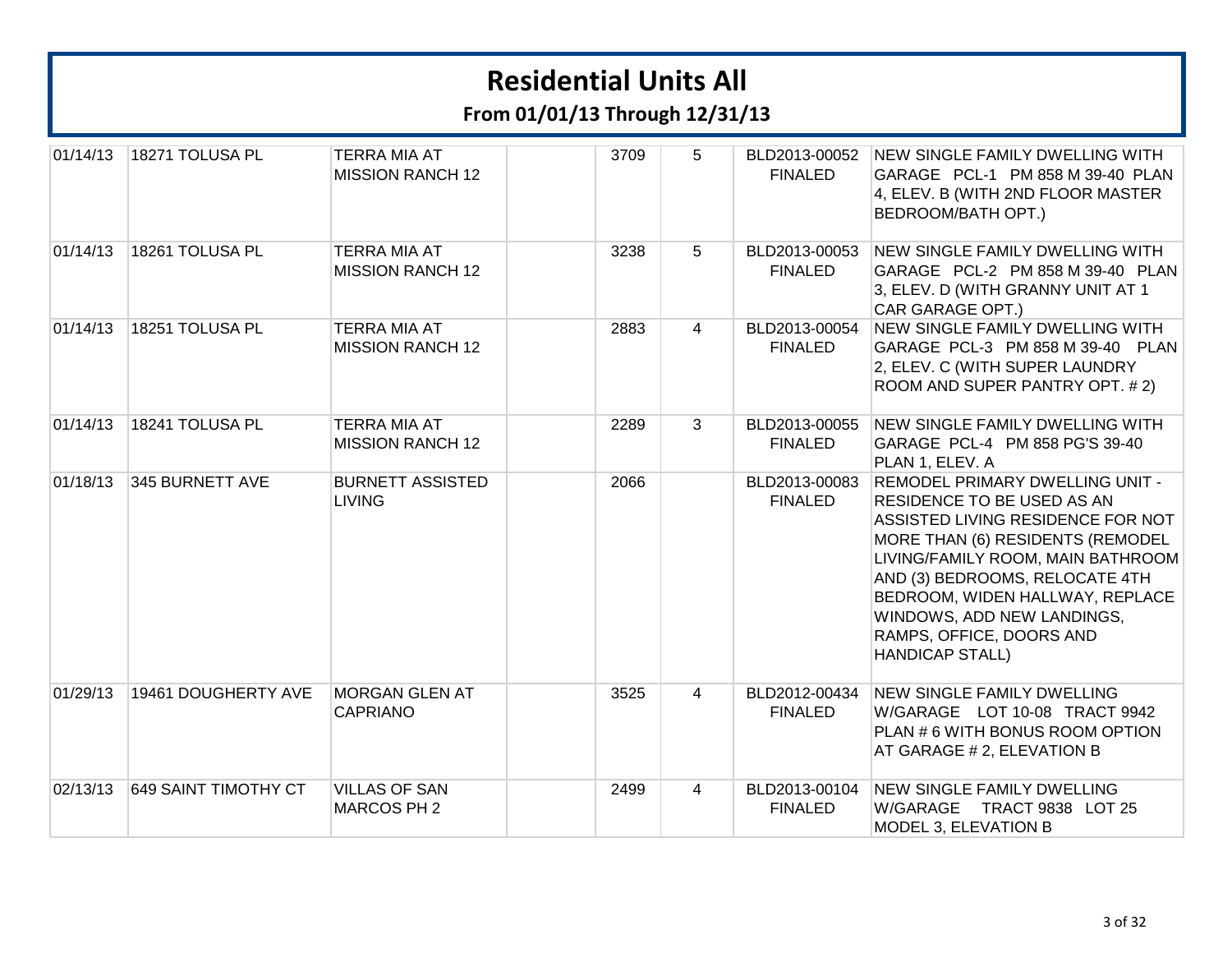| 02/13/13 | 656 SAINT TIMOTHY CT | <b>VILLAS OF SAN</b><br>MARCOS PH 2  | 2499 | 4              | BLD2013-00109<br><b>FINALED</b> | <b>NEW SINGLE FAMILY DWELLING</b><br>W/GARAGE TRACT 9838 LOT 30<br>MODEL 3, ELEVATION B                      |
|----------|----------------------|--------------------------------------|------|----------------|---------------------------------|--------------------------------------------------------------------------------------------------------------|
| 02/14/13 | 648 SAINT TIMOTHY CT | <b>VILLAS OF SAN</b><br>MARCOS PH 2  | 2499 | $\overline{4}$ | BLD2013-00110<br><b>FINALED</b> | <b>NEW SINGLE FAMILY DWELLING</b><br>W/GARAGE TRACT 9838 LOT 31<br>MODEL 3, ELEVATION A                      |
| 02/14/13 | 640 SAINT TIMOTHY CT | <b>VILLAS OF SAN</b><br>MARCOS PH 2  | 2154 | 4              | BLD2013-00111<br><b>FINALED</b> | <b>NEW SINGLE FAMILY DWELLING</b><br>W/GARAGE TRACT 9838 LOT 32<br>MODEL 2, ELEVATION A                      |
| 02/14/13 | 17080 PISTACHE DR    | MILANO PH 1                          | 2611 | 4              | BLD2013-00080<br><b>FINALED</b> | <b>NEW SINGLE FAMILY DWELLING WITH</b><br>GARAGE LOT 10 TRACT 10058 PLAN<br>1, ELEV C (WITH BEDROOM AT LOFT) |
| 02/14/13 | 17091 PISTACHE DR    | MILANO PH 1                          | 2585 | 3              | BLD2013-00149<br><b>FINALED</b> | NEW SINGLE FAMILY DWELLING WITH<br>GARAGE LOT 1 TRACT 10058 PLAN 1,<br><b>ELEVA</b>                          |
| 02/14/13 | 17090 PISTACHE DR    | MILANO PH 1                          | 2943 | 3              | BLD2013-00150<br><b>FINALED</b> | NEW SINGLE FAMILY DWELLING WITH<br>GARAGE LOT 9 TRACT 10058 PLAN<br>2, ELEV A                                |
| 02/14/13 | 17060 PISTACHE DR    | MILANO PH 1                          | 2398 | 3              | BLD2013-00151<br><b>FINALED</b> | <b>NEW ATTACHED SINGLE FAMILY</b><br>DWELLING W/ GARAGE LOT 12 TRACT<br>10058 PLAN DUET 3, ELEV A            |
| 02/14/13 | 17050 PISTACHE DR    | MILANO PH 1                          | 2270 | 4              | BLD2013-00152<br><b>FINALED</b> | NEW ATTACHED SINGLE FAMILY<br>DWELLING W/ GARAGE LOT 13 TRACT<br>10058 PLAN DUET 4, ELEV A                   |
| 02/19/13 | 105 LARKSPUR LOOP    | <b>MONTEREY</b><br><b>COLLECTION</b> | 1785 | 4              | BLD2012-00599<br><b>FINALED</b> | <b>NEW ATTACHED SINGLE FAMILY</b><br>DWELLING WITH SOLAR LOT 33 PLAN<br># 2E                                 |
| 02/19/13 | 103 LARKSPUR LOOP    | <b>MONTEREY</b><br><b>COLLECTION</b> | 1744 | 3              | BLD2012-00600<br><b>FINALED</b> | NEW ATTACHED SINGLE FAMILY<br>DWELLING WITH SOLAR LOT 34 PLAN<br>#1A                                         |
| 02/19/13 | 101 LARKSPUR LOOP    | <b>MONTEREY</b><br><b>COLLECTION</b> | 1789 | $\overline{4}$ | BLD2012-00601<br><b>FINALED</b> | NEW ATTACHED SINGLE FAMILY<br>DWELLING WITH SOLAR LOT 35 PLAN<br># 2D                                        |
| 02/19/13 | 16910 CHURCH ST      | <b>MONTEREY</b><br><b>COLLECTION</b> | 2016 | $\overline{4}$ | BLD2012-00602<br><b>FINALED</b> | PLAN # 3E NEW SINGLE FAMILY<br>DWELLING WITH SOLAR LOT 36 PLAN<br>#3E                                        |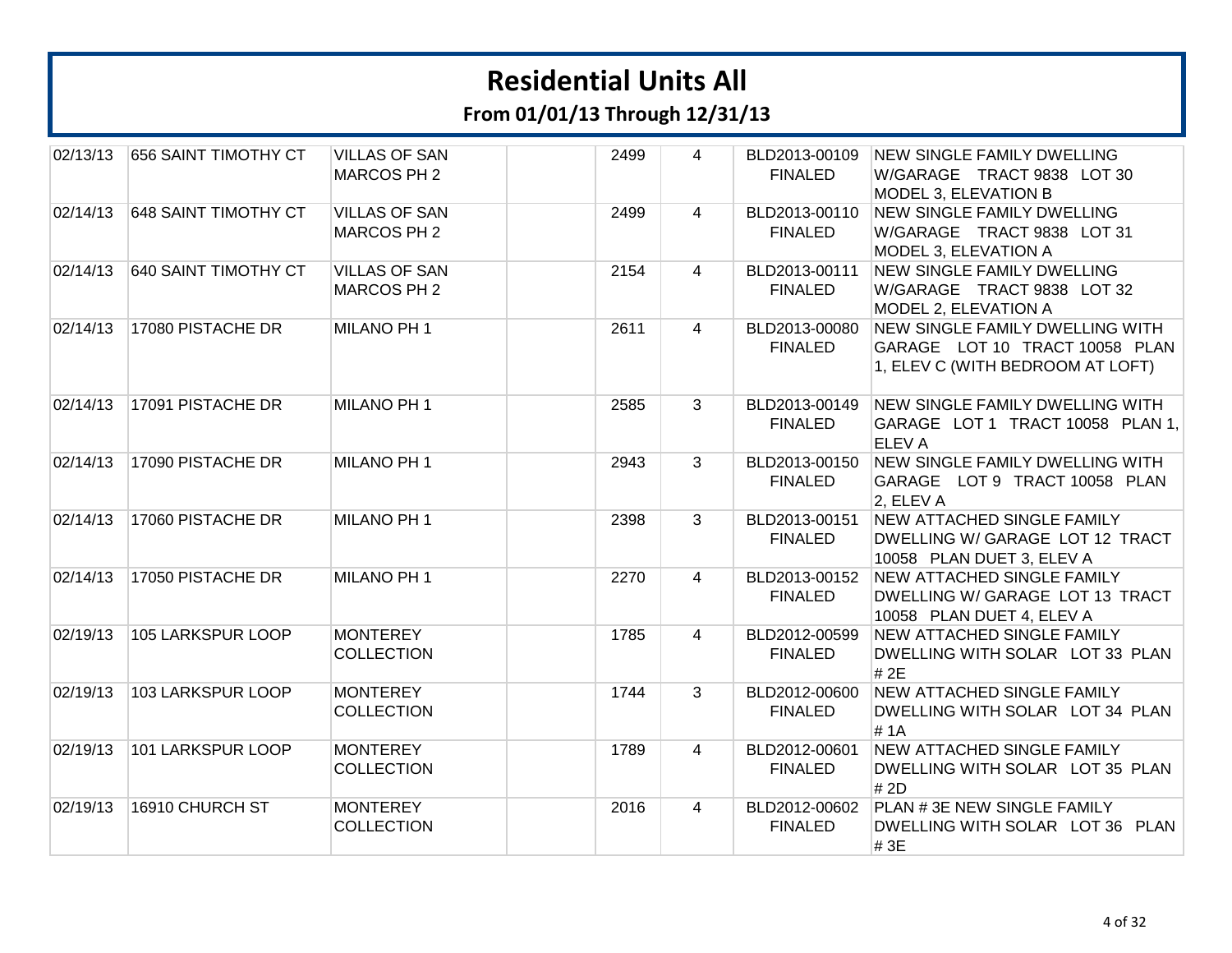| 02/19/13 | 16920 CHURCH ST   | <b>MONTEREY</b><br><b>COLLECTION</b> | 2264 | 4              | BLD2012-00603<br><b>FINALED</b> | NEW SINGLE FAMILY DWELLING WITH<br>SOLAR LOT 37 PLAN # 3G                                                                     |
|----------|-------------------|--------------------------------------|------|----------------|---------------------------------|-------------------------------------------------------------------------------------------------------------------------------|
| 02/19/13 | 16930 CHURCH ST   | <b>MONTEREY</b><br><b>COLLECTION</b> | 1958 | 4              | BLD2012-00604<br><b>FINALED</b> | PLAN # 3F NEW SINGLE FAMILY<br>DWELLING WITH SOLAR LOT 38 PLAN<br># 3F                                                        |
| 02/28/13 | 17330 SHELTON WAY | SHERIMAR RANCH PH<br>3               | 1764 | 4              | BLD2013-00201<br><b>FINALED</b> | <b>ATTACHED SINGLE FAMILY DWELLING</b><br>WITH GARAGE LOT 4 TRACT 10142<br>PLAN 13, ELEV A (FARMHOUSE)                        |
| 02/28/13 | 1655 JASMINE WAY  | SHERIMAR RANCH PH<br>3               | 1342 | $\mathbf{3}$   | BLD2013-00202<br><b>FINALED</b> | ATTACHED SINGLE FAMILY DWELLING<br>WITH GARAGE LOT 5 TRACT 10142<br>PLAN 11, ELEV A (FARMHOUSE)                               |
| 02/28/13 | 1555 ARCHFIELD CT | <b>SHERIMAR RANCH PH</b><br>3        | 2522 | 4              | BLD2013-00203<br><b>FINALED</b> | SINGLE FAMILY DWELLING WITH<br>GARAGE LOT 6 TRACT 10142 PLAN 4,<br>ELEV C (EARLY CALIFORNIAN) WITH<br>OPTIONAL BDRM 4 AT LOFT |
| 02/28/13 | 1545 ARCHFIELD CT | <b>SHERIMAR RANCH</b>                | 1553 | $\overline{4}$ | BLD2013-00204<br><b>FINALED</b> | ATTACHED SINGLE FAMILY DWELLING<br>WITH GARAGE LOT 7 TRACT 10142<br>PLAN 12, ELEV B (SPANISH COLONIAL)                        |
| 02/28/13 | 1650 JASMINE WAY  | SHERIMAR RANCH PH<br>3               | 1342 | $\overline{3}$ | BLD2013-00205<br><b>FINALED</b> | ATTACHED SINGLE FAMILY DWELLING<br>WITH GARAGE LOT 8 TRACT 10142<br>PLAN 11, ELEV (SPANISH COLONIAL)                          |
| 02/28/13 | 1660 JASMINE WAY  | SHERIMAR RANCH PH<br>3               | 1764 | $\overline{4}$ | BLD2013-00206<br><b>FINALED</b> | ATTACHED SINGLE FAMILY DWELLING<br>WITH GARAGE LOT 9 TRACT 10142<br>PLAN 13, ELEV C (SPANISH COLONIAL)                        |
| 02/28/13 | 17360 SHELTON WAY | SHERIMAR RANCH PH<br>3               | 1553 | 4              | BLD2013-00207<br><b>FINALED</b> | ATTACHED SINGLE FAMILY DWELLING<br>WITH GARAGE LOT 10 TRACT 10142<br>PLAN 12, ELEV C (SPANISH COLONIAL)                       |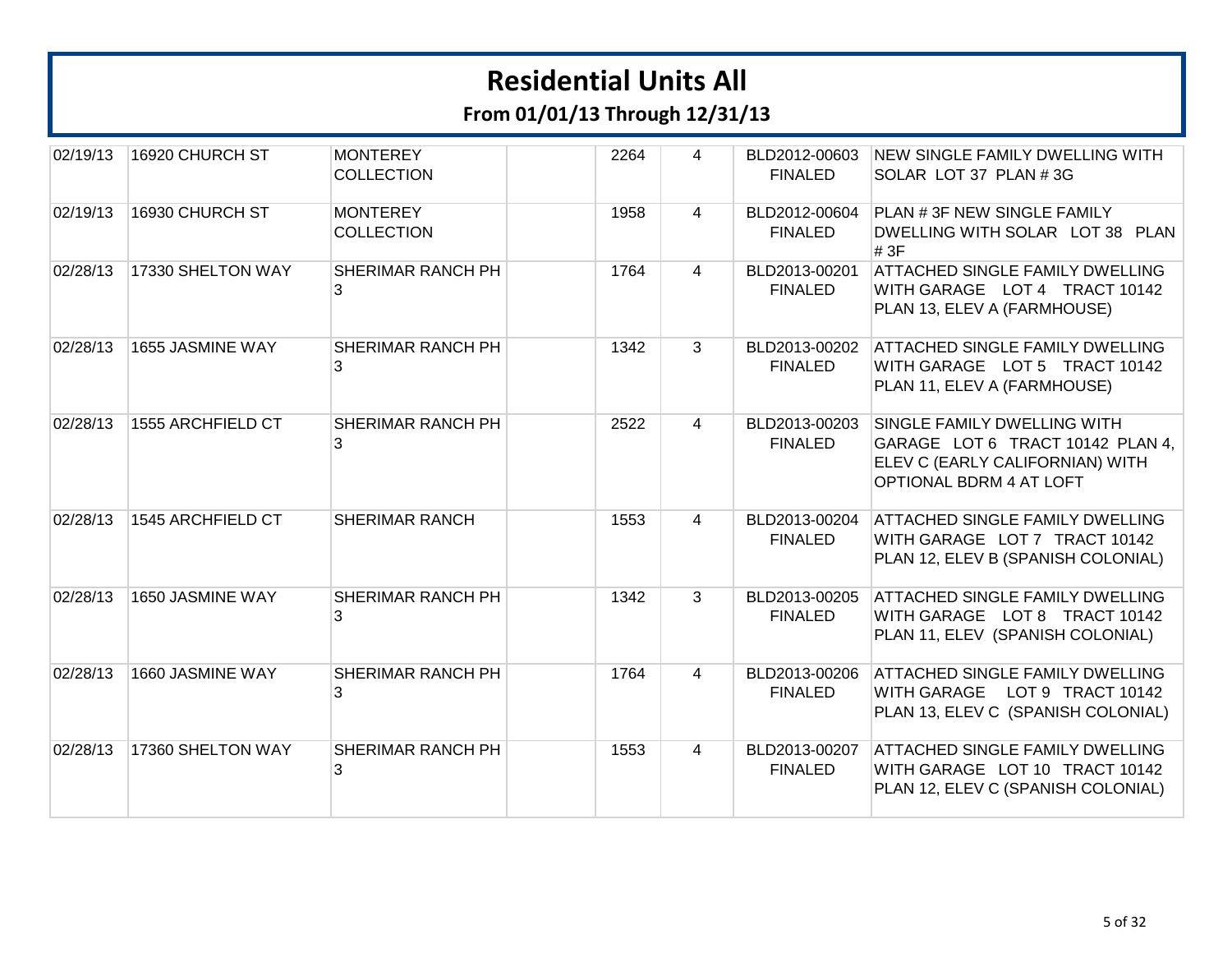| 02/28/13 | 1610 BRADFORD WAY | SHERIMAR RANCH PH<br>3 | 1553 | 4              | BLD2013-00208<br><b>FINALED</b> | <b>ATTACHED SINGLE FAMILY DWELLING</b><br>WITH GARAGE LOT 14 TRACT 10142<br>PLAN 12, ELEV D (CRAFSTMAN)               |
|----------|-------------------|------------------------|------|----------------|---------------------------------|-----------------------------------------------------------------------------------------------------------------------|
| 02/28/13 | 17385 JOHNSON CT  | SHERIMAR RANCH PH<br>3 | 1764 | $\overline{4}$ | BLD2013-00209<br><b>FINALED</b> | <b>ATTACHED SINGLE FAMILY DWELLING</b><br>WITH GARAGE LOT 15 TRACT 10142<br>PLAN 13, ELEV D (CRAFSTMAN)               |
| 02/28/13 | 17365 JOHNSON CT  | SHERIMAR RANCH PH<br>3 | 3040 | $\overline{4}$ | BLD2013-00210<br><b>FINALED</b> | SINGLE FAMILY DWELLING WITH<br>GARAGE LOT 17 TRACT 10142 PLAN<br>7, ELEV E (TUSCAN)                                   |
| 02/28/13 | 1635 BRADFORD WAY | SHERIMAR RANCH PH<br>3 | 2203 | 3              | BLD2013-00211<br><b>FINALED</b> | SINGLE FAMILY DWELLING WITH<br>GARAGE LOT 21 TRACT 10142 PLAN<br>2, ELEV F (FRENCH COUNTRY)                           |
| 03/01/13 | 17375 JOHNSON CT  | SHERIMAR RANCH PH<br>3 | 2809 | $\overline{4}$ | BLD2013-00161<br><b>FINALED</b> | SINGLE FAMILY DWELLING WITH<br>GARAGE LOT 3-16 TRACT 10142<br>PLAN 5, ELEV C (EARLY CALIFORNIAN)                      |
| 03/01/13 | 17360 JOHNSON CT  | SHERIMAR RANCH PH<br>3 | 2429 | 4              | BLD2013-00162<br><b>FINALED</b> | SINGLE FAMILY DWELLING WITH<br>GARAGE LOT 3-18 TRACT 10142<br>PLAN 1, ELEV B (FRENCH COUNTRY) W/<br><b>DEN OPTION</b> |
| 03/01/13 | 1645 BRADFORD WAY | SHERIMAR RANCH PH<br>3 | 3580 |                | BLD2013-00163<br><b>FINALED</b> | SINGLE FAMILY DWELLING WITH<br>GARAGE LOT 3-22 TRACT 10142<br>PLAN 8, ELEV F                                          |
| 03/07/13 | 17370 SHELTON WAY | SHERIMAR RANCH PH<br>3 | 3051 | $\overline{4}$ | BLD2013-00236<br><b>FINALED</b> | <b>NEW SINGLE FAMILY DWELLING WITH</b><br>GARAGE LOT 11 TRACT 10142<br>PLAN 7, ELEV A                                 |
| 03/07/13 | 17380 SHELTON WAY | SHERIMAR RANCH PH<br>3 | 2809 | $\overline{4}$ | BLD2013-00237<br><b>FINALED</b> | <b>NEW SINGLE FAMILY DWELLING WITH</b><br>GARAGE LOT 12<br><b>TRACT 10142</b><br>PLAN 5, ELEV C                       |
| 03/07/13 | 17390 SHELTON WAY | SHERIMAR RANCH PH<br>3 | 2429 | $\overline{4}$ | BLD2013-00238<br><b>FINALED</b> | SINGLE FAMILY DWELLING WITH<br>GARAGE LOT 13 TRACT 10142 PLAN<br>1, ELEV A (WITH DEN OPTION AT 1 CAR<br>GARAGE)       |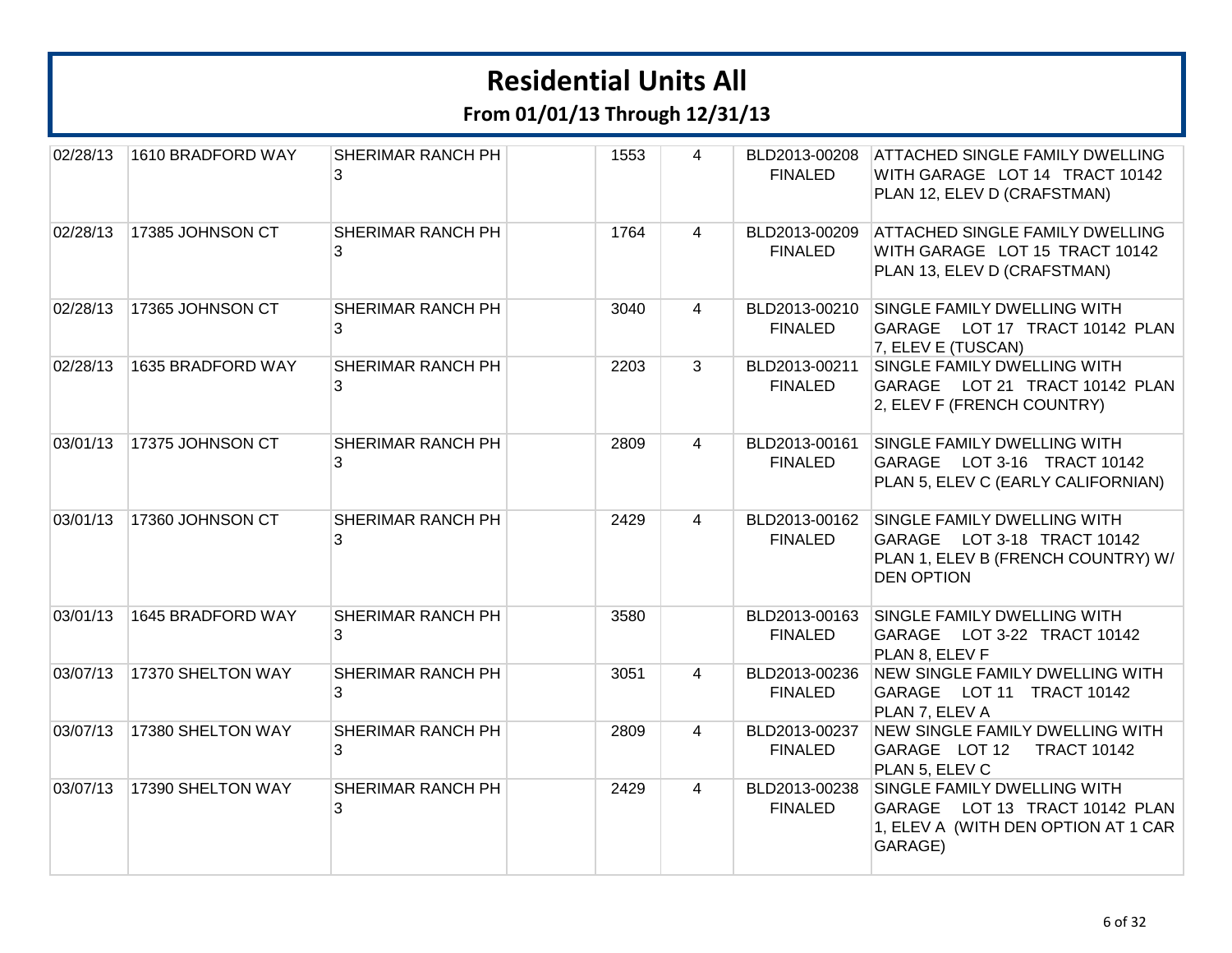| 03/07/13 | 17370 JOHNSON CT  | SHERIMAR RANCH PH<br>3 | 2945 | 5              | BLD2013-00241<br><b>FINALED</b> | <b>NEW SINGLE FAMILY DWELLING WITH</b><br>GARAGE LOT 19 TRACT 10142<br>PLAN 6, ELEV B (WITH BED & BATH AT<br><b>DEN OPTION)</b>        |
|----------|-------------------|------------------------|------|----------------|---------------------------------|----------------------------------------------------------------------------------------------------------------------------------------|
| 03/07/13 | 17300 SHELTON WAY | SHERIMAR RANCH PH<br>3 | 2454 | 3              | BLD2013-00297<br><b>FINALED</b> | <b>NEW SINGLE FAMILY DWELLING WITH</b><br>GARAGE LOT 1 TRACT 10142<br>PLAN 3, ELEV. D (WITH OPTIONAL DEN<br>AT BED 2)                  |
| 03/07/13 | 17380 JOHNSON CT  | SHERIMAR RANCH PH<br>3 | 3580 | 5 <sup>5</sup> | BLD2013-00298<br><b>FINALED</b> | SINGLE FAMILY DWELLING WITH<br>GARAGE LOT 20 TRACT 10142 PLAN<br>8, ELEV B (WITH OPTIONAL GREAT<br>ROOM ABOVE GARAGE)                  |
| 03/07/13 | 17395 CESENA CT   | SHERIMAR RANCH PH<br>3 | 2230 | $\overline{4}$ | BLD2013-00299<br><b>FINALED</b> | <b>NEW SINGLE FAMILY DWELLING WITH</b><br>GARAGE LOT 23 TRACT 10142 PLAN<br>9, ELEV D                                                  |
| 03/14/13 | 17070 PISTACHE DR | MILANO PH 1            | 2946 | $\overline{4}$ | <b>FINALED</b>                  | BLD2013-00193 TRACT NEW SINGLE FAMILY DWELLING<br>WITH GARAGE LOT 11 TRACT 10058<br>PLAN 2, ELEV B (WITH OPTIONAL<br><b>BEDROOM 5)</b> |
| 03/14/13 | 17040 PISTACHE DR | MILANO PH 1            | 2571 | 3              | BLD2013-00194<br><b>FINALED</b> | TRACT NEW SINGLE FAMILY DWELLING<br>WITH GARAGE LOT 14 TRACT 10058<br>PLAN 1, ELEV B                                                   |
| 03/14/13 | 17075 MIMOSA DR   | MILANO PH 2            | 2585 | 3              | BLD2013-00195<br><b>FINALED</b> | NEW SINGLE FAMILY DWELLING WITH<br>GARAGE LOT 39 TRACT 10123 PLAN<br>1, ELEV A                                                         |
| 03/14/13 | 17056 MIMOSA DR   | MILANO PH 2            | 2398 | 3              | BLD2013-00196<br><b>FINALED</b> | <b>NEW SINGLE FAMILY DWELLING WITH</b><br>GARAGE LOT 43 TRACT 10123 PLAN<br>3, ELEV C                                                  |
| 03/14/13 | 17058 MIMOSA DR   | MILANO PH 2            | 2387 | $\mathbf{3}$   | BLD2013-00197<br><b>FINALED</b> | LOT NEW ATTACHED SINGLE FAMILY<br>DWELLING W/ BDRM 4 AT LOFT LOT 44<br>TRACT 10123, PLAN DUET 3, ELEV B                                |
| 03/14/13 | 17060 MIMOSA DR   | MILANO PH 2            | 2273 | 3              | BLD2013-00198<br><b>FINALED</b> | <b>NEW ATTACHED SINGLE FAMILY</b><br>DWELLING W/ BDRM 4 AT LOFT LOT 45<br>TRACT 10123, PLAN DUET 4, ELEV B                             |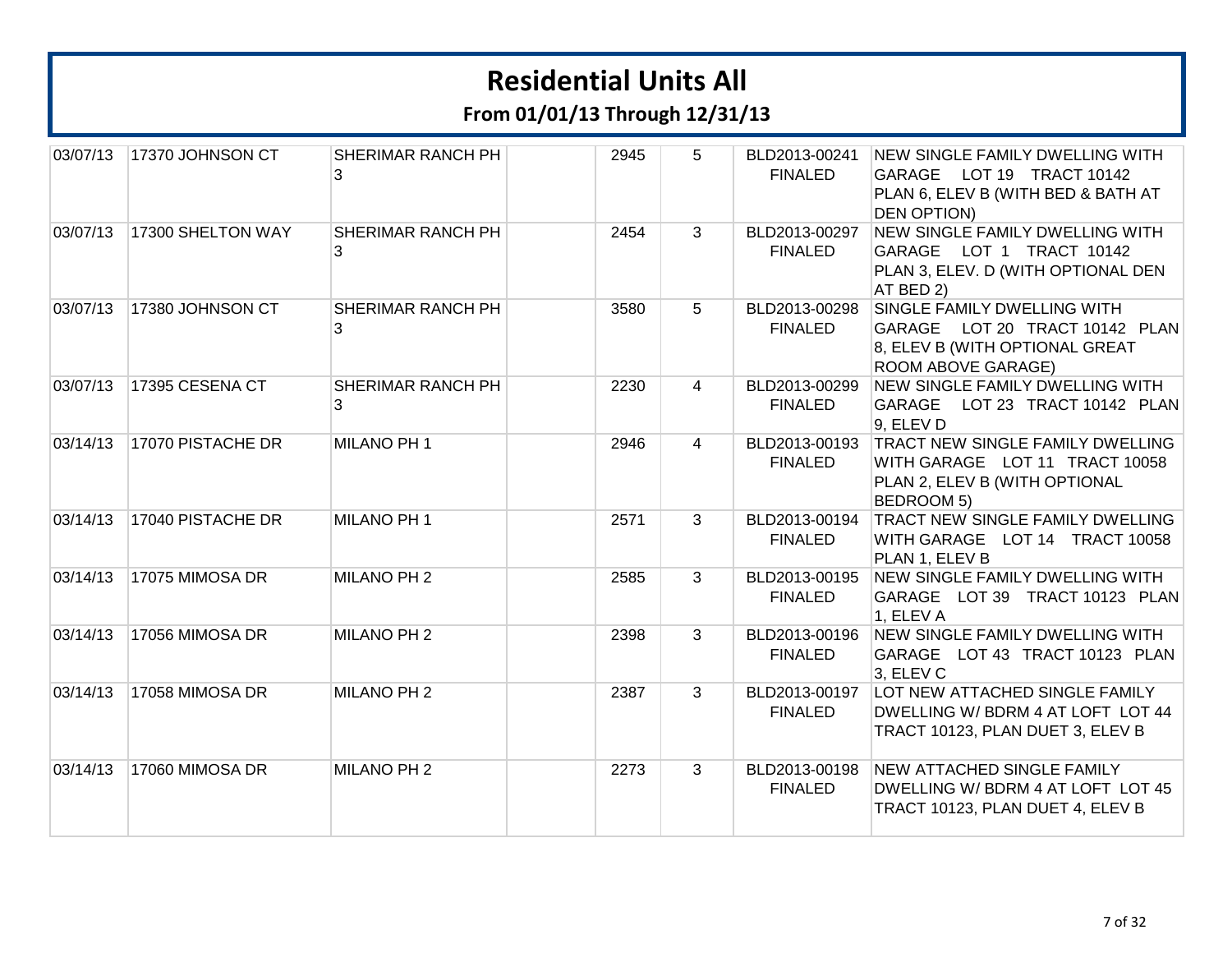**From 01/01/13 Through 12/31/13**

| 03/15/13 | 17055 SAINT ANNE LN | <b>BUTTERFIELD</b><br><b>STATION</b> | 2274 |   | <b>FINALED</b>                  | BLD2013-00277 NEW ATTACHED SINGLE FAMILY<br>DWELLING LOT 16 TRACT 10125<br>PLAN <sub>3</sub>                                              |
|----------|---------------------|--------------------------------------|------|---|---------------------------------|-------------------------------------------------------------------------------------------------------------------------------------------|
| 03/15/13 | 17045 SAINT ANNE LN | <b>BUTTERFIELD</b><br><b>STATION</b> | 2122 |   | BLD2013-00278<br><b>FINALED</b> | NEW ATTACHED SINGLE FAMILY<br>DWELLING LOT 17 TRACT 10125 PLAN<br>$\overline{2}$                                                          |
| 03/15/13 | 17035 SAINT ANNE LN | <b>BUTTERFIELD</b><br><b>STATION</b> | 1808 | 3 | <b>FINALED</b>                  | BLD2013-00279 NEW ATTACHED SINGLE FAMILY<br>DWELLING LOT 18 TRACT 10125<br>PLAN <sub>1</sub>                                              |
| 03/15/13 | 17025 SAINT ANNE LN | <b>BUTTERFIELD</b><br><b>STATION</b> | 2122 |   | BLD2013-00280<br><b>FINALED</b> | <b>NEW ATTACHED SINGLE FAMILY</b><br>DWELLING LOT 19 TRACT 10125<br>PLAN <sub>2</sub>                                                     |
| 03/15/13 | 17015 SAINT ANNE LN | <b>BUTTERFIELD</b><br><b>STATION</b> | 2274 |   | BLD2013-00281<br><b>FINALED</b> | <b>NEW ATTACHED SINGLE FAMILY</b><br>DWELLING LOT 20 TRACT 10125<br>PLAN <sub>3</sub>                                                     |
| 03/15/13 | 17060 SAINT ANNE LN | <b>BUTTERFIELD</b><br><b>STATION</b> | 2274 |   | BLD2013-00282<br><b>FINALED</b> | <b>NEW ATTACHED SINGLE FAMILY</b><br>DWELLING LOT 26 TRACT 10125<br>PLAN <sub>3</sub>                                                     |
| 03/15/13 | 17050 SAINT ANNE LN | <b>BUTTERFIELD</b><br><b>STATION</b> | 2122 |   | BLD2013-00283<br><b>FINALED</b> | <b>NEW ATTACHED SINGLE FAMILY</b><br>DWELLING LOT 27 TRACT 10125<br>PLAN <sub>2</sub>                                                     |
| 03/15/13 | 17040 SAINT ANNE LN | <b>BUTTERFIELD</b><br><b>STATION</b> | 1808 | 3 | <b>FINALED</b>                  | BLD2013-00284 NEW ATTACHED SINGLE FAMILY<br>DWELLING LOT 28 TRACT 10125<br>PLAN <sub>1</sub>                                              |
| 03/15/13 | 17030 SAINT ANNE LN | <b>BUTTERFIELD</b><br><b>STATION</b> | 2122 |   | BLD2013-00285<br><b>FINALED</b> | NEW ATTACHED SINGLE FAMILY<br>DWELLING LOT 29 TRACT 10125<br>PLAN <sub>2</sub>                                                            |
| 03/15/13 | 17020 SAINT ANNE LN | <b>BUTTERFIELD</b><br><b>STATION</b> | 2274 |   | BLD2013-00286<br><b>FINALED</b> | <b>NEW ATTACHED SINGLE FAMILY</b><br>DWELLING LOT 30 TRACT 10125<br>PLAN <sub>3</sub>                                                     |
| 03/15/13 | 675 SAN MARINO CT   | <b>ROSE GARDEN</b>                   | 2429 | 3 | BLD2013-00097<br><b>FINALED</b> | NEW SINGLE FAMILY DWELLING WITH<br>GARAGE LOT 35 TRACT 10130<br>PLAN 1, ELEV. A (WITH OPTIONAL 200<br>SF. SUNROOM/UNCONDITIONED<br>SPACE) |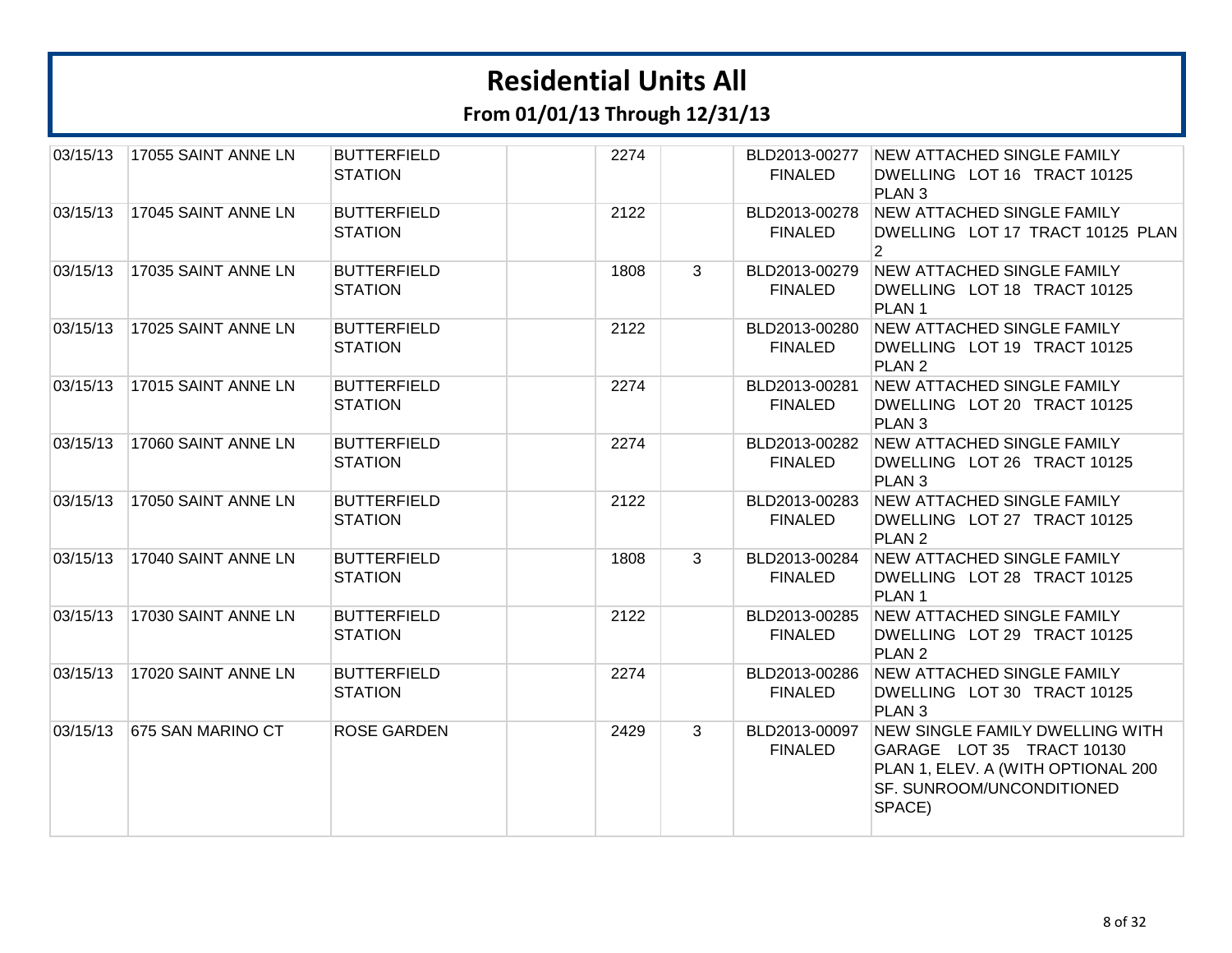| 03/15/13 | 665 SAN MARINO CT    | <b>ROSE GARDEN</b> | 3473 | 5              | BLD2013-00098<br><b>FINALED</b> | <b>NEW SINGLE FAMILY DWELLING WITH</b><br>GARAGE LOT 36 TRACT 10130<br>PLAN 3, ELEV. C (WITH OPTIONAL 295<br>SF. SUNROOM/UNCONDITIONED<br>SPACE) |
|----------|----------------------|--------------------|------|----------------|---------------------------------|--------------------------------------------------------------------------------------------------------------------------------------------------|
| 03/15/13 | 16650 SAN GABRIEL CT | <b>ROSE GARDEN</b> | 2078 | 3              | BLD2013-00099<br><b>FINALED</b> | <b>NEW ATTACHED SINGLE FAMILY</b><br>DWELLING WITH GARAGE LOT 38<br><b>TRACT 10130</b><br>PLAN 5, ELEV. A (DUET)                                 |
| 03/15/13 | 655 SAN MARINO CT    | <b>ROSE GARDEN</b> | 2320 | $\overline{4}$ | BLD2013-00100<br><b>FINALED</b> | NEW ATTACHED SINGLE FAMILY<br>DWELLING WITH GARAGE LOT 39<br>TRACT 10130 PLAN 6, ELEV. A (DUET)                                                  |
| 03/15/13 | 16626 SAN GABRIEL CT | <b>ROSE GARDEN</b> | 2320 | $\overline{4}$ | BLD2013-00101<br><b>FINALED</b> | NEW ATTACHED SINGLE FAMILY<br>DWELLING WITH GARAGE LOT 40<br>TRACT 10130 PLAN 6, ELEV. B (DUET)                                                  |
| 03/15/13 | 660 SAN MARINO CT    | <b>ROSE GARDEN</b> | 2078 | 3              | <b>FINALED</b>                  | BLD2013-00102 NEW ATTACHED SINGLE FAMILY<br>DWELLING WITH GARAGE LOT 41<br>TRACT 10130 PLAN 5, ELEV. B (DUET)                                    |
| 03/15/13 | 16620 SAN GABRIEL CT | <b>ROSE GARDEN</b> | 2429 | 3              | BLD2013-00103<br><b>FINALED</b> | NEW SINGLE FAMILY DWELLING WITH<br>GARAGE LOT 42 TRACT 10130 PLAN<br>1, ELEV. C (WITH OPTIONAL 200 SF.<br>SUNROOM/UNCONDITIONED SPACE)           |
| 03/28/13 | 17055 MIMOSA DR      | <b>MILANO</b>      | 2611 | $\overline{4}$ | BLD2013-00302<br><b>FINALED</b> | NEW SINGLE FAMILY DWELLING WITH<br>GARAGE LOT 41 TRACT 10123 PLAN<br>1, ELEV C (WITH OPTIONAL BEDROOM 4<br>AT LOFT)                              |
| 03/28/13 | 17045 MIMOSA DR      | <b>MILANO</b>      | 2571 | $\overline{4}$ | BLD2013-00303<br><b>FINALED</b> | NEW SINGLE FAMILY DWELLING WITH<br>GARAGE LOT 42 TRACT 10123 PLAN<br>1, ELEV B (WITH OPTIONAL BEDROOM 4<br>AT LOFT)                              |
| 03/28/13 | 17054 MIMOSA DR      | <b>MILANO</b>      | 2398 | 3              | BLD2013-00304<br><b>FINALED</b> | <b>NEW SINGLE FAMILY DWELLING WITH</b><br>GARAGE LOT 46 TRACT 10123 PLAN<br>3, ELEV C                                                            |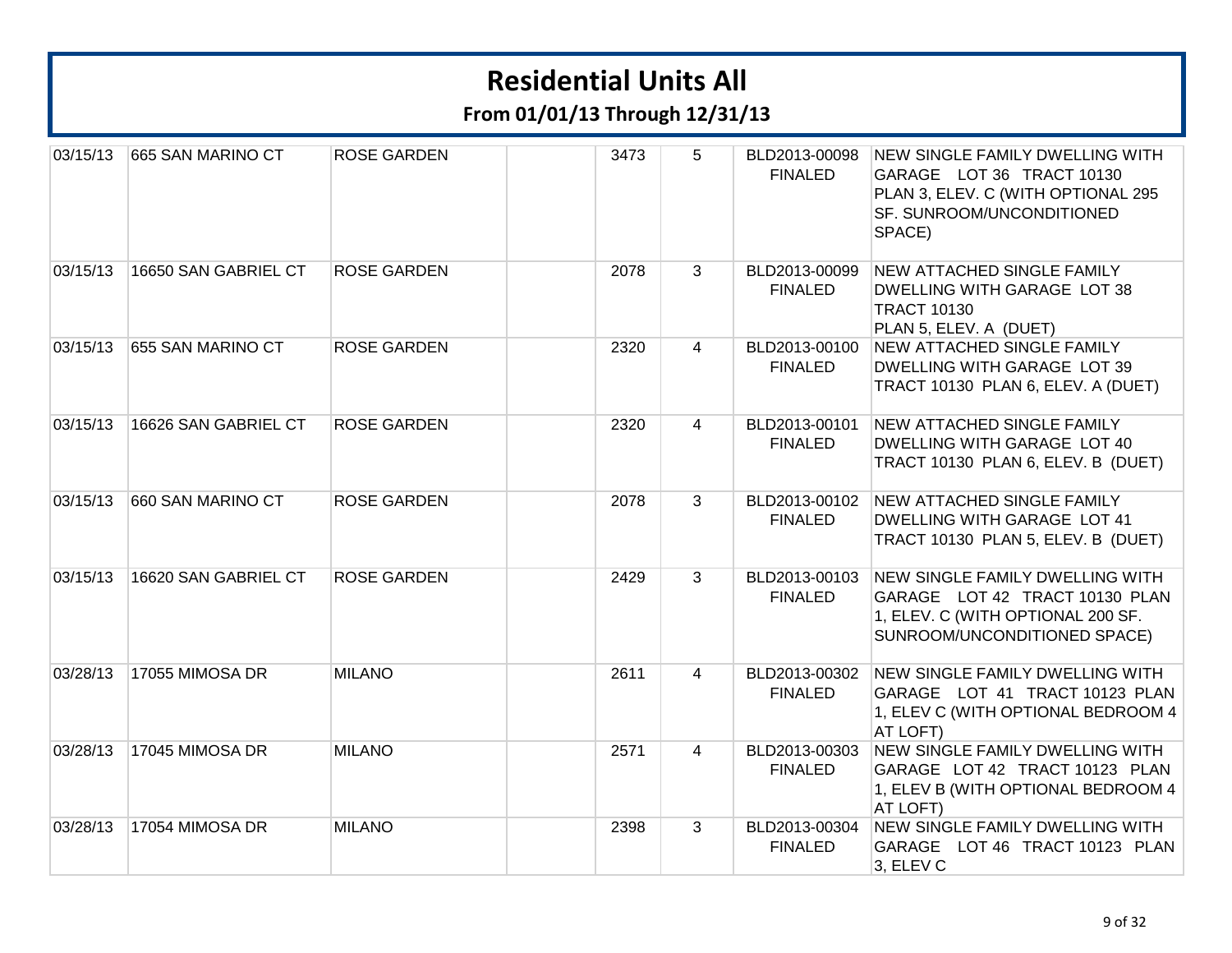**From 01/01/13 Through 12/31/13**

| 03/28/13 | 17052 MIMOSA DR | <b>MILANO</b>         | 2398 | 3              | BLD2013-00305<br><b>FINALED</b> | <b>NEW ATTACHED SINGLE FAMILY</b><br>DWELLING W/ GARAGE LOT 47 TRACT<br>10123 PLAN DUET 3, ELEV A                                      |
|----------|-----------------|-----------------------|------|----------------|---------------------------------|----------------------------------------------------------------------------------------------------------------------------------------|
| 03/28/13 | 17050 MIMOSA DR | <b>MILANO</b>         | 2270 | $\overline{4}$ | BLD2013-00306<br><b>FINALED</b> | <b>NEW ATTACHED SINGLE FAMILY</b><br>DWELLING W/ GARAGE LOT 48 TRACT<br>10123 (WITH OPTIONAL BEDROOM 4 AT<br>LOFT) PLAN DUET 4, ELEV A |
| 04/02/13 | 17375 CESENA CT | <b>SHERIMAR RANCH</b> | 3314 | 6              | BLD2013-00396<br><b>FINALED</b> | NEW SINGLE FAMILY DWELLING WITH<br>GARAGE LOT 25 TRACT 10142 PLAN<br>3, ELEV B (WITH OPTIONAL 2ND FLOOR<br>BEDROOMS 6&7)               |
| 04/03/13 | 1180 EASY ST    |                       | 750  |                | BLD2013-00040<br><b>FINALED</b> | NEW 750 SQ FT DETACHED<br>SECONDARY DWELLING UNIT                                                                                      |
| 04/05/13 | 17065 MIMOSA DR | <b>MILANO</b>         | 2946 | $\overline{4}$ | BLD2013-00333<br><b>FINALED</b> | NEW SINGLE FAMILY DWELLING WITH<br>GARAGE LOT 40 TRACT 10123 PLAN<br>2, ELEV C                                                         |
| 04/10/13 | 17095 MIMOSA DR | <b>MILANO</b>         | 2387 | 3              | BLD2013-00397<br><b>FINALED</b> | NEW ATTACHED SINGLE FAMILY<br>DWELLING W/ GARAGE LOT 37 TRACT<br>10123 PLAN DUET 3, ELEV B                                             |
| 04/10/13 | 17085 MIMOSA DR | <b>MILANO</b>         | 2273 | $\overline{4}$ | BLD2013-00398<br><b>FINALED</b> | NEW ATTACHED SINGLE FAMILY<br>DWELLING W/ GARAGE LOT 38 TRACT<br>10123 PLAN DUET 4, ELEV B (WITH<br>OPTIONAL BEDROOM AT LOFT)          |
| 04/10/13 | 17026 MIMOSA DR | <b>MILANO</b>         | 2387 | 3              | BLD2013-00399<br><b>FINALED</b> | <b>NEW ATTACHED SINGLE FAMILY</b><br>DWELLING W/ GARAGE LOT 63 TRACT<br>10123 PLAN DUET 3, ELEV B                                      |
| 04/10/13 | 17028 MIMOSA DR | <b>MILANO</b>         | 2273 | 3              | BLD2013-00400<br><b>FINALED</b> | NEW ATTACHED SINGLE FAMILY<br>DWELLING W/ GARAGE LOT 64 TRACT<br>10123 PLAN DUET 4, ELEV B                                             |
| 04/10/13 | 17030 MIMOSA DR | <b>MILANO</b>         | 2946 | 5              | BLD2013-00401<br><b>FINALED</b> | NEW SINGLE FAMILY DWELLING WITH<br>GARAGE LOT 65 TRACT 10123 PLAN<br>2, ELEV B (WITH OPTIONAL BEDROOM 5<br>AT LOFT & BATH 3 AT POWDER) |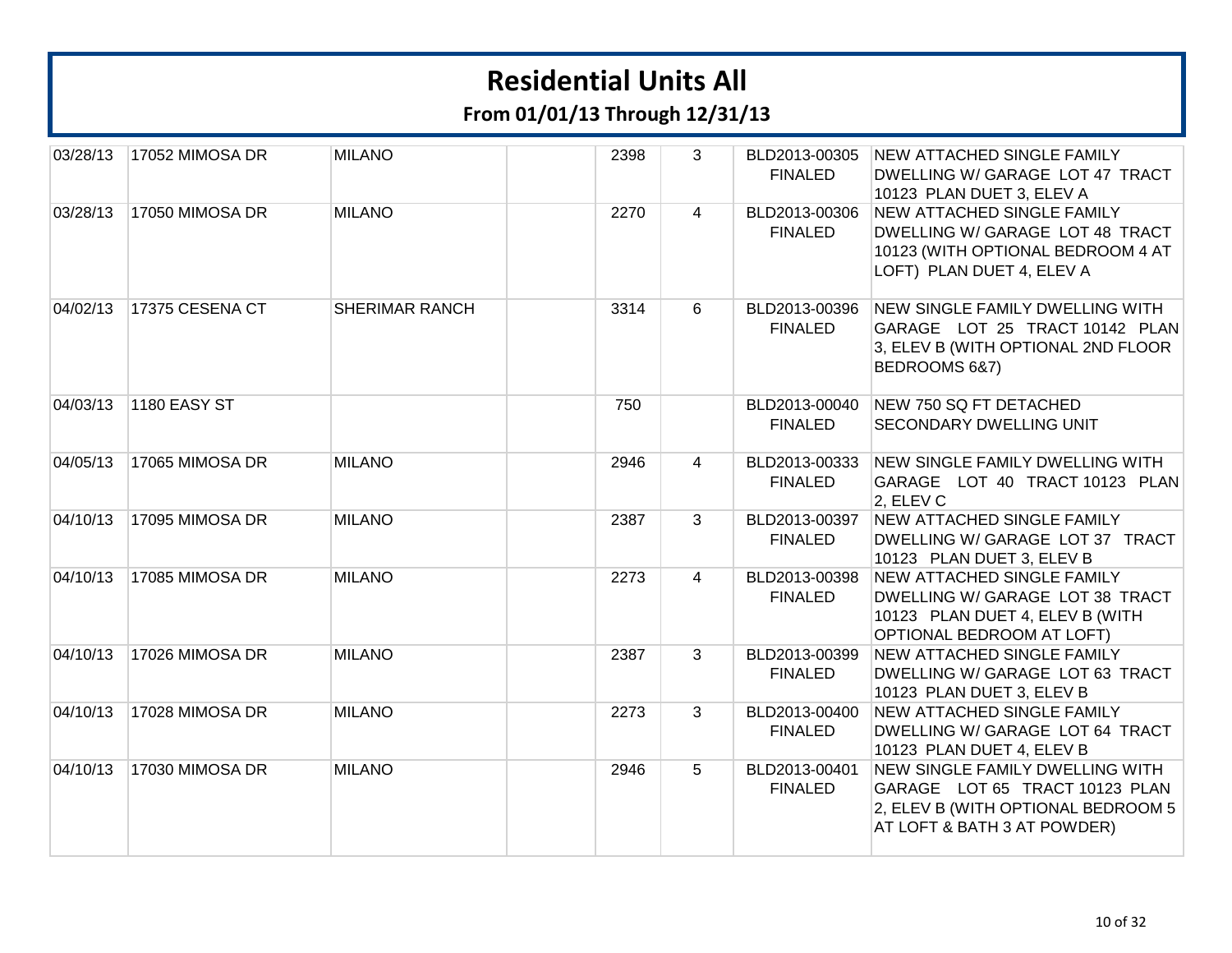**From 01/01/13 Through 12/31/13**

| 04/10/13 | 17024 MIMOSA DR    | <b>MILANO</b>          | 2398 | 3              | <b>FINALED</b>                  | BLD2013-00402 NEW SINGLE FAMILY DWELLING WITH<br>GARAGE LOT 66 TRACT 10123 PLAN<br>3. ELEV C                               |
|----------|--------------------|------------------------|------|----------------|---------------------------------|----------------------------------------------------------------------------------------------------------------------------|
| 04/10/13 | 17310 SHELTON WAY  | <b>SHERIMAR RANCH</b>  | 2445 | 4              | BLD2013-00471<br><b>FINALED</b> | SINGLE FAMILY DWELLING WITH<br>GARAGE LOT 2 TRACT 10142 PLAN<br>2, ELEV C (EARLY CALIFORNIAN) WITH<br><b>OFFICE</b>        |
| 04/10/13 | 17320 SHELTON WAY  | <b>SHERIMAR RANCH</b>  | 2809 | 4              | <b>FINALED</b>                  | BLD2013-00472 SINGLE FAMILY DWELLING WITH<br>GARAGE LOT 3 TRACT 10142 PLAN 5.<br>ELEV A (CRAFTSMAN)                        |
| 04/10/13 | 17385 CESENA CT    | <b>SHERIMAR RANCH</b>  | 2230 | 4              | BLD2013-00473<br><b>FINALED</b> | SINGLE FAMILY DWELLING WITH<br>GARAGE LOT 24 TRACT 10142 PLAN<br>9, ELEV C (EARLY CALIFORNIAN)                             |
| 04/10/13 | 17365 CESENA CT    | <b>SHERIMAR RANCH</b>  | 2429 | $\overline{4}$ | BLD2013-00474<br><b>FINALED</b> | SINGLE FAMILY DWELLING WITH<br>GARAGE LOT 26 TRACT 10142 PLAN<br>1, ELEV A (CRAFTSMAN)                                     |
| 04/12/13 | 15950 DONDOLARE ST | <b>EDMUNDSON PARK</b>  | 2775 | 5              | BLD2013-00495<br><b>FINALED</b> | NEW SINGLE FAMILY DWELLING WITH<br>GARAGE LOT 25 TRACT 10135 PLAN<br>#4, ELEV. E (WITH BEDROOM #6 AT<br><b>DEN OPTION)</b> |
| 04/12/13 | 15940 DONDOLARE ST | <b>EDMUNDSON PARK</b>  | 3134 | $\overline{4}$ | BLD2013-00496<br><b>FINALED</b> | NEW SINGLE FAMILY DWELLING WITH<br>GARAGE LOT 26 TRACT 10135 PLAN<br># 9, ELEV. F (WITH BEDROOM 4 & BATH<br>4 OPTION)      |
| 04/12/13 | 332 CALLE CERRO    | <b>IRONHORSE NORTH</b> | 2672 |                | BLD2013-00445<br><b>FINALED</b> | NEW SINGLE FAMILY DWELLING W/<br>GARAGE LOT 5 TRACT 10079 PLAN 3<br><b>ELEV B</b>                                          |
| 04/12/13 | 336 CALLE CERRO    | <b>IRONHORSE NORTH</b> | 2470 | 4              | <b>FINALED</b>                  | BLD2013-00446 NEW SINGLE FAMILY DWELLING W/<br>GARAGE LOT 6 TRACT 10079 PLAN 2<br><b>ELEVA</b>                             |
| 04/12/13 | 350 E CENTRAL AVE  | <b>IRONHORSE NORTH</b> | 2162 | 4              | BLD2013-00447<br><b>FINALED</b> | NEW SINGLE FAMILY DWELLING W/<br>GARAGE LOT 7 TRACT 10079 PLAN 1<br><b>ELEVA</b>                                           |
| 04/12/13 | 360 E CENTRAL AVE  | <b>IRONHORSE NORTH</b> | 2470 | 4              | BLD2013-00449<br><b>FINALED</b> | NEW SINGLE FAMILY DWELLING W/<br>GARAGE LOT 8 TRACT 10079 PLAN 2<br><b>ELEVA</b>                                           |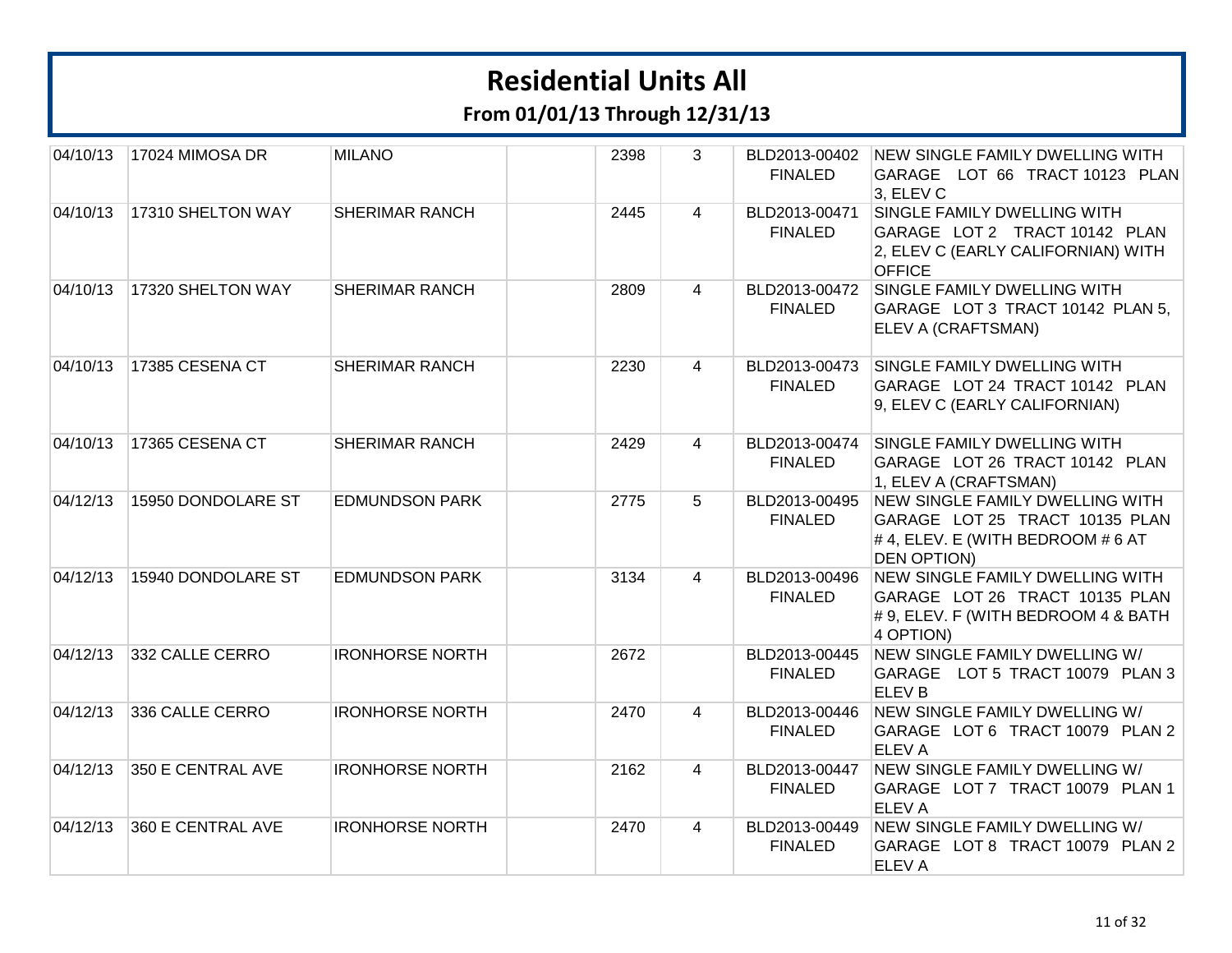**From 01/01/13 Through 12/31/13**

| 04/12/13 | 370 E CENTRAL AVE    | <b>IRONHORSE NORTH</b>                | 2672 | $\overline{4}$ | BLD2013-00450<br><b>FINALED</b> | NEW SINGLE FAMILY DWELLING W/<br>GARAGE LOT 9 TRACT 10079 PLAN 3<br>ELEV <sub>C</sub>                 |
|----------|----------------------|---------------------------------------|------|----------------|---------------------------------|-------------------------------------------------------------------------------------------------------|
| 04/12/13 | 380 E CENTRAL AVE    | <b>IRONHORSE NORTH</b>                | 2470 | $\overline{4}$ | BLD2013-00451<br><b>FINALED</b> | NEW SINGLE FAMILY DWELLING W/<br>GARAGE LOT 10 TRACT 10079 PLAN 2<br><b>ELEV B</b>                    |
| 04/12/13 | 390 E CENTRAL AVE    | <b>IRONHORSE NORTH</b>                | 2162 | $\mathbf{3}$   | BLD2013-00452<br><b>FINALED</b> | NEW SINGLE FAMILY DWELLING W/<br>GARAGE LOT 11 TRACT 10079 PLAN 1<br><b>ELEVA</b>                     |
| 04/12/13 | 400 E CENTRAL AVE    | <b>IRONHORSE NORTH</b>                | 2470 | 4              | BLD2013-00453<br><b>FINALED</b> | NEW SINGLE FAMILY DWELLING W/<br>GARAGE LOT 12 TRACT 10079 PLAN 2<br>ELEV <sub>C</sub>                |
| 04/12/13 | 15790 PIAZZA WAY     | <b>EDMUNDSON PARK</b>                 | 2090 | $\overline{4}$ | BLD2013-00601<br><b>FINALED</b> | NEW SINGLE FAMILY DWELLING WITH<br>GARAGE LOT 1 TRACT 10135 PLAN #<br>5, ELEV. F                      |
| 04/12/13 | 15965 PIAZZA WAY     | <b>EDMUNDSON PARK</b>                 | 1878 | 4              | BLD2013-00602<br><b>FINALED</b> | <b>NEW ATTACHED SINGLE FAMILY</b><br>DWELLING WITH GARAGE LOT 30<br>TRACT 10136 PLAN # 7, ELEV. A     |
| 04/12/13 | 151 AZZURO CT        | <b>EDMUNDSON PARK</b>                 | 2144 | 3              | BLD2013-00603<br><b>FINALED</b> | NEW ATTACHED SINGLE FAMILY<br>DWELLING WITH GARAGE LOT 31<br>TRACT 10136 PLAN # 6, ELEV. A            |
| 05/10/13 | 602 SAINT TIMOTHY PL | <b>VILLAS OF SAN</b><br><b>MARCOS</b> | 1372 | $\overline{4}$ | BLD2013-00112<br><b>FINALED</b> | <b>NEW ATTACHED SINGLE FAMILY</b><br>DWELLING W/GARAGE TRACT 9838<br>LOT 35 MODEL DUET 1, ELEVATION A |
| 05/10/13 | 631 SAINT JAMES DR   | <b>VILLAS OF SAN</b><br><b>MARCOS</b> | 1765 | $\overline{4}$ | BLD2013-00113<br><b>FINALED</b> | NEW ATTACHED SINGLE FAMILY<br>DWELLING W/GARAGE TRACT 9838<br>LOT 36 MODEL DUET 2, ELEVATION A        |
| 05/17/13 | 317 CALLE CERRO      | <b>IRONHORSE NORTH</b>                | 2672 | 4              | BLD2013-00719<br><b>FINALED</b> | NEW SINGLE FAMILY DWELLING W/<br>GARAGE LOT 3 TRACT 10079<br>PLAN 3 ELEV A                            |
| 05/17/13 | 321 CALLE CERRO      | <b>IRONHORSE NORTH</b>                | 2470 | $\overline{4}$ | BLD2013-00720<br><b>FINALED</b> | NEW SINGLE FAMILY DWELLING W/<br>GARAGE LOT 4 TRACT 10079 PLAN 2<br>ELEV <sub>C</sub>                 |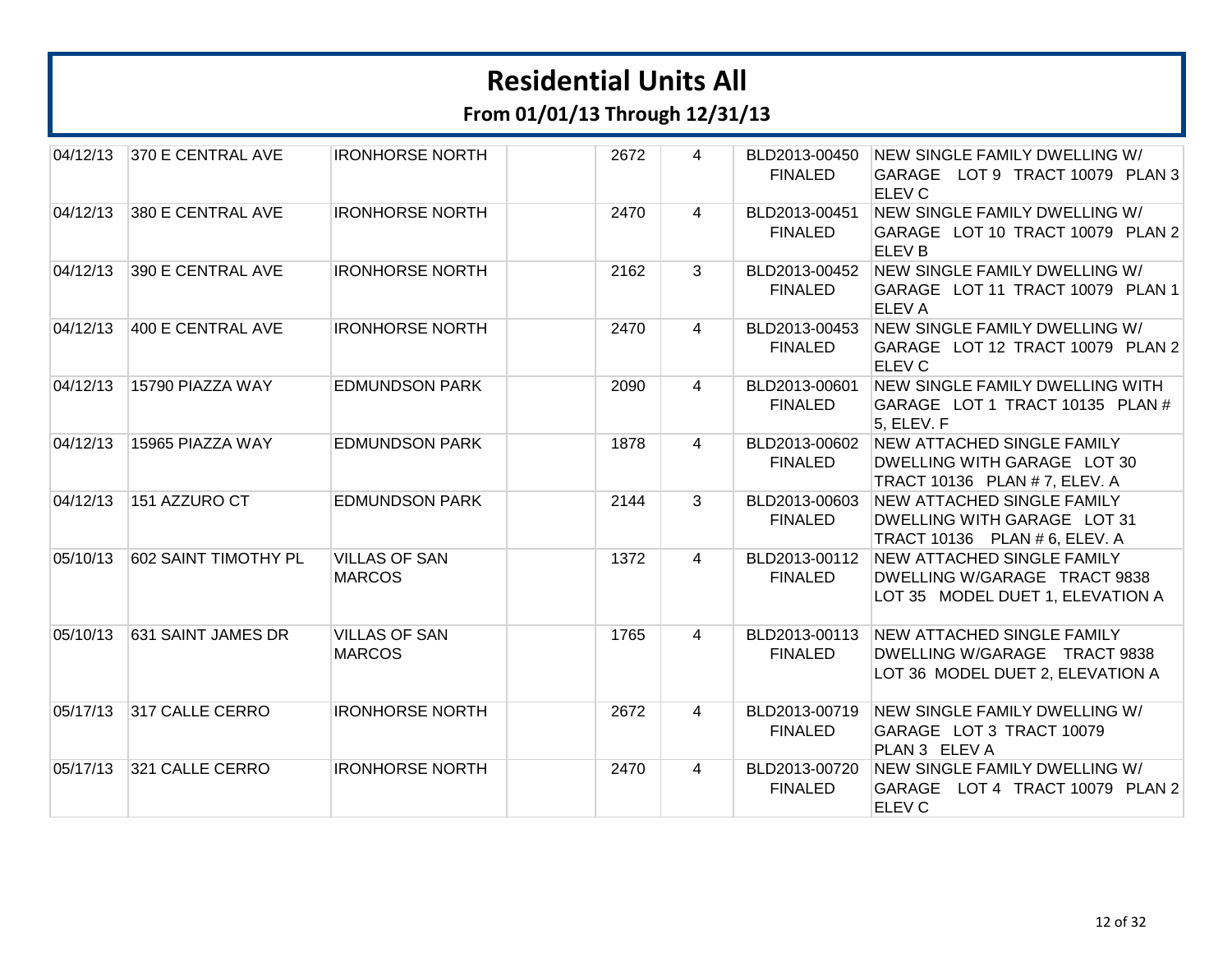| 05/17/13 | 325 CALLE CERRO                  | <b>IRONHORSE NORTH</b> | 1818 | 3 | BLD2013-00721<br><b>FINALED</b> | <b>NEW ATTACHED SINGLE FAMILY</b><br>DWELLING W/ GARAGE LOT 14 TRACT<br>10079 PLAN 4 (DUET) - UNIT A, ELEV A |
|----------|----------------------------------|------------------------|------|---|---------------------------------|--------------------------------------------------------------------------------------------------------------|
| 05/17/13 | 329 CALLE CERRO                  | <b>IRONHORSE NORTH</b> | 1923 | 3 | BLD2013-00722<br><b>FINALED</b> | <b>NEW ATTACHED SINGLE FAMILY</b><br>DWELLING W/ GARAGE LOT 15 TRACT<br>10079 PLAN 4 (DUET) - UNIT B, ELEV B |
| 05/17/13 | 333 CALLE CERRO                  | <b>IRONHORSE NORTH</b> | 2672 | 4 | BLD2013-00723<br><b>FINALED</b> | NEW SINGLE FAMILY DWELLING W/<br><b>GARAGE</b><br>LOT 16<br><b>TRACT 10079</b><br>PLAN 3 ELEV B              |
| 05/17/13 | 337 CALLE CERRO                  | <b>IRONHORSE NORTH</b> | 2470 | 4 | BLD2013-00724<br><b>FINALED</b> | NEW SINGLE FAMILY DWELLING W/<br>GARAGE LOT 17 TRACT 10079<br>PLAN 2 ELEV A                                  |
| 05/17/13 | 341 CALLE CERRO                  | <b>IRONHORSE NORTH</b> | 2672 | 4 | BLD2013-00725<br><b>FINALED</b> | NEW SINGLE FAMILY DWELLING W/<br>GARAGE LOT 18 TRACT 10079 PLAN<br>3 ELEV C                                  |
| 05/23/13 | 18415 BUTTERFIELD<br><b>BLVD</b> | <b>MADRONE PLAZA</b>   | 1617 | 4 | BLD2013-00580<br><b>FINALED</b> | <b>NEW DETACHED SINGLE FAMILY</b><br>DWELLING W/ GARAGE LOT 9 TRACT<br>9896 PLAN 4                           |
| 05/23/13 | 18411 BUTTERFIELD<br><b>BLVD</b> | <b>MADRONE PLAZA</b>   | 1603 | 4 | BLD2013-00581<br><b>FINALED</b> | <b>NEW DETACHED SINGLE FAMILY</b><br>DWELLING W/ GARAGE LOT 10 TRACT<br>9896 PLAN 2                          |
| 05/23/13 | 18407 BUTTERFIELD<br><b>BLVD</b> | <b>MADRONE PLAZA</b>   | 1542 | 3 | BLD2013-00582<br><b>FINALED</b> | NEW DETACHED SINGLE FAMILY<br>DWELLING W/ GARAGE LOT 11 TRACT<br>9896 PLAN 3                                 |
| 05/23/13 | 18403 BUTTERFIELD<br><b>BLVD</b> | <b>MADRONE PLAZA</b>   | 1503 | 3 | BLD2013-00583<br><b>FINALED</b> | NEW DETACHED SINGLE FAMILY<br>DWELLING W/ GARAGE LOT 12 TRACT<br>9896 PLAN 1                                 |
| 05/23/13 | 267 JARVIS DR                    | <b>MADRONE PLAZA</b>   | 1617 | 4 | BLD2013-00584<br><b>FINALED</b> | <b>NEW DETACHED SINGLE FAMILY</b><br>DWELLING W/ GARAGE LOT 13 TRACT<br>9896 PLAN 4                          |
| 05/23/13 | 263 JARVIS DR                    | <b>MADRONE PLAZA</b>   | 1603 | 4 | BLD2013-00585<br><b>FINALED</b> | NEW DETACHED SINGLE FAMILY<br>DWELLING W/ GARAGE LOT 14 TRACT<br>9896 PLAN 2                                 |
| 05/23/13 | 259 JARVIS DR                    | <b>MADRONE PLAZA</b>   | 1542 | 3 | BLD2013-00586<br><b>FINALED</b> | <b>NEW DETACHED SINGLE FAMILY</b><br>DWELLING W/ GARAGE LOT 15 TRACT<br>9896 PLAN 3                          |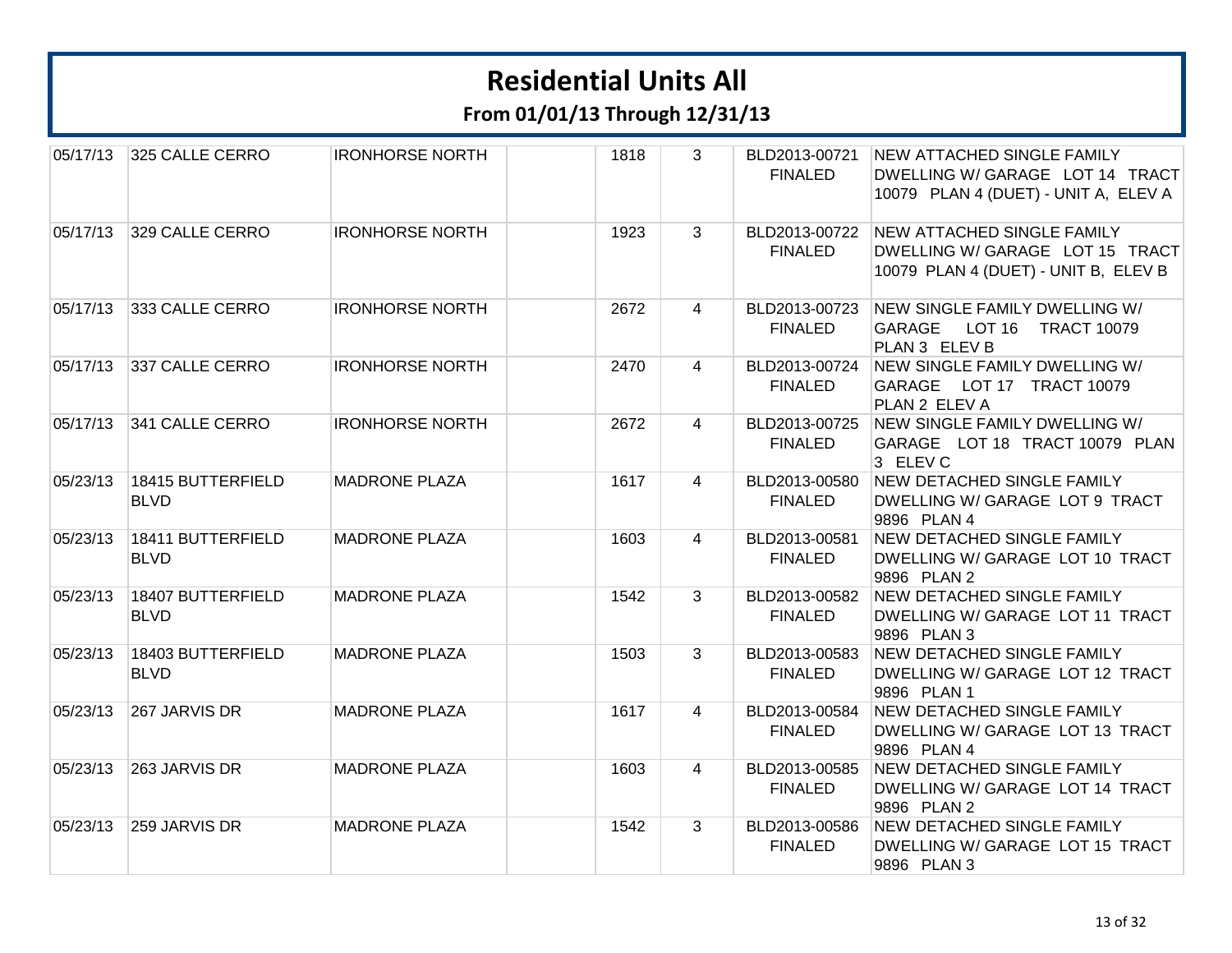**From 01/01/13 Through 12/31/13**

| 05/23/13 | 255 JARVIS DR   | <b>MADRONE PLAZA</b> | 1503<br>3 | BLD2013-00587<br><b>FINALED</b> | NEW DETACHED SINGLE FAMILY<br>DWELLING W/ GARAGE LOT 16 TRACT<br>9896 PLAN 1               |
|----------|-----------------|----------------------|-----------|---------------------------------|--------------------------------------------------------------------------------------------|
| 05/23/13 | 152 COCHRANE RD | <b>MADRONE PLAZA</b> | 1929<br>5 | BLD2013-00520<br><b>FINALED</b> | <b>NEW ATTACHED SINGLE FAMILY</b><br>DWELLING W/ GARAGE LOT 4 TRACT<br>9819 UNIT TYPE - B  |
| 05/23/13 | 148 COCHRANE RD | <b>MADRONE PLAZA</b> | 1773<br>4 | BLD2013-00521<br><b>FINALED</b> | <b>NEW ATTACHED SINGLE FAMILY</b><br>DWELLING W/ GARAGE LOT 5 TRACT<br>9819 UNIT TYPE - A  |
| 05/23/13 | 144 COCHRANE RD | <b>MADRONE PLAZA</b> | 1773<br>4 | BLD2013-00522<br><b>FINALED</b> | <b>NEW ATTACHED SINGLE FAMILY</b><br>DWELLING W/ GARAGE LOT 6 TRACT<br>9819 UNIT TYPE - A  |
| 05/23/13 | 140 COCHRANE RD | <b>MADRONE PLAZA</b> | 1773<br>4 | BLD2013-00523<br><b>FINALED</b> | <b>NEW ATTACHED SINGLE FAMILY</b><br>DWELLING W/ GARAGE LOT 7 TRACT<br>9819 UNIT TYPE - A  |
| 05/23/13 | 138 COCHRANE RD | <b>MADRONE PLAZA</b> | 1773<br>4 | BLD2013-00524<br><b>FINALED</b> | NEW ATTACHED SINGLE FAMILY<br>DWELLING W/ GARAGE LOT 8 TRACT<br>9819 UNIT TYPE - A         |
| 05/23/13 | 134 COCHRANE RD | <b>MADRONE PLAZA</b> | 1929<br>5 | BLD2013-00525<br><b>FINALED</b> | NEW ATTACHED SINGLE FAMILY<br>DWELLING W/ GARAGE LOT 9 TRACT<br>9819 UNIT TYPE - B         |
| 05/23/13 | 130 COCHRANE RD | <b>MADRONE PLAZA</b> | 1929<br>5 | BLD2013-00526<br><b>FINALED</b> | NEW ATTACHED SINGLE FAMILY<br>DWELLING W/ GARAGE LOT 10 TRACT<br>9819 UNIT TYPE - B        |
| 05/23/13 | 126 COCHRANE RD | <b>MADRONE PLAZA</b> | 1773<br>4 | BLD2013-00527<br><b>FINALED</b> | NEW ATTACHED SINGLE FAMILY<br>DWELLING W/ GARAGE LOT 11 TRACT<br>9819 UNIT TYPE - A        |
| 05/23/13 | 122 COCHRANE RD | <b>MADRONE PLAZA</b> | 1929<br>5 | BLD2013-00528<br><b>FINALED</b> | <b>NEW ATTACHED SINGLE FAMILY</b><br>DWELLING W/ GARAGE LOT 12 TRACT<br>9819 UNIT TYPE - B |
| 05/23/13 | 118 COCHRANE RD | <b>MADRONE PLAZA</b> | 1929<br>5 | BLD2013-00529<br><b>FINALED</b> | <b>NEW ATTACHED SINGLE FAMILY</b><br>DWELLING W/ GARAGE LOT 13 TRACT<br>9819 UNIT TYPE - B |
| 05/23/13 | 114 COCHRANE RD | <b>MADRONE PLAZA</b> | 1773<br>4 | BLD2013-00530<br><b>FINALED</b> | <b>NEW ATTACHED SINGLE FAMILY</b><br>DWELLING W/ GARAGE LOT 14 TRACT<br>9819 UNIT TYPE - A |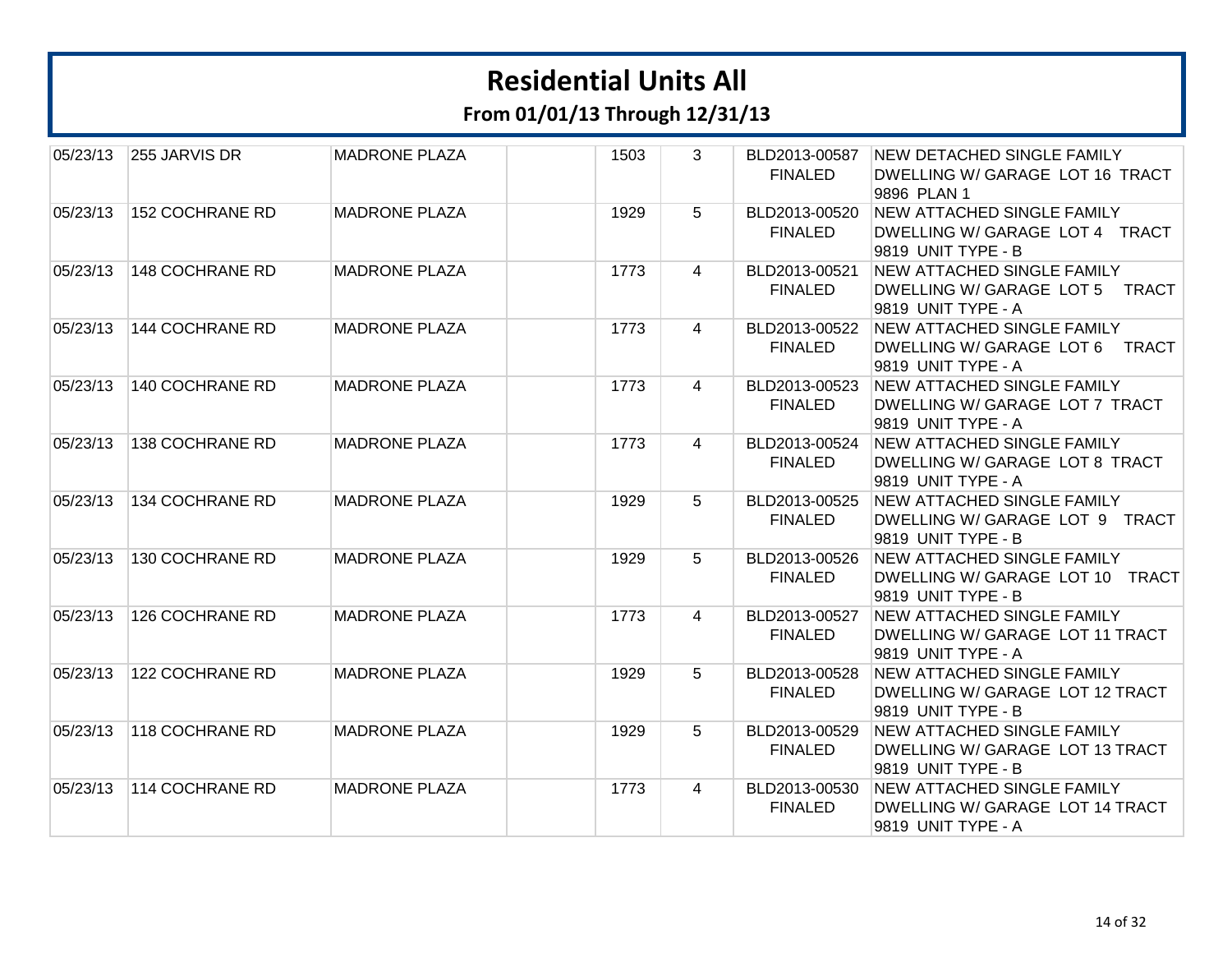| 05/23/13 | 110 COCHRANE RD     | <b>MADRONE PLAZA</b> |      | 1773 | $\overline{4}$ | BLD2013-00531  | NEW ATTACHED SINGLE FAMILY                            |
|----------|---------------------|----------------------|------|------|----------------|----------------|-------------------------------------------------------|
|          |                     |                      |      |      |                | <b>FINALED</b> | DWELLING W/ GARAGE LOT 15                             |
|          |                     |                      |      |      |                |                | TRACT 9819 UNIT TYPE - A                              |
| 05/23/13 | 106 COCHRANE RD     | <b>MADRONE PLAZA</b> |      | 1773 | $\overline{4}$ | BLD2013-00532  | NEW ATTACHED SINGLE FAMILY                            |
|          |                     |                      |      |      |                | <b>FINALED</b> | DWELLING W/ GARAGE LOT 16 TRACT<br>9819 UNIT TYPE - A |
| 05/23/13 | 102 COCHRANE RD     | <b>MADRONE PLAZA</b> |      | 1929 | 5              | BLD2013-00533  | <b>NEW ATTACHED SINGLE FAMILY</b>                     |
|          |                     |                      |      |      |                | <b>FINALED</b> | DWELLING W/ GARAGE LOT 17 TRACT<br>9819 UNIT TYPE - B |
| 05/24/13 | 16885 SAN SIMEON DR | <b>IRONHORSE AT</b>  |      | 2470 | $\overline{4}$ | BLD2013-00791  | NEW SINGLE FAMILY DWELLING W/                         |
|          |                     | <b>JASPER PARK</b>   |      |      |                | <b>FINALED</b> | GARAGE LOT 56 TRACT 10072                             |
|          |                     |                      |      |      |                |                | PLAN 2, ELEV A                                        |
| 05/24/13 | 16890 SAN SIMEON DR | <b>IRONHORSE AT</b>  |      | 2672 | 4              | BLD2013-00792  | NEW SINGLE FAMILY DWELLING W/                         |
|          |                     | <b>JASPER PARK</b>   |      |      |                | <b>FINALED</b> | GARAGE LOT 70 TRACT 10072                             |
|          |                     |                      |      |      |                |                | PLAN 3, ELEV B                                        |
| 05/24/13 | 16900 SAN SIMEON DR | <b>IRONHORSE AT</b>  |      | 2470 | $\overline{4}$ | BLD2013-00793  | NEW SINGLE FAMILY DWELLING W/                         |
|          |                     | <b>JASPER PARK</b>   |      |      |                | <b>FINALED</b> | GARAGE LOT 71 TRACT 10072                             |
|          |                     |                      |      |      |                |                | PLAN 2, ELEV C                                        |
| 05/24/13 | 16910 SAN SIMEON DR | <b>IRONHORSE AT</b>  |      | 2470 | $\overline{4}$ | BLD2013-00794  | NEW SINGLE FAMILY DWELLING W/                         |
|          |                     | <b>JASPER PARK</b>   |      |      |                | <b>FINALED</b> | GARAGE LOT 72 TRACT 10072<br>PLAN 2, ELEV A           |
| 05/24/13 | 16920 SAN SIMEON DR | <b>IRONHORSE AT</b>  |      | 2672 | $\overline{4}$ | BLD2013-00795  | NEW SINGLE FAMILY DWELLING W/                         |
|          |                     | <b>JASPER PARK</b>   |      |      |                | <b>FINALED</b> | GARAGE LOT 73 TRACT 10072                             |
|          |                     |                      |      |      |                |                | PLAN 3, ELEV C                                        |
| 05/29/13 | 657 SAN GABRIEL AVE | <b>ROSE GARDEN</b>   |      | 3473 | 5              | BLD2013-00248  | NEW SINGLE FAMILY DWELLING WITH                       |
|          |                     |                      |      |      |                | <b>FINALED</b> | GARAGE LOT 28 TRACT 10112                             |
|          |                     |                      |      |      |                |                | PLAN 3, ELEV. C (WITH OPTIONAL 295                    |
|          |                     |                      |      |      |                |                | SF. SUNROOM/UNCONDITIONED                             |
|          |                     |                      |      |      |                |                | SPACE)                                                |
| 05/29/13 | 653 SAN GABRIEL AVE | <b>ROSE GARDEN</b>   |      | 3641 | 5              | BLD2013-00249  | <b>NEW SINGLE FAMILY DWELLING WITH</b>                |
|          |                     |                      |      |      |                | <b>FINALED</b> | GARAGE LOT 29<br><b>TRACT 10112</b>                   |
|          |                     |                      |      |      |                |                | PLAN 4, ELEV. A                                       |
| 05/29/13 | 649 SAN GABRIEL AVE | <b>ROSE GARDEN</b>   | 2991 |      | 5              | BLD2013-00250  | NEW SINGLE FAMILY DWELLING WITH                       |
|          |                     |                      |      |      |                | <b>FINALED</b> | GARAGE LOT 30<br><b>TRACT 10112</b>                   |
|          |                     |                      |      |      |                |                | PLAN 2, ELEV. C (WITH OPTIONAL 217                    |
|          |                     |                      |      |      |                |                | SF. SUNROOM/UNCONDITIONED                             |
|          |                     |                      |      |      |                |                | SPACE)                                                |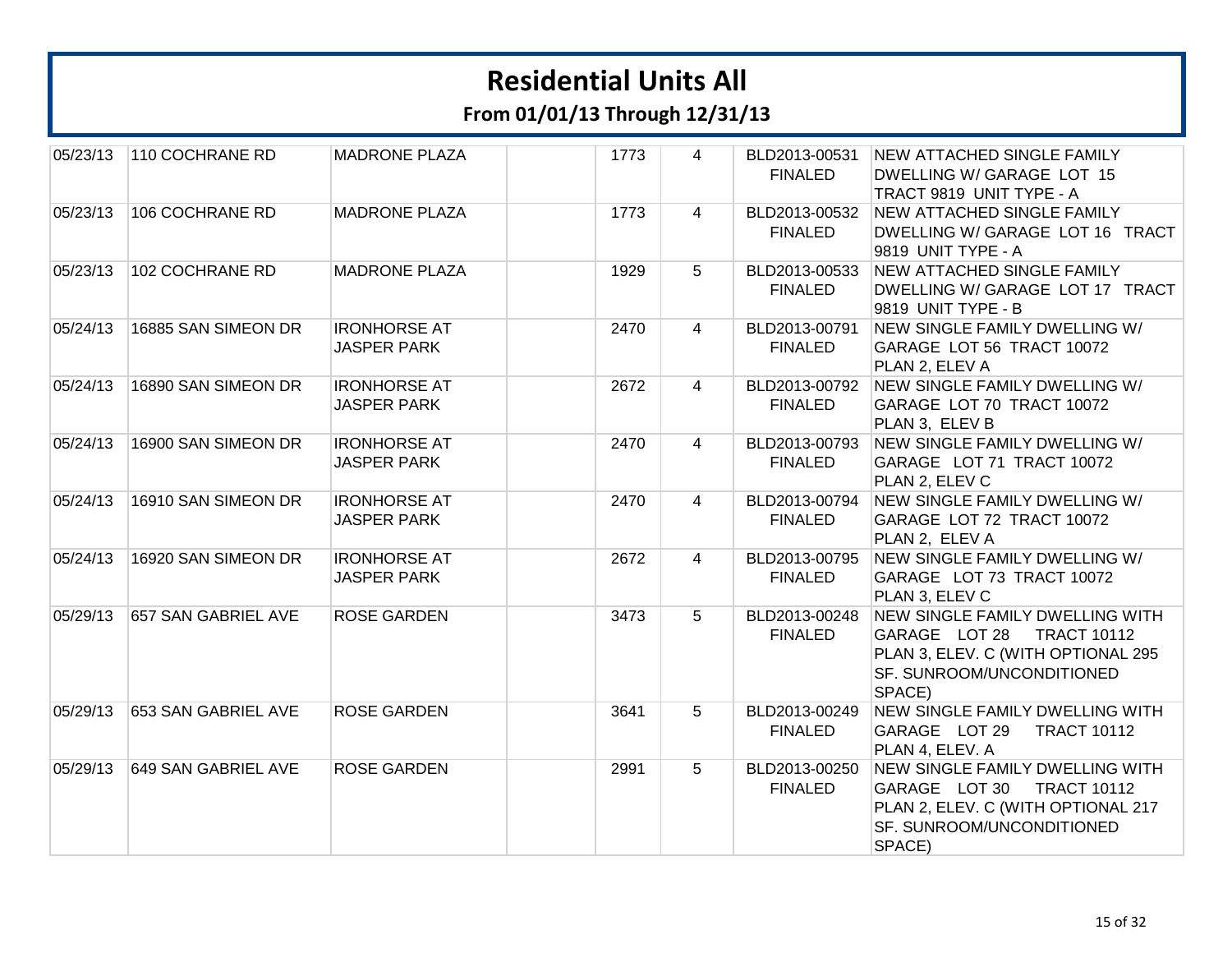| 05/29/13 | 16668 SAN GABRIEL CT  | <b>ROSE GARDEN</b>                   | 2320 | $\overline{4}$ | BLD2013-00251<br><b>FINALED</b> | <b>NEW ATTACHED SINGLE FAMILY</b><br><b>DWELLING WITH GARAGE LOT 31</b><br>TRACT 10112 PLAN 6, ELEV. B (DUET)                                        |
|----------|-----------------------|--------------------------------------|------|----------------|---------------------------------|------------------------------------------------------------------------------------------------------------------------------------------------------|
| 05/29/13 | 654 SAN GABRIEL AVE   | <b>ROSE GARDEN</b>                   | 2078 | 3              | <b>FINALED</b>                  | BLD2013-00252 NEW ATTACHED SINGLE FAMILY<br>DWELLING WITH GARAGE LOT 32<br>TRACT 10112 PLAN 5, ELEV. B (DUET)                                        |
| 05/29/13 | 658 SAN GABRIEL AVE   | <b>ROSE GARDEN</b>                   | 3473 | 5              | <b>FINALED</b>                  | BLD2013-00253 NEW SINGLE FAMILY DWELLING WITH<br>GARAGE LOT 33 TRACT 10130 PLAN<br>3, ELEV. B (WITH OPTIONAL 295 SF.<br>SUNROOM/UNCONDITIONED SPACE) |
| 05/29/13 | 16656 SAN GABRIEL CT  | <b>ROSE GARDEN</b>                   | 2991 | 4              | BLD2013-00254<br><b>FINALED</b> | <b>NEW SINGLE FAMILY DWELLING WITH</b><br>GARAGE LOT 37 TRACT 10130 PLAN<br>2, ELEV. B (WITH OPTIONAL 217 SF.<br>SUNROOM/UNCONDITIONED SPACE)        |
| 05/31/13 | 17415 WOODS CT        |                                      |      |                | BLD2013-00356<br><b>FINALED</b> | NEW 637 SQ FT SECONDARY DWELLING<br>UNIT (DETACHED)                                                                                                  |
| 06/07/13 | 657 SAINT TIMOTHY CT  | <b>VILLAS OF SAN</b><br>MARCOS PH 2  | 2154 | $\overline{4}$ | BLD2013-00105<br><b>FINALED</b> | <b>NEW SINGLE FAMILY DWELLING</b><br>W/GARAGE TRACT 9838 LOT 26<br>MODEL 2, ELEVATION C                                                              |
| 06/07/13 | 665 SAINT TIMOTHY CT  | <b>VILLAS OF SAN</b><br>MARCOS PH 2  | 2499 | $\overline{4}$ | BLD2013-00106<br><b>FINALED</b> | <b>NEW SINGLE FAMILY DWELLING</b><br>W/GARAGE TRACT 9838 LOT 27<br>MODEL 3, ELEVATION B                                                              |
| 06/07/13 | 672 SAINT TIMOTHY CT  | <b>VILLAS OF SAN</b><br>MARCOS PH 2  | 2499 | $\overline{4}$ | BLD2013-00107<br><b>FINALED</b> | <b>NEW SINGLE FAMILY DWELLING</b><br>W/GARAGE TRACT 9838 LOT 28<br>MODEL 3, ELEVATION A                                                              |
| 06/07/13 | 664 SAINT TIMOTHY CT  | <b>VILLAS OF SAN</b><br>MARCOS PH 2  | 2154 | $\overline{4}$ | BLD2013-00108<br><b>FINALED</b> | <b>NEW SINGLE FAMILY DWELLING</b><br>W/GARAGE TRACT 9838 LOT 29<br>MODEL 2, ELEVATION B                                                              |
| 06/10/13 | 17100 SAINT AGATHA LN | <b>BUTTERFIELD</b><br><b>STATION</b> | 2274 |                | BLD2013-00828<br><b>FINALED</b> | <b>NEW ATTACHED SINGLE FAMILY</b><br>DWELLING LOT 1 TRACT 10125 PLAN<br>3                                                                            |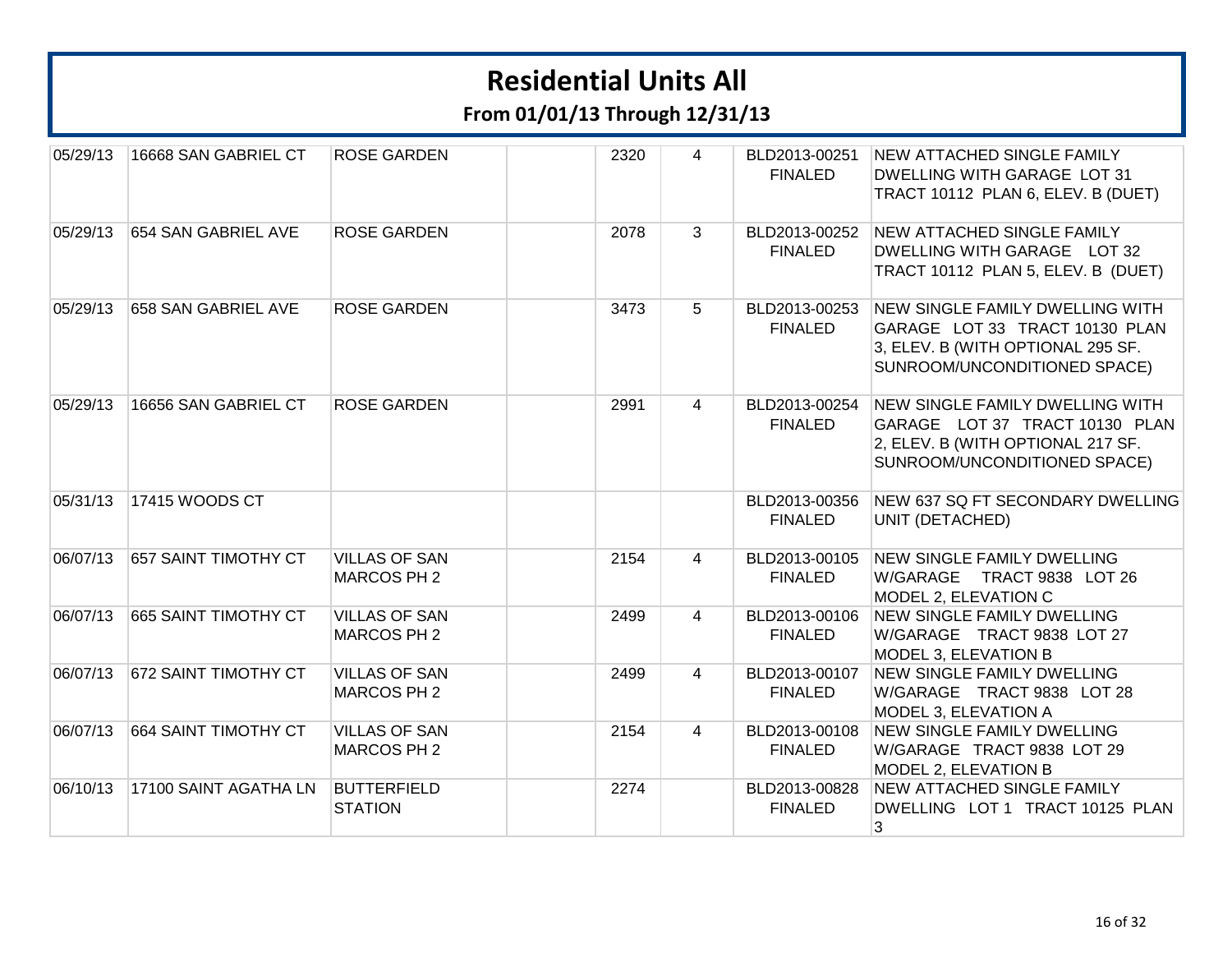| 06/10/13 | 17090 SAINT AGATHA LN               | <b>BUTTERFIELD</b><br><b>STATION</b> | 1808 | 3 | BLD2013-00829<br><b>FINALED</b> | <b>NEW ATTACHED SINGLE FAMILY</b><br>DWELLING LOT 2 TRACT 10125 PLAN                       |
|----------|-------------------------------------|--------------------------------------|------|---|---------------------------------|--------------------------------------------------------------------------------------------|
| 06/10/13 | 17080 SAINT AGATHA LN               | <b>BUTTERFIELD</b><br><b>STATION</b> | 2122 | 3 | BLD2013-00830<br><b>FINALED</b> | <b>NEW ATTACHED SINGLE FAMILY</b><br>DWELLING LOT 3 TRACT 10125 PLAN<br>2                  |
| 06/10/13 | 17070 SAINT AGATHA LN               | <b>BUTTERFIELD</b><br><b>STATION</b> | 2122 | 3 | BLD2013-00831<br><b>FINALED</b> | <b>NEW ATTACHED SINGLE FAMILY</b><br>DWELLING LOT 4 TRACT 10125 PLAN<br>$\overline{2}$     |
| 06/10/13 | 17060 SAINT AGATHA LN               | <b>BUTTERFIELD</b><br><b>STATION</b> | 1808 | 3 | BLD2013-00832<br><b>FINALED</b> | <b>NEW ATTACHED SINGLE FAMILY</b><br>DWELLING LOT 5 TRACT 10125 PLAN                       |
| 06/10/13 | 17050 SAINT AGATHA LN               | <b>BUTTERFIELD</b><br><b>STATION</b> | 1808 | 3 | BLD2013-00833<br><b>FINALED</b> | <b>NEW ATTACHED SINGLE FAMILY</b><br>DWELLING LOT 6 TRACT 10125 PLAN<br>1                  |
| 06/10/13 | 17040 SAINT AGATHA LN               | <b>BUTTERFIELD</b><br><b>STATION</b> | 2122 |   | BLD2013-00834<br><b>FINALED</b> | NEW ATTACHED SINGLE FAMILY<br>DWELLING LOT 7 TRACT 10125 PLAN<br>$\mathcal{P}$             |
| 06/10/13 | 17030 SAINT AGATHA LN               | <b>BUTTERFIELD</b><br><b>STATION</b> | 2122 |   | BLD2013-00835<br><b>FINALED</b> | <b>NEW ATTACHED SINGLE FAMILY</b><br>DWELLING LOT 8 TRACT 10125 PLAN<br>$\overline{2}$     |
| 06/10/13 | 17020 SAINT AGATHA LN               | <b>BUTTERFIELD</b><br><b>STATION</b> | 1808 | 3 | BLD2013-00836<br><b>FINALED</b> | <b>NEW ATTACHED SINGLE FAMILY</b><br>DWELLING LOT 9 TRACT 10125 PLAN                       |
| 06/10/13 | 17010 SAINT AGATHA LN               | <b>BUTTERFIELD</b><br><b>STATION</b> | 2274 |   | BLD2013-00837<br><b>FINALED</b> | <b>NEW ATTACHED SINGLE FAMILY</b><br>DWELLING LOT 10 TRACT 10125<br>PLAN <sub>3</sub>      |
| 06/13/13 | 18547 POPPY JASPER LN               | <b>MADRONE PLAZA</b>                 | 1929 | 5 | BLD2013-00534<br><b>FINALED</b> | <b>NEW ATTACHED SINGLE FAMILY</b><br>DWELLING W/ GARAGE LOT 33 TRACT<br>9819 UNIT TYPE - B |
| 06/13/13 | 18543 POPPY JASPER LN MADRONE PLAZA |                                      | 1773 | 4 | BLD2013-00535<br><b>FINALED</b> | <b>NEW ATTACHED SINGLE FAMILY</b><br>DWELLING W/ GARAGE LOT 34 TRACT<br>9819 UNIT TYPE - A |
| 06/13/13 | 18539 POPPY JASPER LN MADRONE PLAZA |                                      | 1773 | 4 | BLD2013-00536<br><b>FINALED</b> | <b>NEW ATTACHED SINGLE FAMILY</b><br>DWELLING W/ GARAGE LOT 35 TRACT<br>9819 UNIT TYPE - A |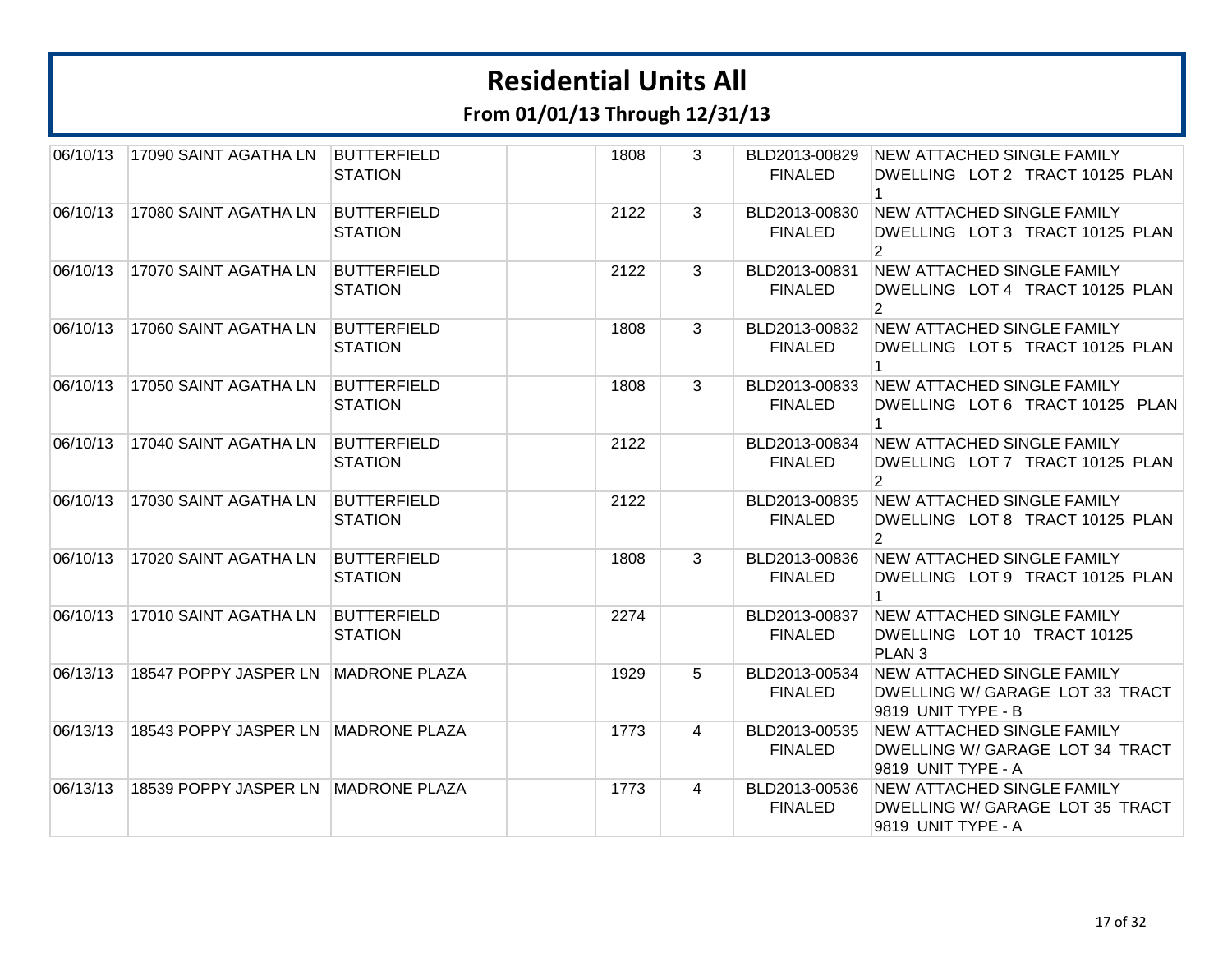**From 01/01/13 Through 12/31/13**

| 06/13/13 | 18535 POPPY JASPER LN MADRONE PLAZA |                      | 1773 | 4              | BLD2013-00537  | <b>NEW ATTACHED SINGLE FAMILY</b> |
|----------|-------------------------------------|----------------------|------|----------------|----------------|-----------------------------------|
|          |                                     |                      |      |                | <b>FINALED</b> | DWELLING W/ GARAGE LOT 36 TRACT   |
|          |                                     |                      |      |                |                | 9819 UNIT TYPE - A                |
| 06/13/13 | 18531 POPPY JASPER LN MADRONE PLAZA |                      | 1929 | 5              | BLD2013-00538  | NEW ATTACHED SINGLE FAMILY        |
|          |                                     |                      |      |                | <b>FINALED</b> | DWELLING W/ GARAGE LOT 37 TRACT   |
|          |                                     |                      |      |                |                | 9819 UNIT TYPE - B                |
| 06/13/13 | 18527 POPPY JASPER LN MADRONE PLAZA |                      | 1821 | 3              | BLD2013-00539  | <b>NEW ATTACHED SINGLE FAMILY</b> |
|          |                                     |                      |      |                | <b>FINALED</b> | DWELLING W/ GARAGE LOT 38 TRACT   |
|          |                                     |                      |      |                |                | 9819 UNIT TYPE - C                |
| 06/13/13 | 18523 POPPY JASPER LN MADRONE PLAZA |                      | 1773 | $\overline{4}$ | BLD2013-00540  | <b>NEW ATTACHED SINGLE FAMILY</b> |
|          |                                     |                      |      |                | <b>FINALED</b> | DWELLING W/ GARAGE LOT 39 TRACT   |
|          |                                     |                      |      |                |                | 9819 UNIT TYPE - A                |
| 06/13/13 | 18519 POPPY JASPER LN MADRONE PLAZA |                      | 1773 | 4              | BLD2013-00541  | <b>NEW ATTACHED SINGLE FAMILY</b> |
|          |                                     |                      |      |                | <b>FINALED</b> | DWELLING W/ GARAGE LOT 40 TRACT   |
|          |                                     |                      |      |                |                | 9819 UNIT TYPE - A                |
| 06/13/13 | 18515 POPPY JASPER LN MADRONE PLAZA |                      | 1773 | $\overline{4}$ | BLD2013-00542  | <b>NEW ATTACHED SINGLE FAMILY</b> |
|          |                                     |                      |      |                | <b>FINALED</b> | DWELLING W/ GARAGE LOT 41 TRACT   |
|          |                                     |                      |      |                |                | 9819 UNIT TYPE - A                |
| 06/13/13 | 18511 POPPY JASPER LN MADRONE PLAZA |                      | 1773 | $\overline{4}$ | BLD2013-00543  | <b>NEW ATTACHED SINGLE FAMILY</b> |
|          |                                     |                      |      |                | <b>FINALED</b> | DWELLING W/ GARAGE LOT 42 TRACT   |
|          |                                     |                      |      |                |                | 9819 UNIT TYPE - A                |
| 06/13/13 | 18507 POPPY JASPER LN MADRONE PLAZA |                      | 1821 | 3              | BLD2013-00544  | <b>NEW ATTACHED SINGLE FAMILY</b> |
|          |                                     |                      |      |                | <b>FINALED</b> | DWELLING W/ GARAGE LOT 43 TRACT   |
|          |                                     |                      |      |                |                | 9819 UNIT TYPE - C                |
| 06/13/13 | 18546 ONYX LN                       | <b>MADRONE PLAZA</b> | 1929 | 5              | BLD2013-00545  | NEW ATTACHED SINGLE FAMILY        |
|          |                                     |                      |      |                | <b>FINALED</b> | DWELLING W/ GARAGE LOT 44 TRACT   |
|          |                                     |                      |      |                |                | 9819 UNIT TYPE - B                |
| 06/13/13 | 18542 ONYX LN                       | <b>MADRONE PLAZA</b> | 1773 | 4              | BLD2013-00546  | <b>NEW ATTACHED SINGLE FAMILY</b> |
|          |                                     |                      |      |                | <b>FINALED</b> | DWELLING W/ GARAGE LOT 45 TRACT   |
|          |                                     |                      |      |                |                | 9819 UNIT TYPE - A                |
| 06/13/13 | 18538 ONYX LN                       | <b>MADRONE PLAZA</b> | 1773 | 4              | BLD2013-00547  | <b>NEW ATTACHED SINGLE FAMILY</b> |
|          |                                     |                      |      |                | <b>FINALED</b> | DWELLING W/ GARAGE LOT 46 TRACT   |
|          |                                     |                      |      |                |                | 9819 UNIT TYPE - A                |
| 06/13/13 | 18534 ONYX LN                       | <b>MADRONE PLAZA</b> | 1773 | 4              | BLD2013-00548  | <b>NEW ATTACHED SINGLE FAMILY</b> |
|          |                                     |                      |      |                | <b>FINALED</b> | DWELLING W/ GARAGE LOT 47 TRACT   |
|          |                                     |                      |      |                |                | 9819 UNIT TYPE - A                |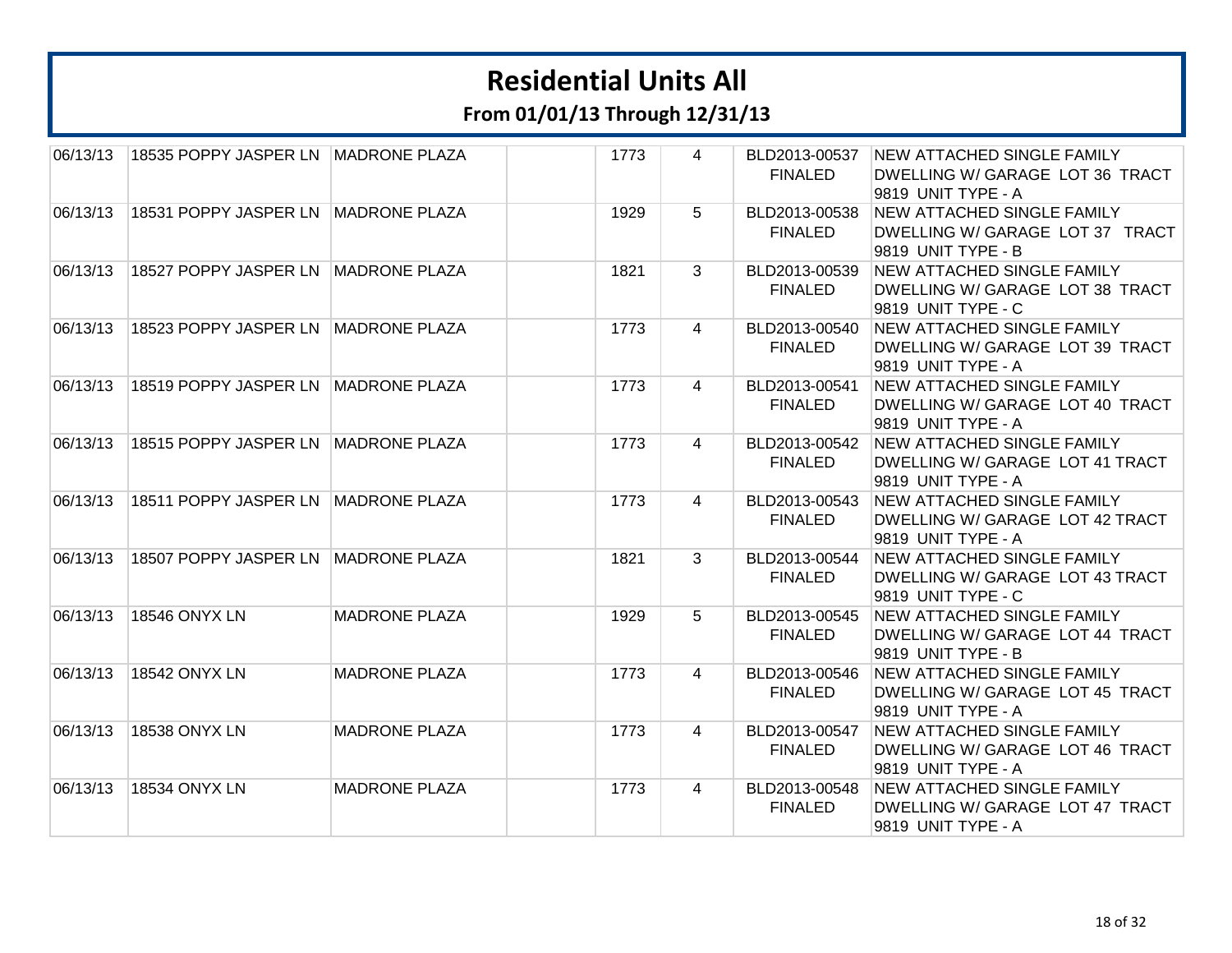**From 01/01/13 Through 12/31/13**

| 06/13/13 | 18530 ONYX LN    | <b>MADRONE PLAZA</b> | 1929 | 5              | BLD2013-00549<br><b>FINALED</b> | SINGLE FAMILY DWELLING W/ GARAGE<br>LOT 48 TRACT 9819 UNIT TYPE - B                        |
|----------|------------------|----------------------|------|----------------|---------------------------------|--------------------------------------------------------------------------------------------|
| 06/13/13 | 18526 ONYX LN    | <b>MADRONE PLAZA</b> | 1821 | 3              | BLD2013-00550<br><b>FINALED</b> | NEW ATTACHED SINGLE FAMILY<br>DWELLING W/ GARAGE LOT 49 TRACT<br>9819 UNIT TYPE - C        |
| 06/13/13 | 18522 ONYX LN    | <b>MADRONE PLAZA</b> | 1773 | 4              | BLD2013-00551<br><b>FINALED</b> | <b>NEW ATTACHED SINGLE FAMILY</b><br>DWELLING W/ GARAGE LOT 50 TRACT<br>9819 UNIT TYPE - A |
| 06/13/13 | 18518 ONYX LN    | <b>MADRONE PLAZA</b> | 1773 | 4              | BLD2013-00552<br><b>FINALED</b> | NEW ATTACHED SINGLE FAMILY<br>DWELLING W/ GARAGE LOT 51 TRACT<br>9819 UNIT TYPE - A        |
| 06/13/13 | 18514 ONYX LN    | <b>MADRONE PLAZA</b> | 1773 | $\overline{4}$ | BLD2013-00553<br><b>FINALED</b> | <b>NEW ATTACHED SINGLE FAMILY</b><br>DWELLING W/ GARAGE LOT 52 TRACT<br>9819 UNIT TYPE - A |
| 06/13/13 | 18510 ONYX LN    | <b>MADRONE PLAZA</b> | 1773 | 4              | BLD2013-00554<br><b>FINALED</b> | <b>NEW ATTACHED SINGLE FAMILY</b><br>DWELLING W/ GARAGE LOT 53 TRACT<br>9819 UNIT TYPE - A |
| 06/13/13 | 18506 ONYX LN    | <b>MADRONE PLAZA</b> | 1821 | $\mathbf{3}$   | BLD2013-00555<br><b>FINALED</b> | <b>NEW ATTACHED SINGLE FAMILY</b><br>DWELLING W/ GARAGE LOT 54 TRACT<br>9819 UNIT TYPE - C |
| 06/21/13 | 251 JARVIS DR    | <b>MADRONE PLAZA</b> | 1542 | 3              | BLD2013-00588<br><b>FINALED</b> | NEW DETACHED SINGLE FAMILY<br>DWELLING W/ GARAGE LOT 76 TRACT<br>9896 PLAN 3               |
| 06/21/13 | 247 JARVIS DR    | <b>MADRONE PLAZA</b> | 1603 | 4              | BLD2013-00589<br><b>FINALED</b> | NEW DETACHED SINGLE FAMILY<br>DWELLING W/ GARAGE LOT 77 TRACT<br>9896 PLAN 2               |
| 06/21/13 | 243 JARVIS DR    | <b>MADRONE PLAZA</b> | 1542 | $\mathbf{3}$   | BLD2013-00590<br><b>FINALED</b> | <b>NEW DETACHED SINGLE FAMILY</b><br>DWELLING W/ GARAGE LOT 78 TRACT<br>9896 PLAN 3        |
| 06/21/13 | 18411 EMERALD LN | <b>MADRONE PLAZA</b> | 1503 | 3              | BLD2013-00591<br><b>FINALED</b> | <b>NEW DETACHED SINGLE FAMILY</b><br>DWELLING W/ GARAGE LOT 89 TRACT<br>9896 PLAN 1        |
| 06/21/13 | 18415 EMERALD LN | <b>MADRONE PLAZA</b> | 1542 | 3              | BLD2013-00592<br><b>FINALED</b> | NEW DETACHED SINGLE FAMILY<br>DWELLING W/ GARAGE LOT 90 TRACT<br>9896 PLAN 3               |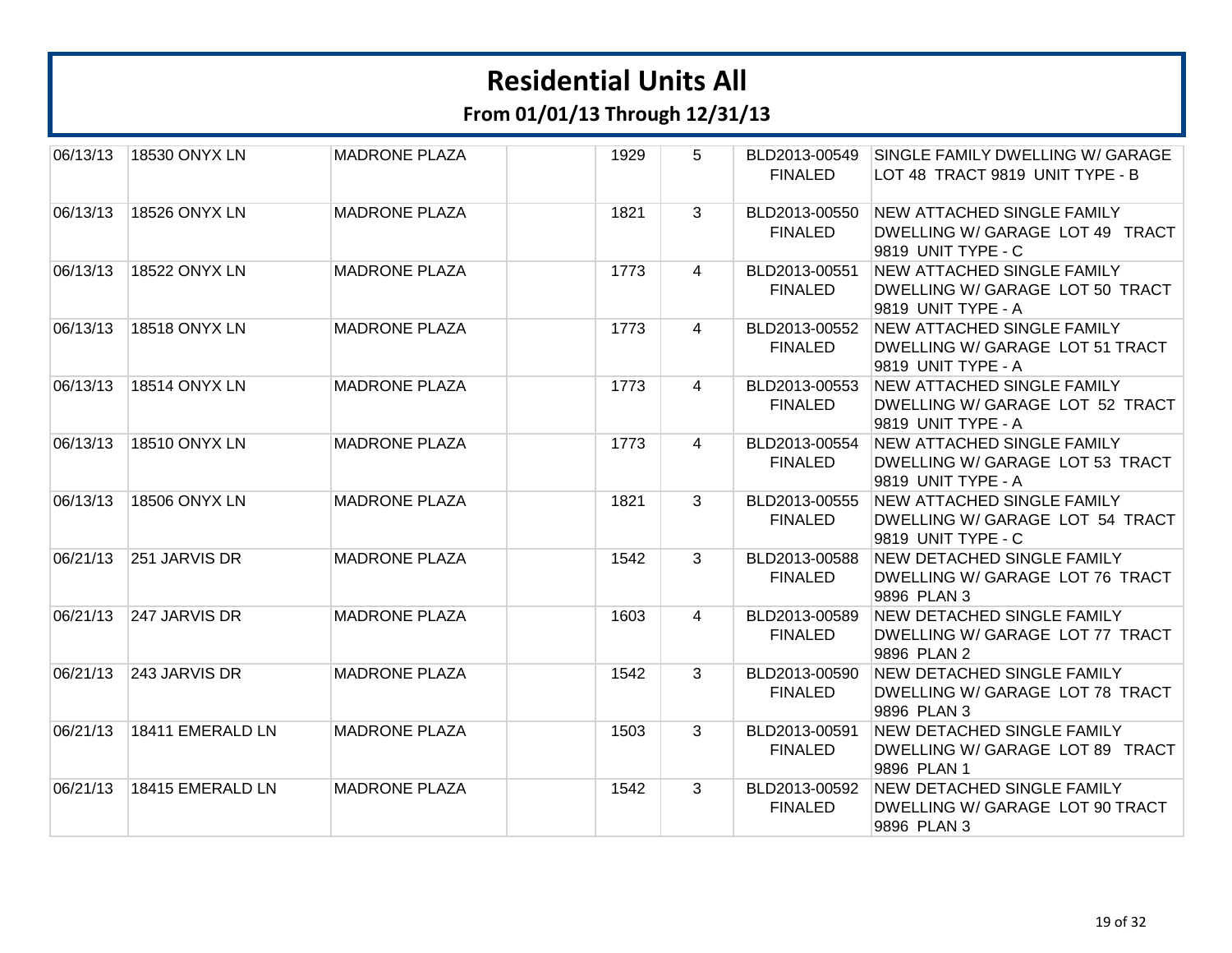**From 01/01/13 Through 12/31/13**

| 06/21/13 | 18431 EMERALD LN   | <b>MADRONE PLAZA</b>  | 1617 | 4 | BLD2013-00593<br><b>FINALED</b> | NEW DETACHED SINGLE FAMILY<br>DWELLING W/ GARAGE LOT 91 TRACT<br>9896 PLAN 4                                      |
|----------|--------------------|-----------------------|------|---|---------------------------------|-------------------------------------------------------------------------------------------------------------------|
| 06/21/13 | 18435 EMERALD LN   | <b>MADRONE PLAZA</b>  | 1503 | 3 | BLD2013-00594<br><b>FINALED</b> | <b>NEW DETACHED SINGLE FAMILY</b><br>DWELLING W/ GARAGE LOT 92 TRACT<br>9896 PLAN 1                               |
| 06/21/13 | 18439 EMERALD LN   | <b>MADRONE PLAZA</b>  | 1603 | 4 | BLD2013-00595<br><b>FINALED</b> | <b>NEW DETACHED SINGLE FAMILY</b><br>DWELLING W/ GARAGE LOT 93 TRACT<br>9896 PLAN 2                               |
| 06/21/13 | 18451 OPAL LN      | <b>MADRONE PLAZA</b>  | 1542 | 3 | BLD2013-00596<br><b>FINALED</b> | <b>NEW DETACHED SINGLE FAMILY</b><br>DWELLING W/ GARAGE LOT 94 TRACT<br>9896 PLAN 3                               |
| 06/27/13 | 17370 CESENA CT    | <b>SHERIMAR RANCH</b> | 3051 | 4 | BLD2013-01048<br><b>FINALED</b> | SINGLE FAMILY DWELLING WITH<br>GARAGE LOT 27 TRACT 10171 PLAN 7,<br>ELEV D (SPANISH COLONIAL)                     |
| 06/27/13 | 17380 CESENA CT    | <b>SHERIMAR RANCH</b> | 2230 | 4 | BLD2013-01049<br><b>FINALED</b> | SINGLE FAMILY DWELLING WITH<br>GARAGE LOT 28 TRACT 10171 PLAN<br>9, ELEV D (SPANISH COLONIAL)                     |
| 06/27/13 | 17390 CESENA CT    | <b>SHERIMAR RANCH</b> | 2230 | 4 | BLD2013-01050<br><b>FINALED</b> | SINGLE FAMILY DWELLING WITH<br>GARAGE LOT 29 TRACT 10171 PLAN<br>9, ELEV B (FARMHOUSE)                            |
| 08/02/13 | 15780 PIAZZA WAY   | <b>EDMUNDSON PARK</b> | 2090 | 4 | <b>FINALED</b>                  | BLD2013-01262 NEW SINGLE FAMILY DWELLING WITH<br>GARAGE LOT 2 TRACT 10135 PLAN 5,<br>ELEV <sub>D</sub>            |
| 08/02/13 | 15770 PIAZZA WAY   | <b>EDMUNDSON PARK</b> | 2090 | 4 | BLD2013-01263<br><b>FINALED</b> | NEW SINGLE FAMILY DWELLING WITH<br>GARAGE LOT 3 TRACT 10135 PLAN 5,<br>ELEV <sub>C</sub>                          |
| 08/02/13 | 15915 DONDOLARE ST | <b>EDMUNDSON PARK</b> | 2291 | 3 | BLD2013-01264<br><b>FINALED</b> | <b>NEW SINGLE FAMILY DWELLING WITH</b><br>GARAGE LOT 19 TRACT 10135 PLAN<br>1, ELEV F (WITH DEN OPTION)           |
| 08/02/13 | 15925 DONDOLARE ST | <b>EDMUNDSON PARK</b> | 2471 |   | BLD2013-01265<br><b>FINALED</b> | NEW SINGLE FAMILY DWELLING WITH<br>GARAGE LOT 20 TRACT 10135 PLAN<br>3, ELEV D (WITH LOFT OR BEDROOM 4<br>OPTION) |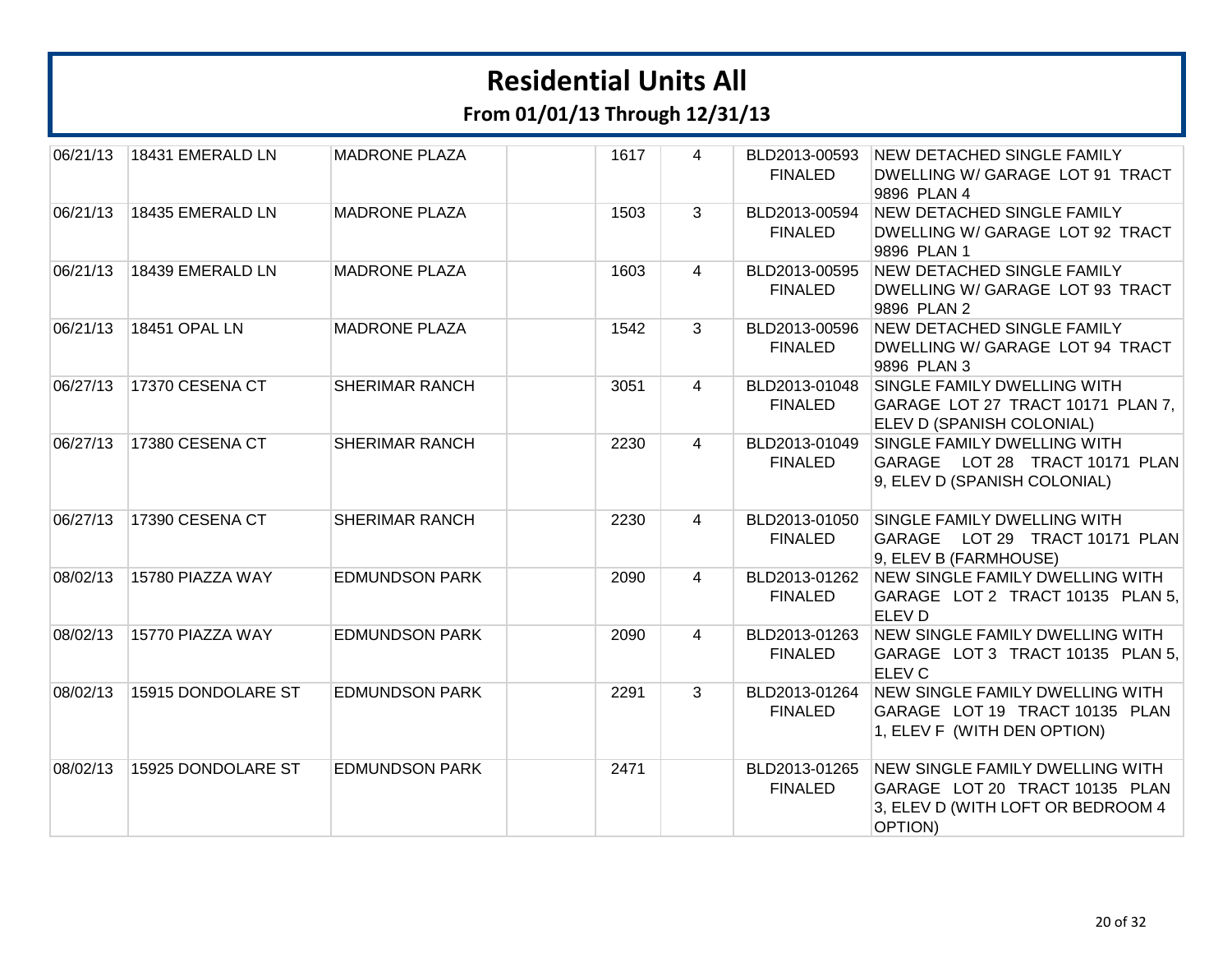| 08/02/13 | 15920 DONDOLARE ST  | <b>EDMUNDSON PARK</b>                | 3134 |                | BLD2013-01266<br><b>FINALED</b> | <b>NEW SINGLE FAMILY DWELLING WITH</b><br>GARAGE LOT 28 TRACT 10135 PLAN<br>9, ELEV C (WITH BEDROOM 4 & BATH 4<br>OPTION, WITH JR. MASTER BEDROOM<br>OPTION, WITH BEDROOM 5 & 6 OPTION) |
|----------|---------------------|--------------------------------------|------|----------------|---------------------------------|-----------------------------------------------------------------------------------------------------------------------------------------------------------------------------------------|
| 08/02/13 | 161 AZZURO CT       | <b>EDMUNDSON PARK</b>                | 1878 | $\overline{4}$ | BLD2013-01267<br><b>FINALED</b> | <b>NEW ATTACHED SINGLE FAMILY</b><br>DWELLING W/ GARAGE LOT 32 TRACT<br>10136 PLAN 7, ELEV A                                                                                            |
| 08/02/13 | 171 AZZURO CT       | <b>EDMUNDSON PARK</b>                | 2144 | 4              | BLD2013-01268<br><b>FINALED</b> | <b>NEW ATTACHED SINGLE FAMILY</b><br>DWELLING W/ GARAGE LOT 33 TRACT<br>10136 PLAN 6, ELEV F (WITH DEN<br>OPTION AND BEDROOM 4 OPTION AT<br>LOFT)                                       |
| 08/02/13 | 15910 DONDOLARE ST  | <b>EDMUNDSON PARK</b>                | 2088 | 3              | BLD2013-01311<br><b>FINALED</b> | NEW SINGLE FAMILY DWELLING WITH<br>GARAGE LOT 29 TRACT 10135 PLAN #<br>2, ELEV. C                                                                                                       |
| 08/02/13 | 15905 DONDOLARE ST  | <b>EDMUNDSON PARK</b>                | 2291 | 3              | <b>FINALED</b>                  | BLD2013-01312 NEW SINGLE FAMILY DWELLING WITH<br>GARAGE LOT 18 TRACT 10135 PLAN<br>1, ELEV A (WITH DEN OPTION)                                                                          |
| 08/13/13 | 17730 PARK WAY      |                                      |      |                | BLD2013-01386<br><b>FINALED</b> | CONVERSION OF ADDITION TO<br>SECONDARY DWELLING UNIT (NOT TO<br>EXCEED 640 SQ FT)                                                                                                       |
| 08/13/13 | 17105 SAINT ANNE LN | <b>BUTTERFIELD</b><br><b>STATION</b> | 2274 | 3              | BLD2013-01280<br><b>FINALED</b> | <b>NEW ATTACHED SINGLE FAMILY</b><br>DWELLING LOT 11 TRACT 10125<br>PLAN <sub>3</sub>                                                                                                   |
| 08/13/13 | 17095 SAINT ANNE LN | <b>BUTTERFIELD</b><br><b>STATION</b> | 2122 | 3              | BLD2013-01281<br><b>FINALED</b> | NEW ATTACHED SINGLE FAMILY<br>DWELLING LOT 12 TRACT 10125<br>PLAN <sub>2</sub>                                                                                                          |
| 08/13/13 | 17085 SAINT ANNE LN | <b>BUTTERFIELD</b><br><b>STATION</b> | 1808 | 3              | BLD2013-01282<br><b>FINALED</b> | NEW ATTACHED SINGLE FAMILY<br>DWELLING LOT 13 TRACT 10125<br>PLAN <sub>1</sub>                                                                                                          |
| 08/13/13 | 17075 SAINT ANNE LN | <b>BUTTERFIELD</b><br><b>STATION</b> | 2122 | 3              | BLD2013-01283<br><b>FINALED</b> | <b>NEW ATTACHED SINGLE FAMILY</b><br>DWELLING LOT 14 TRACT 10125<br>PLAN <sub>2</sub>                                                                                                   |
| 08/13/13 | 17065 SAINT ANNE LN | <b>BUTTERFIELD</b><br><b>STATION</b> | 2274 | 3              | BLD2013-01284<br><b>FINALED</b> | NEW ATTACHED SINGLE FAMILY<br>DWELLING LOT 15 TRACT 10125<br>PLAN <sub>3</sub>                                                                                                          |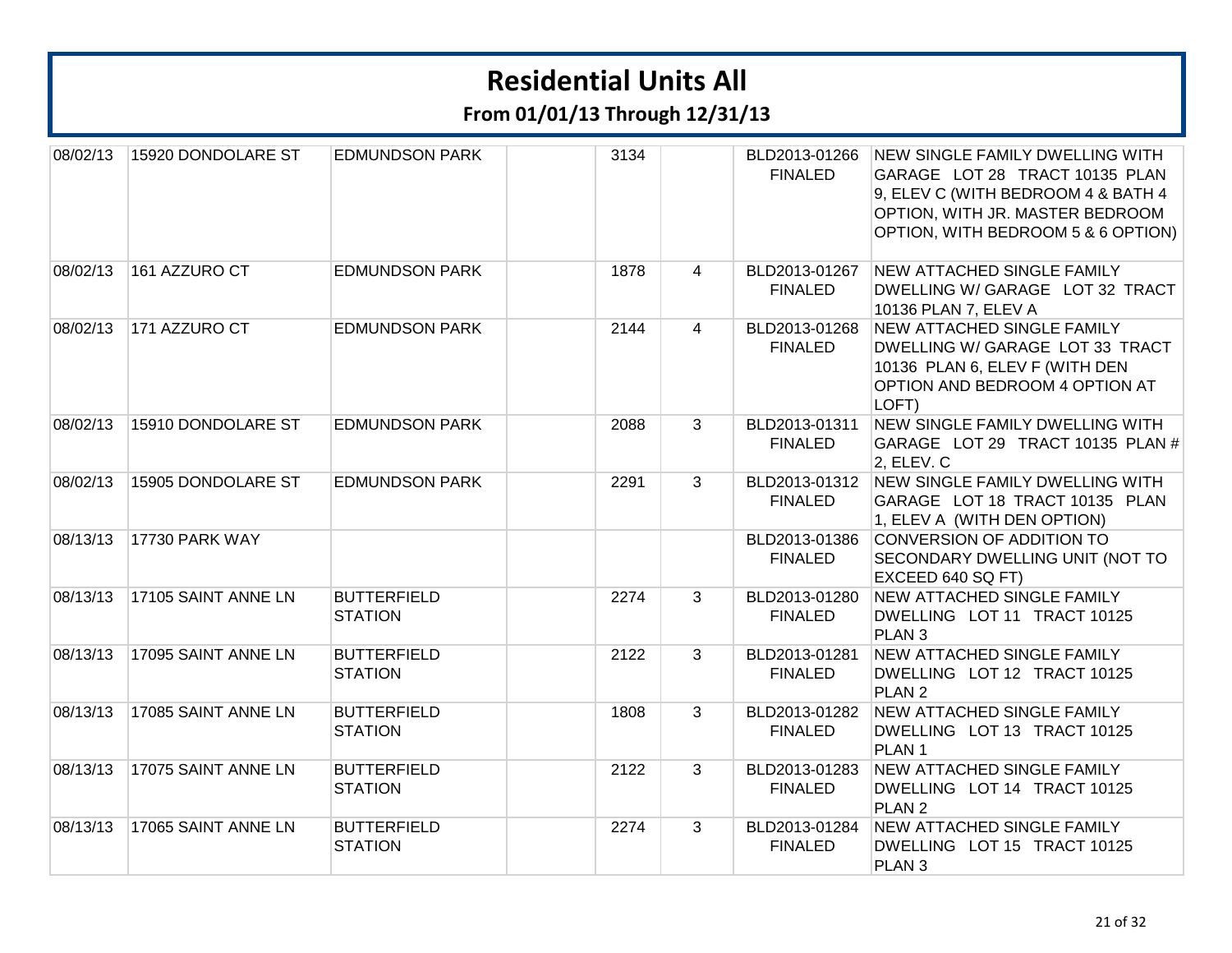| 08/13/13 | 17110 SAINT ANNE LN | <b>BUTTERFIELD</b><br><b>STATION</b> | 2274 | 3              | BLD2013-01285<br><b>FINALED</b> | <b>NEW ATTACHED SINGLE FAMILY</b><br>DWELLING LOT 21 TRACT 10125<br>PLAN <sub>3</sub>      |
|----------|---------------------|--------------------------------------|------|----------------|---------------------------------|--------------------------------------------------------------------------------------------|
| 08/13/13 | 17100 SAINT ANNE LN | <b>BUTTERFIELD</b><br><b>STATION</b> | 2122 | 3              | BLD2013-01286<br><b>FINALED</b> | <b>NEW ATTACHED SINGLE FAMILY</b><br>DWELLING LOT 22 TRACT 10125<br>PLAN <sub>2</sub>      |
| 08/13/13 | 17090 SAINT ANNE LN | <b>BUTTERFIELD</b><br><b>STATION</b> | 1808 | 3              | BLD2013-01287<br><b>FINALED</b> | <b>NEW ATTACHED SINGLE FAMILY</b><br>DWELLING LOT 23 TRACT 10125<br>PLAN <sub>1</sub>      |
| 08/13/13 | 17080 SAINT ANNE LN | <b>BUTTERFIELD</b><br><b>STATION</b> | 2122 | 3              | BLD2013-01288<br><b>FINALED</b> | <b>NEW ATTACHED SINGLE FAMILY</b><br>DWELLING LOT 24 TRACT 10125<br>PLAN <sub>2</sub>      |
| 08/13/13 | 17070 SAINT ANNE LN | <b>BUTTERFIELD</b><br><b>STATION</b> | 2274 | 3              | BLD2013-01289<br><b>FINALED</b> | <b>NEW ATTACHED SINGLE FAMILY</b><br>DWELLING LOT 25 TRACT 10125<br>PLAN <sub>3</sub>      |
| 08/27/13 | 15915 FERRARA CT    | <b>EDMUNDSON PARK</b>                | 2291 | $\mathbf{3}$   | BLD2013-01412<br><b>FINALED</b> | <b>NEW SINGLE FAMILY DWELLING WITH</b><br>GARAGE LOT 10 TRACT 10135 PLAN<br>#1, ELEV. A    |
| 08/27/13 | 15905 FERRARA CT    | <b>EDMUNDSON PARK</b>                | 3134 | $\overline{3}$ | BLD2013-01444<br><b>FINALED</b> | <b>NEW SINGLE FAMILY DWELLING WITH</b><br>GARAGE LOT 9 TRACT 10135 PLAN #<br>9, ELEV. F    |
| 08/27/13 | 15900 FERRARA CT    | <b>EDMUNDSON PARK</b>                | 2471 | 3              | BLD2013-01445<br><b>FINALED</b> | NEW SINGLE FAMILY DWELLING WITH<br>GARAGE LOT 17 TRACT 10135 PLAN #<br>3, ELEV. D          |
| 09/05/13 | 15925 FERRARA CT    | <b>EDMUNDSON PARK</b>                | 2088 | 3              | BLD2013-01464<br><b>FINALED</b> | <b>NEW SINGLE FAMILY DWELLING WITH</b><br>GARAGE LOT 11 TRACT 10135 PLAN #<br>2, ELEV. C   |
| 09/13/13 | 15760 PIAZZA WAY    | <b>EDMUNDSON PARK</b>                | 2090 | 4              | BLD2013-01537<br><b>FINALED</b> | <b>NEW SINGLE FAMILY DWELLING WITH</b><br>GARAGE LOT 4 TRACT 10135 PLAN 5,<br><b>ELEVF</b> |
| 09/13/13 | 15750 PIAZZA WAY    | <b>EDMUNDSON PARK</b>                | 2090 | 4              | BLD2013-01538<br><b>FINALED</b> | NEW SINGLE FAMILY DWELLING WITH<br>GARAGE LOT 5 TRACT 10135 PLAN 5,<br>ELEV D              |
| 09/13/13 | 15740 PIAZZA WAY    | <b>EDMUNDSON PARK</b>                | 2090 | 4              | BLD2013-01539<br><b>FINALED</b> | <b>NEW SINGLE FAMILY DWELLING WITH</b><br>GARAGE LOT 6 TRACT 10135 PLAN 5,<br><b>ELEVF</b> |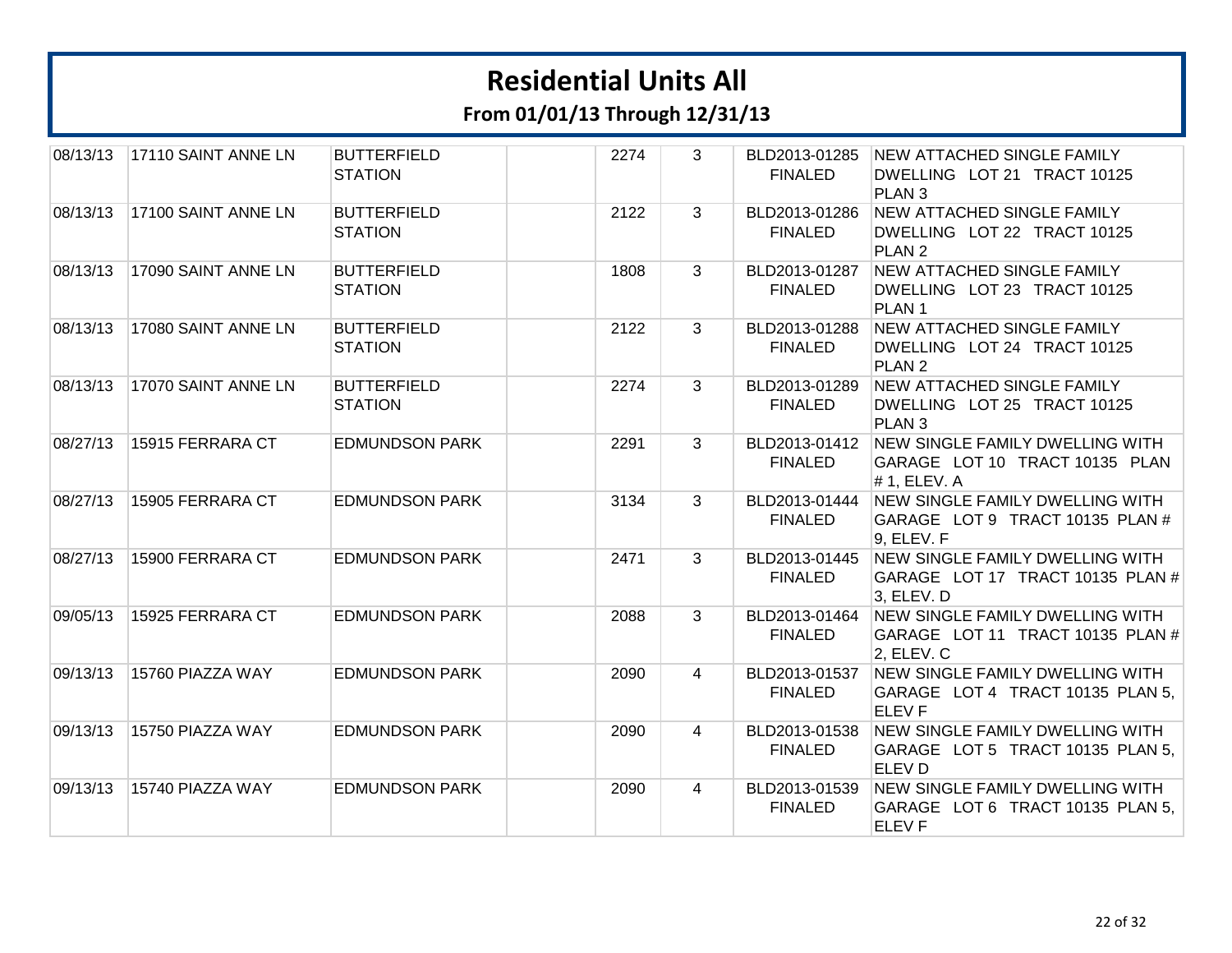**From 01/01/13 Through 12/31/13**

| 09/13/13 | 15730 PIAZZA WAY | <b>EDMUNDSON PARK</b>                     | 2090 | 4              | BLD2013-01540<br><b>FINALED</b> | NEW SINGLE FAMILY DWELLING WITH<br>GARAGE LOT 7 TRACT 10135 PLAN 5.<br><b>ELEV C</b>                       |
|----------|------------------|-------------------------------------------|------|----------------|---------------------------------|------------------------------------------------------------------------------------------------------------|
| 09/13/13 | 15720 PIAZZA WAY | <b>EDMUNDSON PARK</b>                     | 2090 | 4              | BLD2013-01541<br><b>FINALED</b> | NEW SINGLE FAMILY DWELLING WITH<br>GARAGE LOT 8 TRACT 10135 PLAN 5,<br>ELEV <sub>D</sub>                   |
| 09/13/13 | 15910 FERRARA CT | <b>EDMUNDSON PARK</b>                     | 2076 | 3              | BLD2013-01542<br><b>FINALED</b> | NEW SINGLE FAMILY DWELLING WITH<br>GARAGE LOT 16 TRACT 10135 PLAN 1,<br><b>ELEVF</b>                       |
| 09/13/13 | 160 AZZURO CT    | <b>EDMUNDSON PARK</b>                     | 1878 | 4              | BLD2013-01543<br><b>FINALED</b> | NEW ATTACHED SINGLE FAMILY<br>DWELLING WITH GARAGE LOT 35<br>TRACT 10136 PLAN 7, ELEV A                    |
| 09/13/13 | 15925 PIAZZA WAY | <b>EDMUNDSON PARK</b>                     | 1878 | $\overline{4}$ | BLD2013-01544<br><b>FINALED</b> | NEW ATTACHED SINGLE FAMILY<br>DWELLING WITH GARAGE LOT 37<br><b>TRACT 10136</b><br>PLAN 7, ELEV C          |
| 09/13/13 | 15905 PIAZZA WAY | <b>EDMUNDSON PARK</b>                     | 1878 | 4              | BLD2013-01545<br><b>FINALED</b> | <b>NEW ATTACHED SINGLE FAMILY</b><br>DWELLING WITH GARAGE LOT 38<br>TRACT 10136 PLAN 7, ELEV A             |
| 09/13/13 | 15830 PIAZZA WAY | <b>EDMUNDSON PARK</b>                     | 1878 | $\overline{4}$ | BLD2013-01546<br><b>FINALED</b> | NEW ATTACHED SINGLE FAMILY<br>DWELLING WITH GARAGE LOT 42<br>TRACT 10136 PLAN 7, ELEV C                    |
| 09/30/13 | 16860 MURPHY AVE | <b>VINTAGE VINEYARD</b><br><b>ESTATES</b> | 3173 | 5              | BLD2013-00962<br><b>FINALED</b> | <b>NEW SINGLE FAMILY DWELLING WITH</b><br>GARAGE LOT 1 TRACT 10178 PLAN #<br><b>A1 - TRADITIONAL</b>       |
| 09/30/13 | 1305 RIESLING CT | <b>VINTAGE VINEYARD</b><br><b>ESTATES</b> | 2100 | $\overline{4}$ | BLD2013-00963<br><b>FINALED</b> | <b>NEW ATTACHED SINGLE FAMILY</b><br>DWELLING W/GARAGE LOT 2 TRACT<br>10178 PLAN # A3 UNIT A - CRAFTSMAN   |
| 09/30/13 | 1315 RIESLING CT | <b>VINTAGE VINEYARD</b><br><b>ESTATES</b> | 2100 | 4              | BLD2013-00964<br><b>FINALED</b> | <b>NEW ATTACHED SINGLE FAMILY</b><br>DWELLING W/GARAGE LOT 3 TRACT<br>10178 PLAN # A3 UNIT B - TRADITIONAL |
| 09/30/13 | 1325 RIESLING CT | <b>VINTAGE VINEYARD</b><br><b>ESTATES</b> | 2957 | 4              | BLD2013-00965<br><b>FINALED</b> | NEW SINGLE FAMILY DWELLING WITH<br>GARAGE LOT 4 TRACT 10178 PLAN #<br>A2 - CRAFTSMAN                       |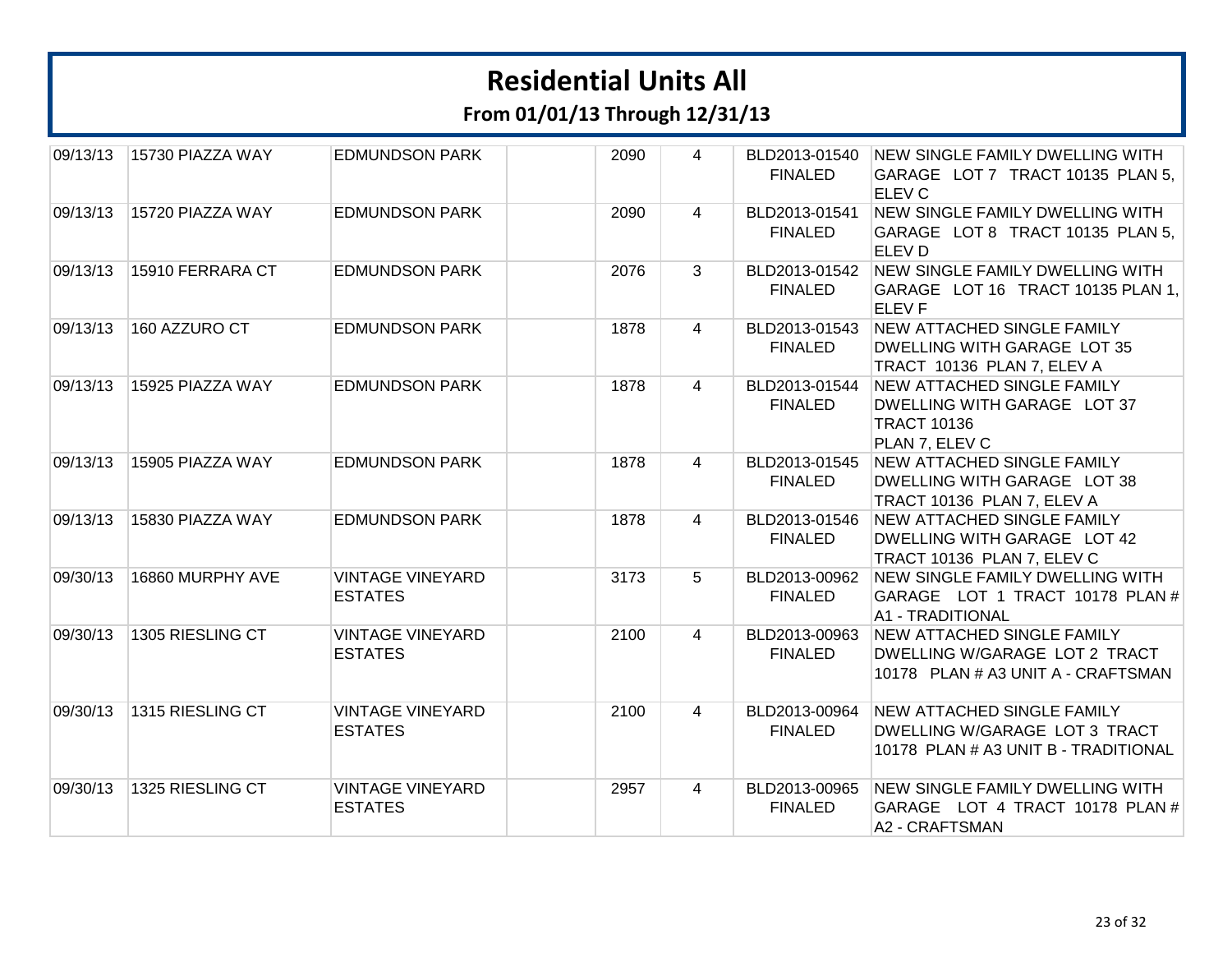**From 01/01/13 Through 12/31/13**

| 09/30/13 | 1335 RIESLING CT  | <b>VINTAGE VINEYARD</b><br><b>ESTATES</b> | 3173 | 5              | BLD2013-00966<br><b>FINALED</b> | NEW SINGLE FAMILY DWELLING WITH<br>GARAGE LOT 5 TRACT 10178 PLAN #<br><b>A1 - TRADITIONAL</b> |
|----------|-------------------|-------------------------------------------|------|----------------|---------------------------------|-----------------------------------------------------------------------------------------------|
| 09/30/13 | 1345 RIESLING CT  | <b>VINTAGE VINEYARD</b><br><b>ESTATES</b> | 2957 | $\overline{4}$ | BLD2013-00967<br><b>FINALED</b> | <b>NEW SINGLE FAMILY DWELLING WITH</b><br>GARAGE LOT 6 TRACT 10178 PLAN #<br>A2 - CRAFTSMAN   |
| 09/30/13 | 1355 RIESLING CT  | <b>VINTAGE VINEYARD</b><br><b>ESTATES</b> | 2957 | $\overline{4}$ | BLD2013-00968<br><b>FINALED</b> | <b>NEW SINGLE FAMILY DWELLING WITH</b><br>GARAGE LOT 7 TRACT 10178 PLAN<br># A2 - TRADITIONAL |
| 09/30/13 | 1355 RIESLING CT  | <b>VINTAGE VINEYARD</b><br><b>ESTATES</b> | 400  | $\mathbf{1}$   | BLD2013-00969<br><b>FINALED</b> | <b>NEW DETACHED SECONDARY</b><br>DWELLING LOT 7 TRACT 10178<br>PLAN # CASITA - TRADITIONAL    |
| 09/30/13 | 1365 RIESLING CT  | <b>VINTAGE VINEYARD</b><br><b>ESTATES</b> | 3173 | 5              | BLD2013-00970<br><b>FINALED</b> | <b>NEW SINGLE FAMILY DWELLING WITH</b><br>GARAGE LOT 8 TRACT 10178 PLAN #<br>A1 - CRAFTSMAN   |
| 09/30/13 | 1365 RIESLING CT  | <b>VINTAGE VINEYARD</b><br><b>ESTATES</b> | 400  | $\mathbf{1}$   | BLD2013-00971<br><b>FINALED</b> | NEW DETACHED SECONDARY<br>DWELLING LOT 8 TRACT 10178<br>PLAN # CASITA - CRAFTSMAN             |
| 10/03/13 | 19255 CLAYTON AVE | <b>AMADORA NORTH</b>                      | 5082 | 4              | BLD2013-01293<br><b>FINALED</b> | NEW SINGLE FAMILY DWELLING WITH<br>GARAGE (AKA LOT #8) PLAN 6, ELEV. D                        |
| 10/03/13 | 19235 CLAYTON AVE | <b>AMADORA NORTH</b>                      | 3349 | 4              | BLD2013-01295<br><b>FINALED</b> | NEW SINGLE FAMILY DWELLING WITH<br>GARAGE (AKA LOT # 10) PLAN 3, ELEV.<br>A                   |
| 10/03/13 | 19225 CLAYTON AVE | <b>AMADORA NORTH</b>                      | 5099 | 4              | BLD2013-01296<br><b>FINALED</b> | NEW SINGLE FAMILY DWELLING WITH<br>GARAGE (AKA LOT # 11)<br>PLAN 6, ELEV. B                   |
| 10/03/13 | 19215 CLAYTON AVE | <b>AMADORA NORTH</b>                      | 3340 | $\overline{4}$ | BLD2013-01297<br><b>FINALED</b> | <b>NEW SINGLE FAMILY DWELLING WITH</b><br>GARAGE (AKA LOT # 12)<br>PLAN 3, ELEV. B            |
| 10/14/13 | 18544 GARNET LN   | <b>MADRONE PLAZA</b>                      | 1929 | 5              | BLD2013-00556<br><b>FINALED</b> | <b>NEW ATTACHED SINGLE FAMILY</b><br>DWELLING W/ GARAGE LOT 55 TRACT<br>9819 UNIT TYPE - B    |
| 10/14/13 | 18540 GARNET LN   | <b>MADRONE PLAZA</b>                      | 1773 | 4              | BLD2013-00557<br><b>FINALED</b> | NEW ATTACHED SINGLE FAMILY<br>DWELLING W/ GARAGE LOT 56 TRACT<br>9819 UNIT TYPE - A           |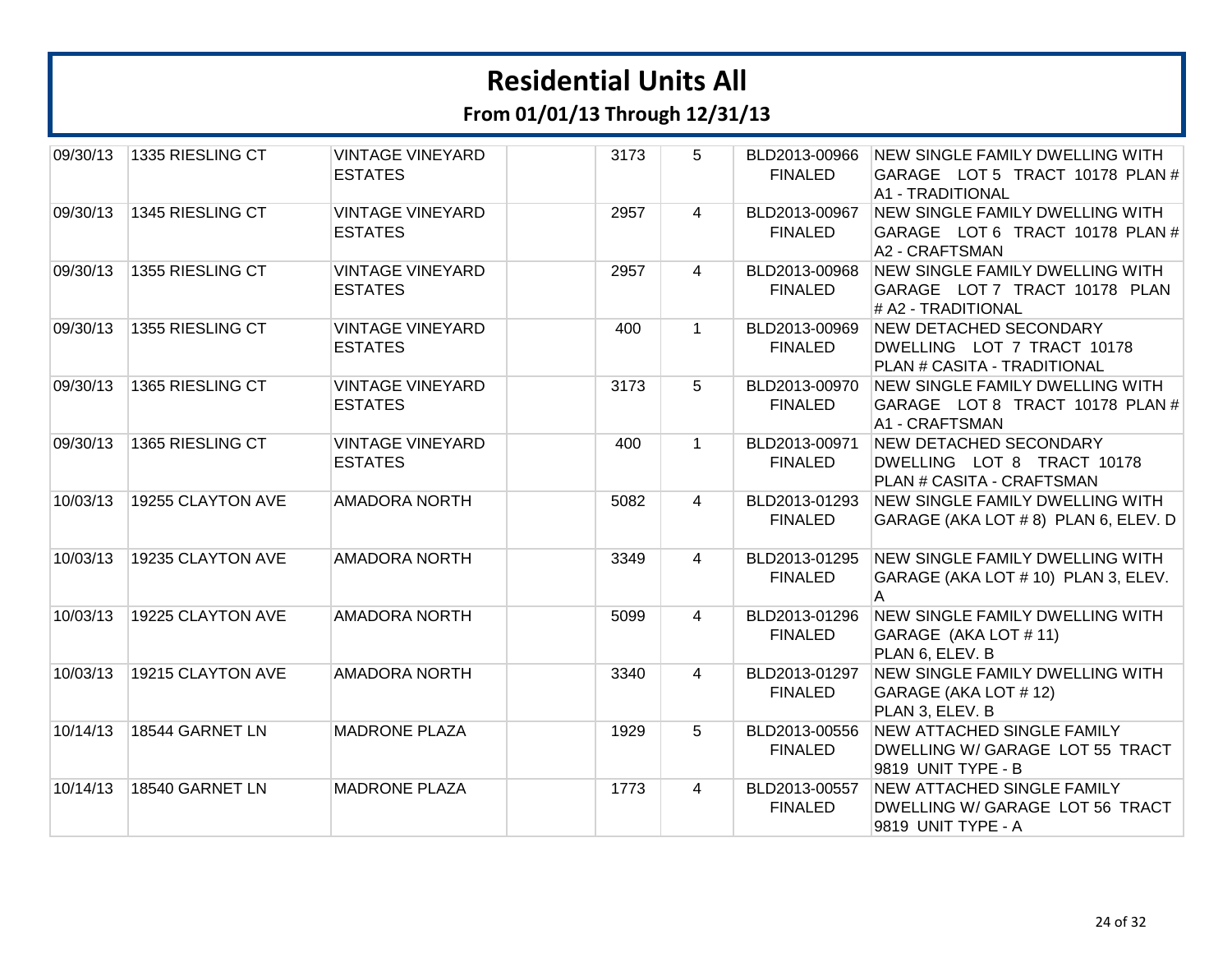**From 01/01/13 Through 12/31/13**

| 10/14/13 | 18536 GARNET LN     | <b>MADRONE PLAZA</b> | 1773 | 4 | BLD2013-00558<br><b>FINALED</b> | NEW ATTACHED SINGLE FAMILY<br>DWELLING W/ GARAGE LOT 57 TRACT<br>9819 UNIT TYPE - A               |
|----------|---------------------|----------------------|------|---|---------------------------------|---------------------------------------------------------------------------------------------------|
| 10/14/13 | 18532 GARNET LN     | <b>MADRONE PLAZA</b> | 1773 | 4 | BLD2013-00559<br><b>FINALED</b> | <b>NEW ATTACHED SINGLE FAMILY</b><br>DWELLING W/ GARAGE LOT 58 TRACT<br>9819 UNIT TYPE - A        |
| 10/14/13 | 18528 GARNET LN     | <b>MADRONE PLAZA</b> | 1929 | 5 | BLD2013-00560<br><b>FINALED</b> | NEW ATTACHED SINGLE FAMILY<br>DWELLING W/ GARAGE LOT 59 TRACT<br>9819 UNIT TYPE - B               |
| 10/14/13 | 18550 MONTEREY RD   | <b>MADRONE PLAZA</b> | 1929 | 5 | BLD2013-00567<br><b>FINALED</b> | <b>NEW ATTACHED SINGLE FAMILY</b><br>DWELLING W/ GARAGE LOT 66 TRACT<br>9819 UNIT TYPE - B        |
| 10/14/13 | 18546 MONTEREY RD   | <b>MADRONE PLAZA</b> | 1773 | 4 | BLD2013-00568<br><b>FINALED</b> | <b>NEW ATTACHED SINGLE FAMILY</b><br>DWELLING W/ GARAGE LOT 67 TRACT<br>9819 UNIT TYPE - A        |
| 10/14/13 | 18542 MONTEREY RD   | <b>MADRONE PLAZA</b> | 1773 | 4 | BLD2013-00569<br><b>FINALED</b> | NEW ATTACHED SINGLE FAMILY<br>DWELLING W/ GARAGE LOT 68 TRACT<br>9819 UNIT TYPE - A               |
| 10/14/13 | 18538 MONTEREY RD   | <b>MADRONE PLAZA</b> | 1773 | 4 | BLD2013-00570<br><b>FINALED</b> | <b>NEW ATTACHED SINGLE FAMILY</b><br>DWELLING W/ GARAGE LOT 69 TRACT<br>9819 UNIT TYPE - A        |
| 10/14/13 | 18534 MONTEREY RD   | <b>MADRONE PLAZA</b> | 1773 | 4 | BLD2013-00571<br><b>FINALED</b> | <b>NEW ATTACHED SINGLE FAMILY</b><br>DWELLING W/ GARAGE LOT 70 TRACT<br>9819 UNIT TYPE - A        |
| 10/14/13 | 18530 MONTEREY RD   | <b>MADRONE PLAZA</b> | 1773 | 4 | <b>FINALED</b>                  | BLD2013-00572 NEW ATTACHED SINGLE FAMILY<br>DWELLING W/ GARAGE LOT 71 TRACT<br>9819 UNIT TYPE - A |
| 10/14/13 | 18526 MONTEREY RD   | <b>MADRONE PLAZA</b> | 1929 | 5 | BLD2013-00573<br><b>FINALED</b> | <b>NEW ATTACHED SINGLE FAMILY</b><br>DWELLING W/ GARAGE LOT 72 TRACT<br>9819 UNIT TYPE - B        |
| 10/16/13 | 669 SAN GABRIEL AVE | <b>ROSE GARDEN</b>   | 3641 | 5 | BLD2013-01682<br><b>FINALED</b> | NEW SINGLE FAMILY DWELLING WITH<br>GARAGE LOT 25<br><b>TRACT 10111</b><br>PLAN 4, ELEV. C         |
| 10/16/13 | 665 SAN GABRIEL AVE | <b>ROSE GARDEN</b>   | 2991 | 4 | BLD2013-01683<br><b>FINALED</b> | <b>NEW SINGLE FAMILY DWELLING WITH</b><br>GARAGE LOT 26<br>TRACT 10112 PLAN<br>2, ELEV. B         |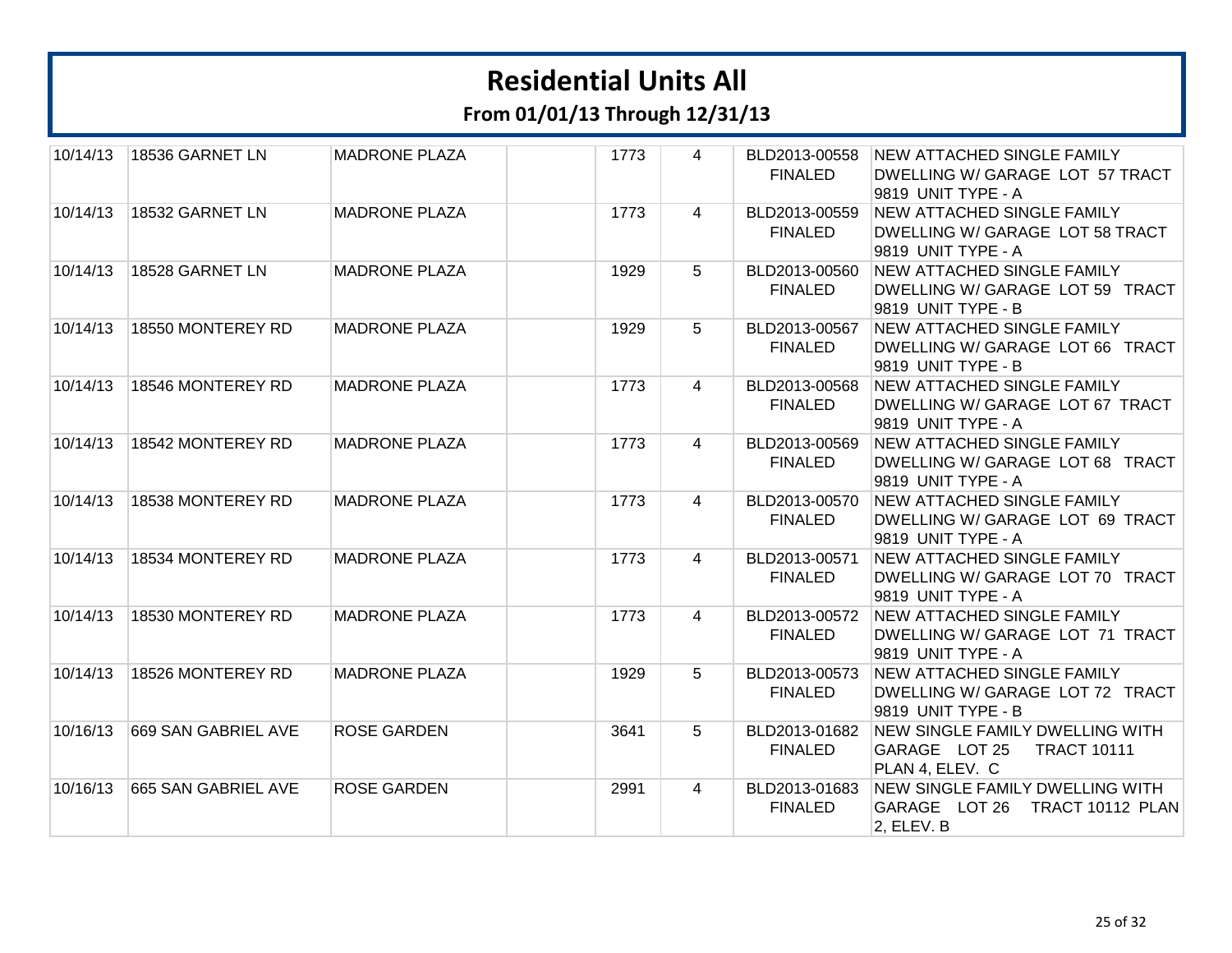| 10/16/13 | 661 SAN GABRIEL AVE   | <b>ROSE GARDEN</b>              |             | 2434  | 3              | BLD2013-01684<br><b>FINALED</b> | NEW SINGLE FAMILY DWELLING WITH<br>GARAGE LOT 27 TRACT 10112 PLAN<br>1, ELEV. A            |
|----------|-----------------------|---------------------------------|-------------|-------|----------------|---------------------------------|--------------------------------------------------------------------------------------------|
| 10/16/13 | 662 SAN GABRIEL AVE   | <b>ROSE GARDEN</b>              |             | 2434  | 3              | BLD2013-01685<br><b>FINALED</b> | NEW SINGLE FAMILY DWELLING WITH<br>GARAGE LOT 34<br><b>TRACT 10130</b><br>PLAN 1, ELEV. C  |
| 10/18/13 | 19245 CLAYTON AVE     | <b>AMADORA NORTH</b>            |             | 5099  | 4              | BLD2013-01294<br><b>FINALED</b> | <b>NEW SINGLE FAMILY DWELLING WITH</b><br>GARAGE (AKA LOT # 9) PLAN 6, ELEV. C             |
| 10/30/13 | <b>15675 MILAN LN</b> | <b>DIAMOND CREEK</b><br>CONDO'S | <b>RMFD</b> | 61931 |                | BLD2013-01079<br><b>FINALED</b> | NEW CONDOMINIUM BUILDING - BLDG A<br>TRACT #10174 (Note: Project located in<br>Flood Zone) |
| 10/30/13 | 15675 MILAN LN # 108  | <b>DIAMOND CREEK</b><br>CONDO'S | <b>RMFD</b> | 796   | $\mathbf{1}$   | BLD2013-00867<br><b>FINALED</b> | NEW CONDOMINIUM UNIT<br>BLDG # A<br>TRACT #10174 UNIT TYPE - 1A1                           |
| 10/30/13 | 15675 MILAN LN # 102  | <b>DIAMOND CREEK</b><br>CONDO'S | <b>RMFD</b> | 1018  | $\overline{2}$ | BLD2013-00868<br><b>FINALED</b> | <b>NEW CONDOMINIUM UNIT</b><br><b>BLDG#A</b><br>TRACT # 10174 UNIT TYPE - 2A1              |
| 10/30/13 | 15675 MILAN LN # 100  | <b>DIAMOND CREEK</b><br>CONDO'S | <b>RMFD</b> | 1251  | $\overline{2}$ | BLD2013-00869<br><b>FINALED</b> | <b>NEW CONDOMINIUM UNIT</b><br>BLDG # A<br>TRACT #10174 UNIT TYPE - 4D1B                   |
| 10/30/13 | 15675 MILAN LN # 101  | <b>DIAMOND CREEK</b><br>CONDO'S | <b>RMFD</b> | 1250  | $\overline{2}$ | BLD2013-00870<br><b>FINALED</b> | <b>NEW CONDOMINIUM UNIT</b><br>BLDG # A<br>TRACT #10174 UNIT TYPE - 4A1                    |
| 10/30/13 | 15675 MILAN LN # 103  | <b>DIAMOND CREEK</b><br>CONDO'S | <b>RMFD</b> | 1222  | $\overline{2}$ | BLD2013-00871<br><b>FINALED</b> | <b>NEW CONDOMINIUM UNIT</b><br>BLDG#A<br>TRACT #10174 UNIT TYPE - 4G1                      |
| 10/30/13 | 15675 MILAN LN # 105  | <b>DIAMOND CREEK</b><br>CONDO'S | <b>RMFD</b> | 1033  | $\overline{2}$ | BLD2013-00872<br><b>FINALED</b> | NEW CONDOMINIUM UNIT BLDG # A<br>TRACT # 10174 UNIT TYPE - 3A1                             |
| 10/30/13 | 15675 MILAN LN # 107  | <b>DIAMOND CREEK</b><br>CONDO'S | <b>RMFD</b> | 1419  | 3              | BLD2013-00873<br><b>FINALED</b> | <b>NEW CONDOMINIUM UNIT</b><br>BLDG # A<br>TRACT # 10174 UNIT TYPE - 5B1                   |
| 10/30/13 | 15675 MILAN LN # 109  | <b>DIAMOND CREEK</b><br>CONDO'S | <b>RMFD</b> | 1226  | $\overline{2}$ | BLD2013-00874<br><b>FINALED</b> | <b>NEW CONDOMINIUM UNIT</b><br>BLDG#A<br>TRACT # 10174 UNIT TYPE - 4B1                     |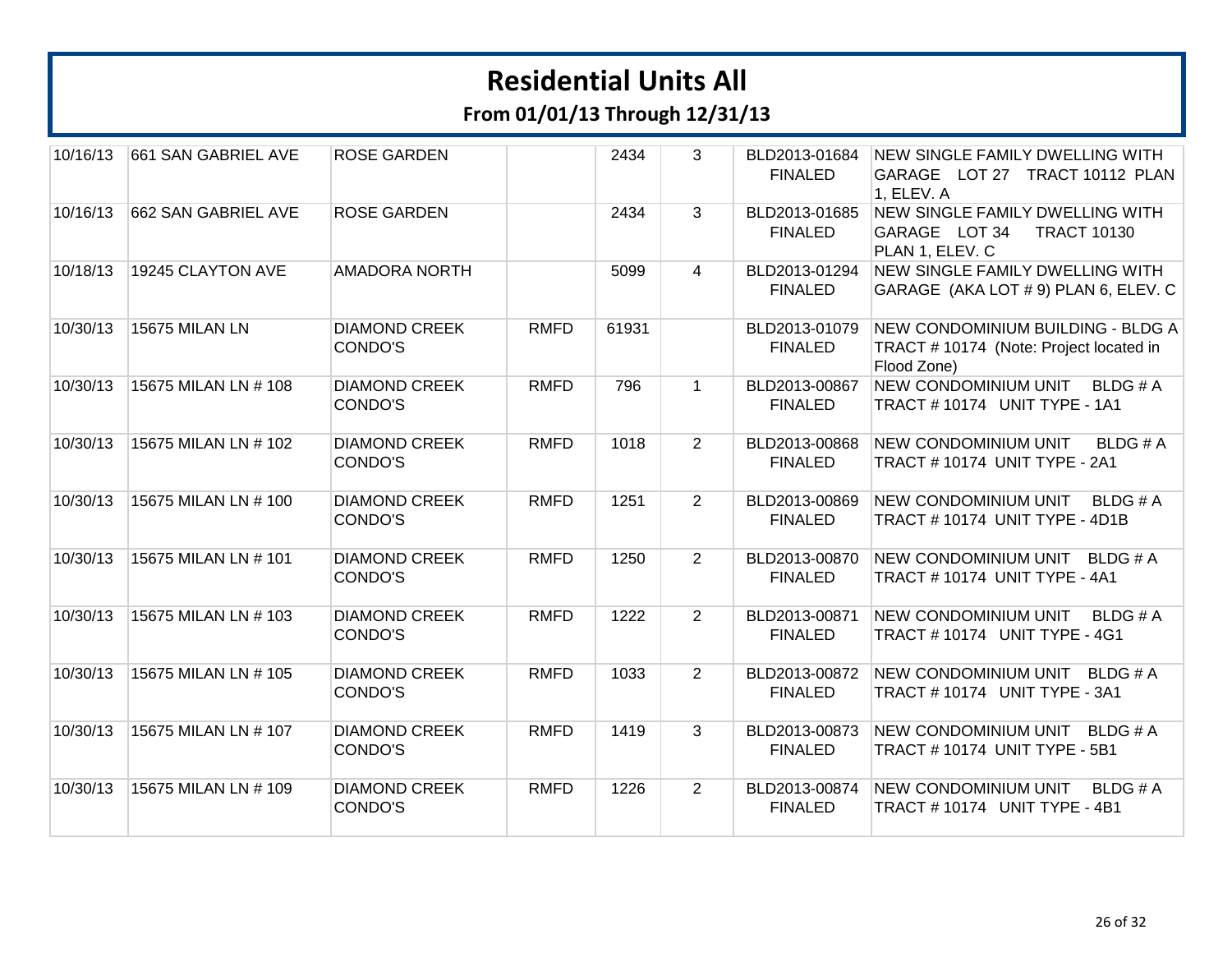| 10/30/13 | 15675 MILAN LN # 111 | <b>DIAMOND CREEK</b><br>CONDO'S | <b>RMFD</b> | 1419 | 3              | BLD2013-00875<br><b>FINALED</b> | <b>NEW CONDOMINIUM UNIT</b><br>BLDG # A<br>TRACT #10174 UNIT TYPE - 5A1  |
|----------|----------------------|---------------------------------|-------------|------|----------------|---------------------------------|--------------------------------------------------------------------------|
| 10/30/13 | 15675 MILAN LN # 113 | <b>DIAMOND CREEK</b><br>CONDO'S | <b>RMFD</b> | 1033 | $\overline{2}$ | BLD2013-00876<br><b>FINALED</b> | <b>NEW CONDOMINIUM UNIT</b><br><b>BLDG#A</b><br>TRACT #10UNIT TYPE - 3C1 |
| 10/30/13 | 15675 MILAN LN # 115 | <b>DIAMOND CREEK</b><br>CONDO'S | <b>RMFD</b> | 1250 | $\overline{2}$ | BLD2013-00877<br><b>FINALED</b> | <b>NEW CONDOMINIUM UNIT</b><br>BLDG#A<br>TRACT #10174 UNIT TYPE - 4F1    |
| 10/30/13 | 15675 MILAN LN # 114 | <b>DIAMOND CREEK</b><br>CONDO'S | <b>RMFD</b> | 1221 | $\overline{2}$ | BLD2013-00878<br><b>FINALED</b> | <b>NEW CONDOMINIUM UNIT</b><br>BLDG # A<br>TRACT # 10174 UNIT TYPE - 4E1 |
| 10/30/13 | 15675 MILAN LN # 110 | <b>DIAMOND CREEK</b><br>CONDO'S | <b>RMFD</b> | 796  | $\mathbf{1}$   | BLD2013-00879<br><b>FINALED</b> | NEW CONDOMINIUM UNIT<br>BLDG#A<br>TRACT # 10174 UNIT TYPE - 1A1          |
| 10/30/13 | 15675 MILAN LN # 208 | <b>DIAMOND CREEK</b><br>CONDO'S | <b>RMFD</b> | 841  | $\mathbf{1}$   | BLD2013-00880<br><b>FINALED</b> | <b>NEW CONDOMINIUM UNIT</b><br>BLDG#A<br>TRACT #10174 UNIT TYPE - 1A2    |
| 10/30/13 | 15675 MILAN LN # 202 | <b>DIAMOND CREEK</b><br>CONDO'S | <b>RMFD</b> | 1018 | $\overline{2}$ | BLD2013-00881<br><b>FINALED</b> | <b>NEW CONDOMINIUM UNIT</b><br>BLDG # A<br>TRACT #10174 UNIT TYPE - 2A2  |
| 10/30/13 | 15675 MILAN LN # 200 | <b>DIAMOND CREEK</b><br>CONDO'S | <b>RMFD</b> | 1251 | $\overline{2}$ | BLD2013-00882<br><b>FINALED</b> | NEW CONDOMINIUM UNIT<br>BLDG # A<br>TRACT #10174 UNIT TYPE - 4D2         |
| 10/30/13 | 15675 MILAN LN # 201 | <b>DIAMOND CREEK</b><br>CONDO'S | <b>RMFD</b> | 1250 | $\overline{2}$ | BLD2013-00883<br><b>FINALED</b> | <b>NEW CONDOMINIUM UNIT</b><br>BLDG#A<br>TRACT #10174 UNIT TYPE - 4A2    |
| 10/30/13 | 15675 MILAN LN # 203 | <b>DIAMOND CREEK</b><br>CONDO'S | <b>RMFD</b> | 1222 | $\overline{2}$ | BLD2013-00884<br><b>FINALED</b> | <b>NEW CONDOMINIUM UNIT</b><br>BLDG # A<br>TRACT #10174 UNIT TYPE - 4G2  |
| 10/30/13 | 15675 MILAN LN # 205 | <b>DIAMOND CREEK</b><br>CONDO'S | <b>RMFD</b> | 1033 | $\overline{2}$ | BLD2013-00885<br><b>FINALED</b> | <b>NEW CONDOMINIUM UNIT</b><br>BLDG # A<br>TRACT #10174 UNIT TYPE - 3A2  |
| 10/30/13 | 15675 MILAN LN # 207 | <b>DIAMOND CREEK</b><br>CONDO'S | <b>RMFD</b> | 1419 | 3              | BLD2013-00886<br><b>FINALED</b> | NEW CONDOMINIUM UNIT<br>BLDG#A<br>TRACT #10174 UNIT TYPE - 5B2           |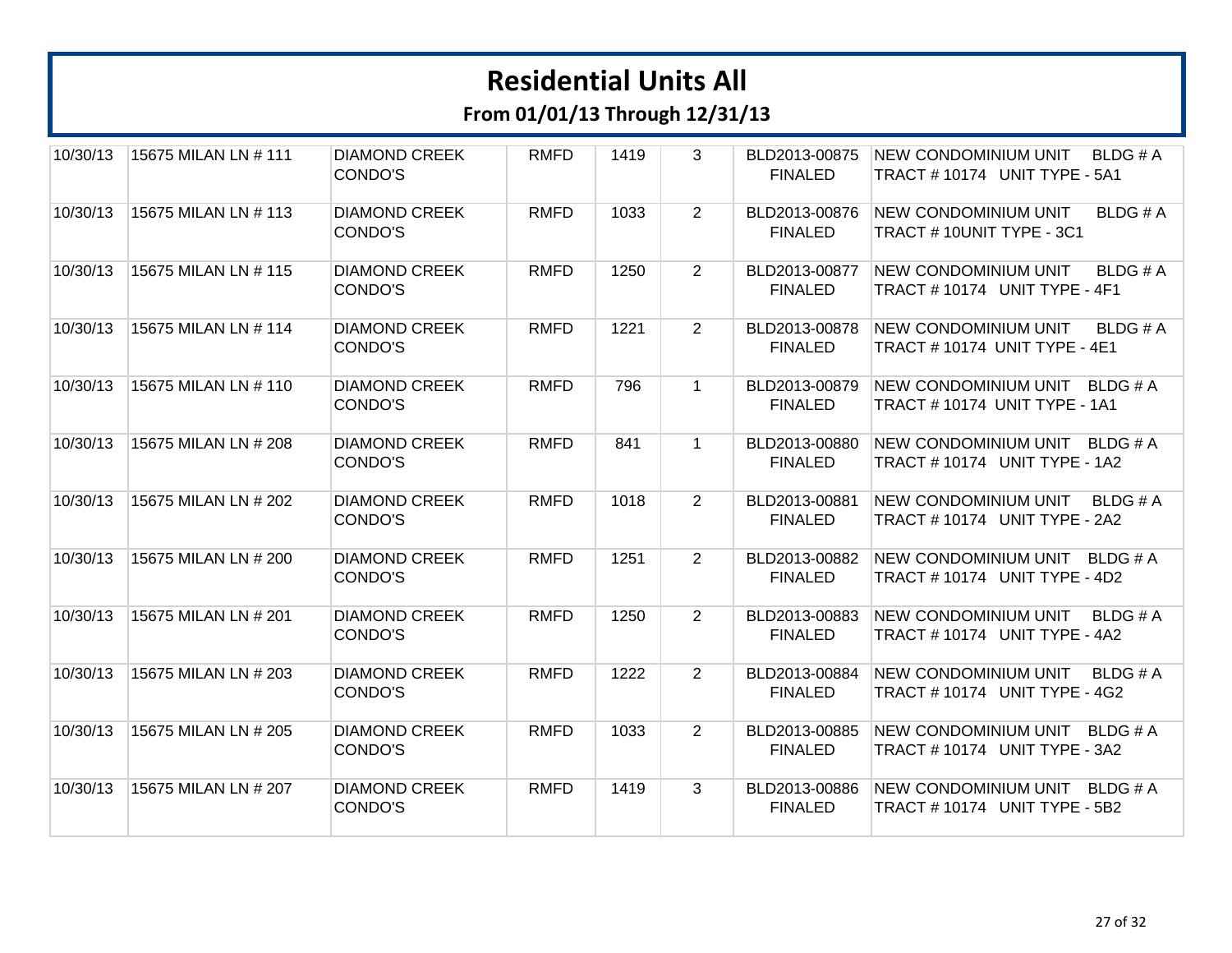| 10/30/13 | 15675 MILAN LN # 209 | <b>DIAMOND CREEK</b><br>CONDO'S | <b>RMFD</b> | 1177 | 2              | BLD2013-00887<br><b>FINALED</b> | <b>NEW CONDOMINIUM UNIT</b><br>BLDG # A<br>TRACT #10174 UNIT TYPE - 4B2      |
|----------|----------------------|---------------------------------|-------------|------|----------------|---------------------------------|------------------------------------------------------------------------------|
| 10/30/13 | 15675 MILAN LN # 211 | <b>DIAMOND CREEK</b><br>CONDO'S | <b>RMFD</b> | 1419 | 3              | BLD2013-00888<br><b>FINALED</b> | <b>NEW CONDOMINIUM UNIT</b><br>BLDG # A<br>TRACT #10174 UNIT TYPE - 5A2      |
| 10/30/13 | 15675 MILAN LN # 213 | <b>DIAMOND CREEK</b><br>CONDO'S | <b>RMFD</b> | 1033 | $\overline{2}$ | BLD2013-00889<br><b>FINALED</b> | <b>NEW CONDOMINIUM UNIT</b><br>BLDG#A<br>TRACT #10174 UNIT TYPE - 3C2        |
| 10/30/13 | 15675 MILAN LN # 215 | <b>DIAMOND CREEK</b><br>CONDO'S | <b>RMFD</b> | 1250 | $\overline{2}$ | BLD2013-00890<br><b>FINALED</b> | <b>NEW CONDOMINIUM UNIT</b><br>BLDG#A<br>TRACT #10174 UNIT TYPE - 4F2        |
| 10/30/13 | 15675 MILAN LN # 214 | <b>DIAMOND CREEK</b><br>CONDO'S | <b>RMFD</b> | 1221 | $\overline{2}$ | BLD2013-00891<br><b>FINALED</b> | <b>NEW CONDOMINIUM UNIT</b><br><b>BLDG#A</b><br>TRACT #10174 UNIT TYPE - 4E2 |
| 10/30/13 | 15675 MILAN LN # 210 | <b>DIAMOND CREEK</b><br>CONDO'S | <b>RMFD</b> | 841  | $\mathbf{1}$   | BLD2013-00892<br><b>FINALED</b> | NEW CONDOMINIUM UNIT BLDG # A<br>TRACT #10174 UNIT TYPE - 1A2                |
| 10/30/13 | 15675 MILAN LN # 308 | <b>DIAMOND CREEK</b><br>CONDO'S | <b>RMFD</b> | 841  | $\mathbf{1}$   | BLD2013-00893<br><b>FINALED</b> | NEW CONDOMINIUM UNIT BLDG # A<br>TRACT #10174 UNIT TYPE - 1A3                |
| 10/30/13 | 15675 MILAN LN # 302 | <b>DIAMOND CREEK</b><br>CONDO'S | <b>RMFD</b> | 1018 | $\overline{2}$ | BLD2013-00894<br><b>FINALED</b> | NEW CONDOMINIUM UNIT BLDG # A<br>TRACT #10174 UNIT TYPE - 2A3                |
| 10/30/13 | 15675 MILAN LN #300  | <b>DIAMOND CREEK</b><br>CONDO'S | <b>RMFD</b> | 1251 | 2              | BLD2013-00895<br><b>FINALED</b> | NEW CONDOMINIUM UNIT BLDG # A<br>TRACT # 10174 UNIT TYPE - 4D2               |
| 10/30/13 | 15675 MILAN LN # 301 | <b>DIAMOND CREEK</b><br>CONDO'S | <b>RMFD</b> | 1250 | $\overline{2}$ | BLD2013-00896<br><b>FINALED</b> | <b>NEW CONDOMINIUM UNIT</b><br>BLDG # A<br>TRACT #10174 UNIT TYPE - 4A3      |
| 10/30/13 | 15675 MILAN LN # 303 | <b>DIAMOND CREEK</b><br>CONDO'S | <b>RMFD</b> | 1222 | 2              | BLD2013-00897<br><b>FINALED</b> | NEW CONDOMINIUM UNIT BLDG # A<br>TRACT #10174 UNIT TYPE - 4G3                |
| 10/30/13 | 15675 MILAN LN # 305 | <b>DIAMOND CREEK</b><br>CONDO'S | <b>RMFD</b> | 1033 | 2              | BLD2013-00898<br><b>FINALED</b> | NEW CONDOMINIUM UNIT<br>BLDG # A<br>TRACT #10174 UNIT TYPE - 3A3             |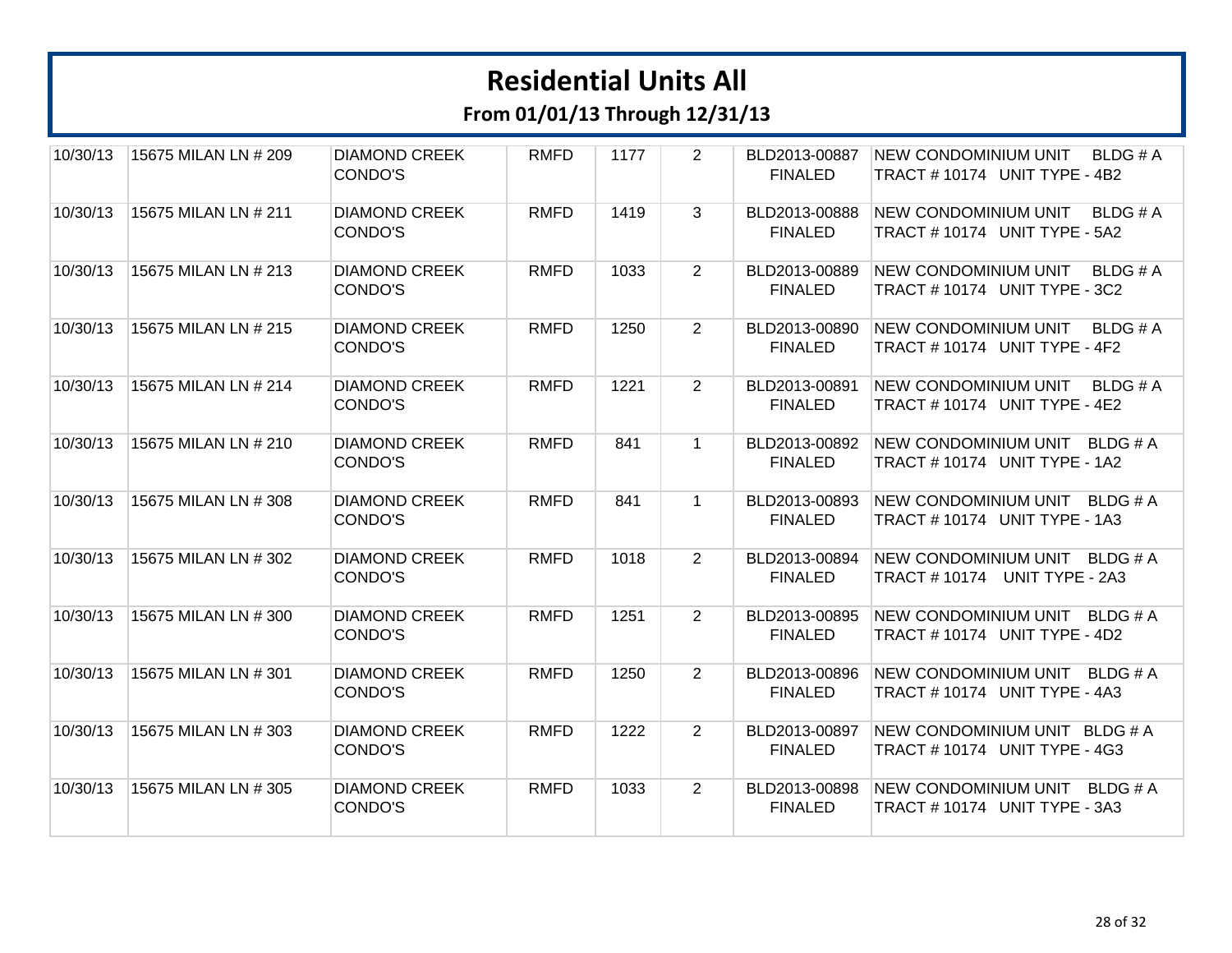| 10/30/13 | 15675 MILAN LN # 307 | <b>DIAMOND CREEK</b><br>CONDO'S | <b>RMFD</b> | 1419 | 3              | BLD2013-00899<br><b>FINALED</b> | NEW CONDOMINIUM UNIT BLDG # A<br>TRACT #10174 UNIT TYPE - 5B3                                  |
|----------|----------------------|---------------------------------|-------------|------|----------------|---------------------------------|------------------------------------------------------------------------------------------------|
| 10/30/13 | 15675 MILAN LN # 309 | <b>DIAMOND CREEK</b><br>CONDO'S | <b>RMFD</b> | 1226 | $\overline{2}$ | BLD2013-00900<br><b>FINALED</b> | NEW CONDOMINIUM UNIT BLDG # A<br>TRACT #10174 UNIT TYPE - 4B3                                  |
| 10/30/13 | 15675 MILAN LN # 311 | <b>DIAMOND CREEK</b><br>CONDO'S | <b>RMFD</b> | 1419 | 3              | BLD2013-00901<br><b>FINALED</b> | <b>NEW CONDOMINIUM UNIT</b><br>BLDG#A<br>TRACT #10174 UNIT TYPE - 5A3                          |
| 10/30/13 | 15675 MILAN LN # 313 | <b>DIAMOND CREEK</b><br>CONDO'S | <b>RMFD</b> | 1033 | $\overline{2}$ | BLD2013-00902<br><b>FINALED</b> | NEW CONDOMINIUM UNIT<br>BLDG # A<br>TRACT #10174 UNIT TYPE - 3C3                               |
| 10/30/13 | 15675 MILAN LN # 315 | <b>DIAMOND CREEK</b><br>CONDO'S | <b>RMFD</b> | 1250 | $\overline{2}$ | BLD2013-00903<br><b>FINALED</b> | NEW CONDOMINIUM UNIT BLDG # A<br>TRACT #10174 UNIT TYPE - 4F3                                  |
| 10/30/13 | 15675 MILAN LN # 310 | <b>DIAMOND CREEK</b><br>CONDO'S | <b>RMFD</b> | 841  | $\mathbf{1}$   | BLD2013-00905<br><b>FINALED</b> | NEW CONDOMINIUM UNIT<br>BLDG # A<br>TRACT #10174 UNIT TYPE - 1A3                               |
| 10/31/13 | 15675 MILAN LN # 314 | <b>DIAMOND CREEK</b><br>CONDO'S | <b>RMFD</b> | 1221 | $\overline{2}$ | BLD2013-00904<br><b>FINALED</b> | NEW CONDOMINIUM UNIT<br>BLDG # A<br>TRACT # 10174 UNIT TYPE - 4E3                              |
| 11/06/13 | 15950 FERRARA CT     | <b>EDMUNDSON PARK</b>           |             | 2866 | 5              | BLD2013-01761<br><b>FINALED</b> | NEW SINGLE FAMILY DWELLING WITH<br>GARAGE LOT 12 TRACT 10135 PLAN #<br>8, ELEV. F              |
| 11/06/13 | 15930 FERRARA CT     | <b>EDMUNDSON PARK</b>           |             | 2291 | 3              | BLD2013-01762<br><b>FINALED</b> | NEW SINGLE FAMILY DWELLING WITH<br>GARAGE LOT 14 TRACT 10135 PLAN #<br>1, ELEV. A              |
| 11/06/13 | 15920 FERRARA CT     | <b>EDMUNDSON PARK</b>           |             | 2775 | 4              | BLD2013-01763<br><b>FINALED</b> | NEW SINGLE FAMILY DWELLING WITH<br>GARAGE LOT 15 TRACT 10135 PLAN<br>$# 4$ , ELEV. D           |
| 11/06/13 | 170 AZZURO CT        | <b>EDMUNDSON PARK</b>           |             | 2144 | 4              | BLD2013-01764<br><b>FINALED</b> | <b>NEW ATTACHED SINGLE FAMILY</b><br>DWELLING W/GARAGE LOT 34 TRACT<br>10136 PLAN # 6, ELEV. A |
| 11/06/13 | 150 AZZURO CT        | <b>EDMUNDSON PARK</b>           |             | 2144 | 3              | BLD2013-01765<br><b>FINALED</b> | <b>NEW ATTACHED SINGLE FAMILY</b><br>DWELLING W/GARAGE LOT 36 TRACT<br>10136 PLAN # 6, ELEV. C |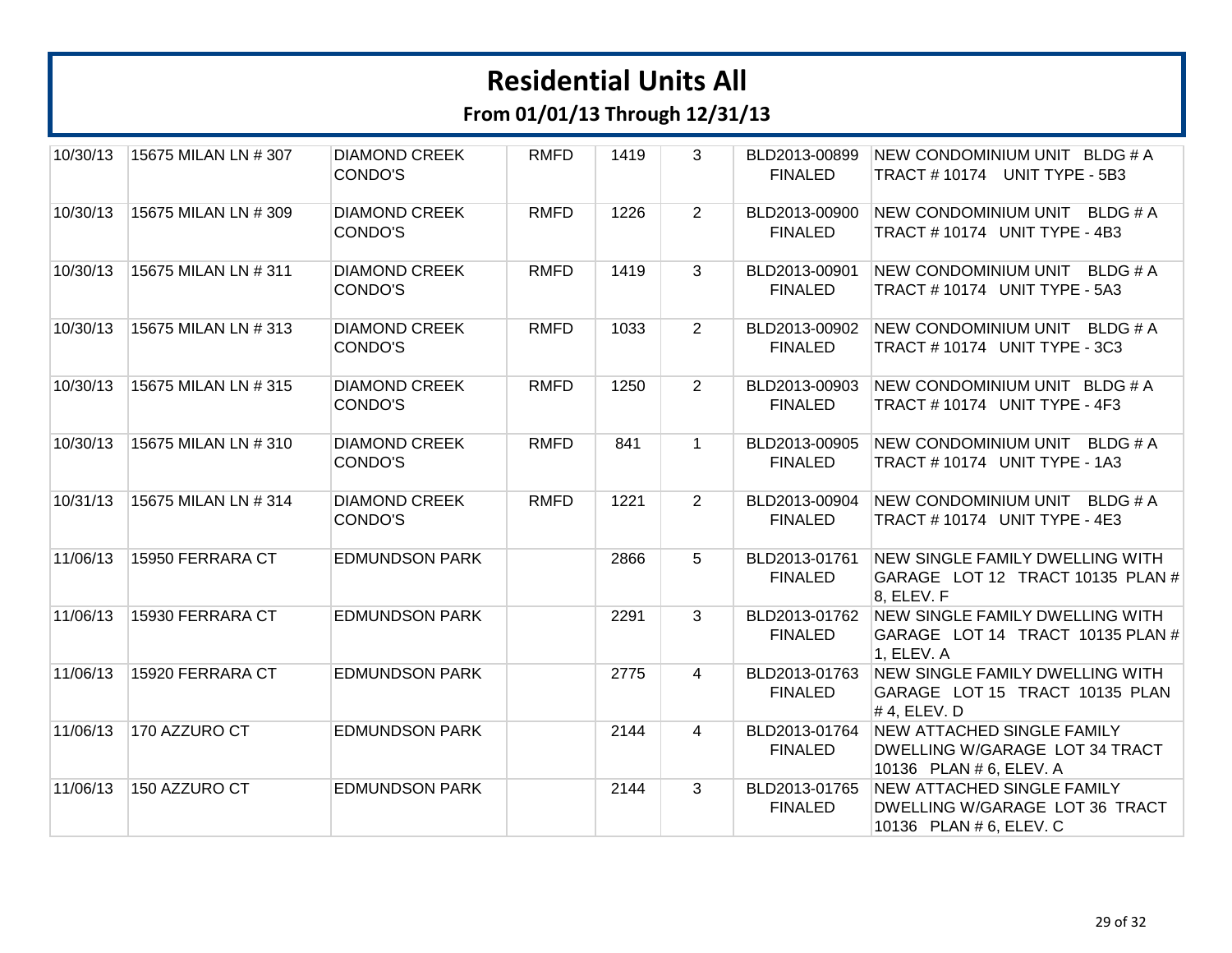| 12/19/13 | 639 SAINT JAMES DR | <b>VILLAS OF SAN</b><br><b>MARCOS</b> | 2499 | 4              | BLD2013-01948<br><b>FINALED</b> | <b>NEW SINGLE FAMILY DWELLING</b><br>W/GARAGE LOT 37 MODEL 3,<br><b>ELEVATION C</b>                             |
|----------|--------------------|---------------------------------------|------|----------------|---------------------------------|-----------------------------------------------------------------------------------------------------------------|
| 12/19/13 | 647 SAINT JAMES DR | <b>VILLAS OF SAN</b><br><b>MARCOS</b> | 2499 | $\overline{4}$ | BLD2013-01949<br><b>FINALED</b> | <b>NEW SINGLE FAMILY DWELLING</b><br>W/GARAGE LOT 38 MODEL 3,<br><b>ELEVATION B</b>                             |
| 12/19/13 | 655 SAINT JAMES DR | <b>VILLAS OF SAN</b><br><b>MARCOS</b> | 2154 | $\overline{4}$ | BLD2013-01950<br><b>FINALED</b> | <b>NEW SINGLE FAMILY DWELLING</b><br>W/GARAGE LOT 39 MODEL 2,<br><b>ELEVATION B</b>                             |
| 12/19/13 | 663 SAINT JAMES DR | <b>VILLAS OF SAN</b><br><b>MARCOS</b> | 2499 | 4              | BLD2013-01951<br><b>FINALED</b> | <b>NEW SINGLE FAMILY DWELLING</b><br>W/GARAGE LOT 40 MODEL 3,<br><b>ELEVATION C</b>                             |
| 12/19/13 | 671 SAINT JAMES DR | <b>VILLAS OF SAN</b><br><b>MARCOS</b> | 2499 | $\overline{4}$ | <b>FINALED</b>                  | BLD2013-01952 MODEL 3, ELE NEW SINGLE FAMILY<br>DWELLING W/GARAGE LOT 41 MODEL<br>3, ELEVATION A                |
| 12/20/13 | 15820 PIAZZA WAY   | <b>EDMUNDSON PARK</b>                 | 2866 | 5              | BLD2013-02001<br><b>FINALED</b> | NEW SINGLE FAMILY DWELLING WITH<br>GARAGE LOT 41 TRACT 10136 PLAN<br>$# 8$ , ELEV. F                            |
| 12/20/13 | 1710 MARTINEZ WAY  | SHERIMAR RANCH                        | 2522 | 4              | <b>FINALED</b>                  | BLD2013-02006 SINGLE FAMILY DWELLING WITH<br>GARAGE LOT 12 TRACT 10171 PLAN<br>4, ELEV A (EARLY CALIFORNIAN)    |
| 12/20/13 | 1720 MARTINEZ WAY  | <b>SHERIMAR RANCH</b>                 | 2230 | 4              | BLD2013-02007<br><b>FINALED</b> | SINGLE FAMILY DWELLING WITH<br>GARAGE LOT 13 TRACT 10171 PLAN<br>9, ELEV D (SPANISH COLONIAL)                   |
| 12/20/13 | 1655 BRADFORD WAY  | <b>SHERIMAR RANCH</b>                 | 2522 | 3              | BLD2013-02008<br><b>FINALED</b> | SINGLE FAMILY DWELLING WITH<br>GARAGE LOT 15 TRACT 10171 PLAN<br>4, ELEV C (EARLY CALIFORNIAN)                  |
| 12/20/13 | 1645 MARTINEZ WAY  | <b>SHERIMAR RANCH</b>                 | 2443 | 4              | BLD2013-02017<br><b>FINALED</b> | NEW SINGLE FAMILY DWELLING WITH<br>GARAGE LOT 5 TRACT 10171 PLAN<br>3, ELEV B (FARMHOUSE)                       |
| 12/20/13 | 1655 MARTINEZ WAY  | <b>SHERIMAR RANCH</b>                 | 2809 | $\overline{4}$ | <b>FINALED</b>                  | BLD2013-02018 NEW SINGLE FAMILY DWELLING WITH<br>GARAGE LOT 6 TRACT 10171 PLAN 5,<br>ELEV C (EARLY CALIFORNIAN) |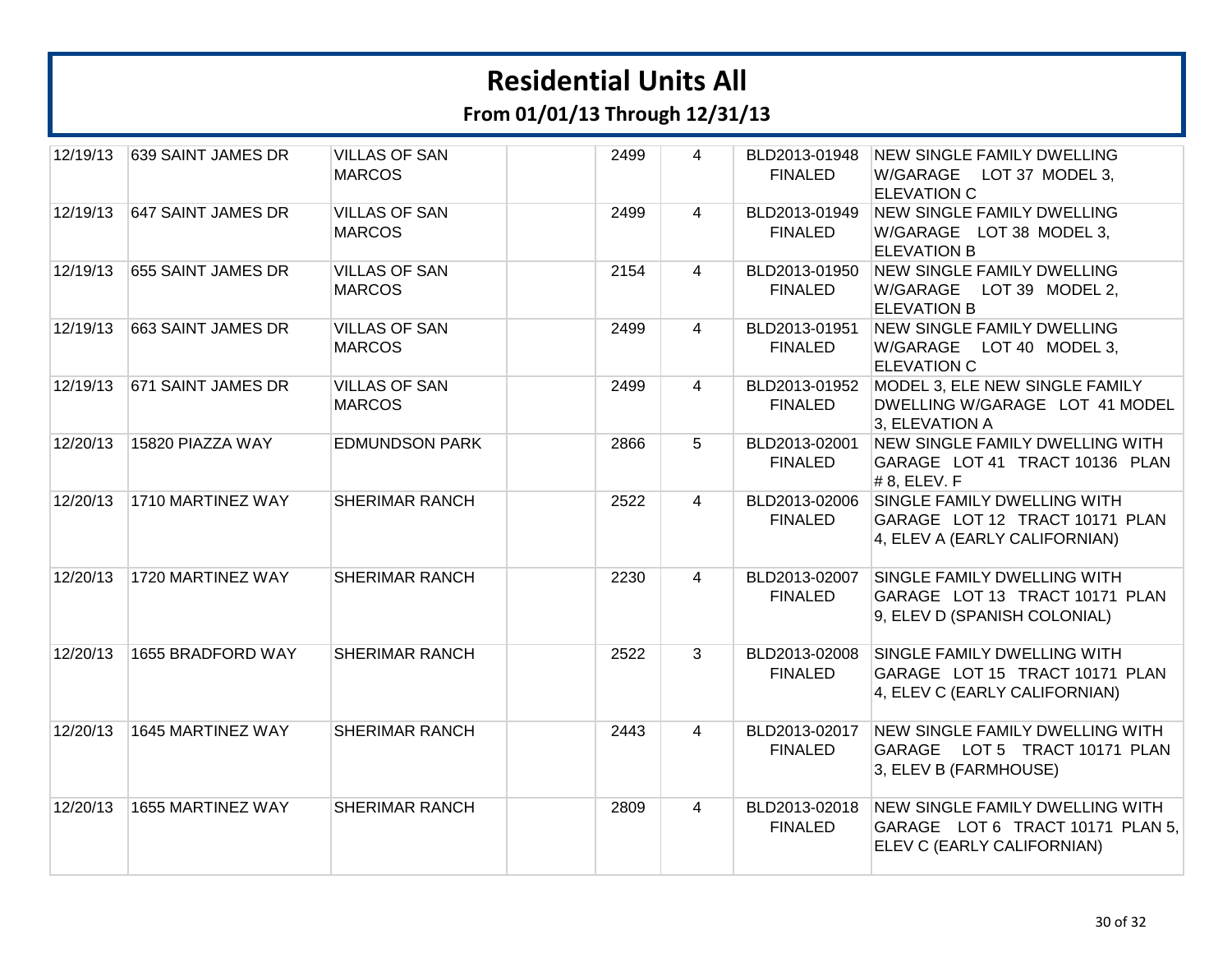| 12/20/13 | 1690 MARTINEZ WAY | <b>SHERIMAR RANCH</b>                   |              | 2809 | 4              | BLD2013-02019<br><b>FINALED</b> | <b>NEW SINGLE FAMILY DWELLING WITH</b><br>GARAGE LOT 10 TRACT 10171 PLAN<br>5, ELEV C (EARLY CALIFORNIAN)                    |
|----------|-------------------|-----------------------------------------|--------------|------|----------------|---------------------------------|------------------------------------------------------------------------------------------------------------------------------|
| 12/20/13 | 1695 MARTINEZ WAY | <b>SHERIMAR RANCH</b>                   |              | 3157 | 4              | BLD2013-02020<br><b>FINALED</b> | NEW SINGLE FAMILY DWELLING WITH<br>GARAGE LOT 19 TRACT 10171 PLAN<br>2, ELEV A (EARLY CALIFORNIAN)                           |
| 12/20/13 | 15775 IBIZA LN    | <b>DIAMOND CREEK</b><br><b>TOWNHOME</b> | <b>RASFD</b> | 2426 | $\overline{4}$ | BLD2013-01818<br><b>FINALED</b> | <b>NEW ATTACHED SINGLE FAMILY</b><br>DWELLING LOT #1 TRACT # 10174<br>PLAN # 3 A/B (PROJECT LOCATED IN<br><b>FLOOD ZONE)</b> |
| 12/20/13 | 15765 IBIZA LN    | <b>DIAMOND CREEK</b><br><b>TOWNHOME</b> | <b>RASFD</b> | 2009 | $\overline{4}$ | BLD2013-01819<br><b>FINALED</b> | <b>NEW ATTACHED SINGLE FAMILY</b><br>DWELLING LOT #2 TRACT # 10174<br>PLAN # 1 A/B (PROJECT LOCATED IN<br>FLOOD ZONE)        |
| 12/20/13 | 15755 IBIZA LN    | <b>DIAMOND CREEK</b><br><b>TOWNHOME</b> | <b>RASFD</b> | 2194 | $\overline{4}$ | BLD2013-01820<br><b>FINALED</b> | <b>NEW ATTACHED SINGLE FAMILY</b><br>DWELLING LOT #3 TRACT #10174<br>PLAN # 2 A/B (PROJECT LOCATED IN<br>FLOOD ZONE)         |
| 12/20/13 | 15745 IBIZA LN    | <b>DIAMOND CREEK</b><br><b>TOWNHOME</b> | <b>RASFD</b> | 2426 | $\overline{4}$ | BLD2013-01821<br><b>FINALED</b> | NEW ATTACHED SINGLE FAMILY<br>DWELLING LOT #4 TRACT # 10174<br>PLAN # 3 A/B (PROJECT LOCATED IN<br>FLOOD ZONE)               |
| 12/20/13 | 15735 IBIZA LN    | <b>DIAMOND CREEK</b><br><b>TOWNHOME</b> | <b>RASFD</b> | 2426 | 4              | BLD2013-01822<br><b>FINALED</b> | <b>NEW ATTACHED SINGLE FAMILY</b><br>DWELLING LOT #5 TRACT # 10174<br>PLAN #3 C/D (PROJECT LOCATED IN<br>FLOOD ZONE)         |
| 12/20/13 | 15725 IBIZA LN    | <b>DIAMOND CREEK</b><br><b>TOWNHOME</b> | <b>RASFD</b> | 2000 | 3              | BLD2013-01823<br><b>FINALED</b> | NEW ATTACHED SINGLE FAMILY<br>DWELLING LOT # 6 TRACT # 10174<br>PLAN # 1 C/D<br>(PROJECT LOCATED IN FLOOD ZONE)              |
| 12/20/13 | 15715 IBIZA LN    | <b>DIAMOND CREEK</b><br><b>TOWNHOME</b> | <b>RASFD</b> | 2199 | $\overline{4}$ | BLD2013-01824<br><b>FINALED</b> | NEW ATTACHED SINGLE FAMILY<br>DWELLING LOT #7 TRACT # 10174<br>PLAN # 2 C/D (PROJECT LOCATED IN<br>FLOOD ZONE)               |